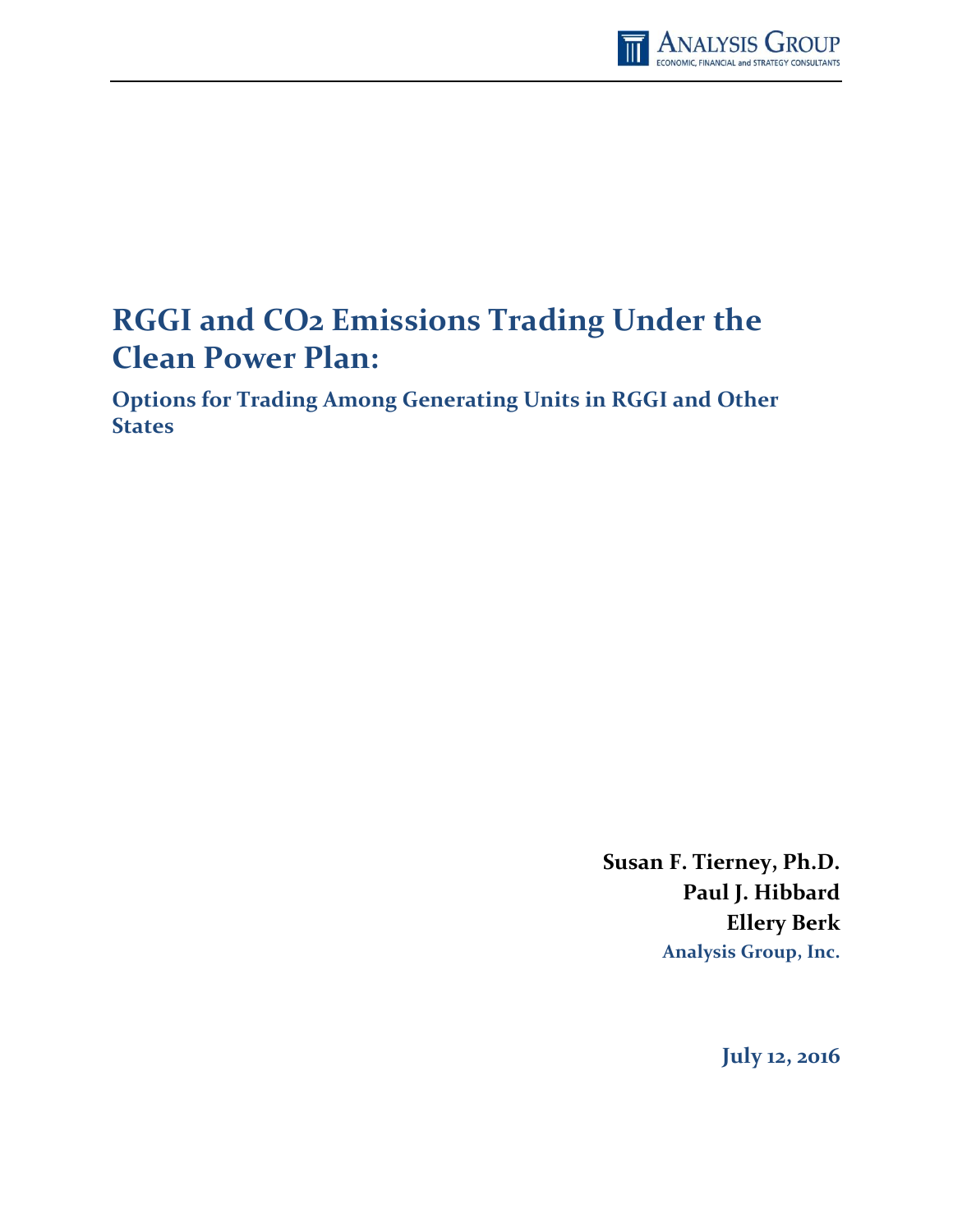

## <span id="page-1-0"></span>**Overview**

The RGGI states have over seven years of experience running a voluntary multi-state program to limit emissions of CO<sub>2</sub> through a mass-based, allowance trading program. The states have administered a liquid and efficient market for trading emission allowances and have directed the proceeds from allowance auctions to achieve economic benefits and meet the public policy objectives important to each individual state.

Now, in the second major phase of RGGI program review, the RGGI states are considering program changes in the emerging national context for CO<sub>2</sub> control under the EPA's Clean Power Plan. The latter introduces the potential for the development of a much broader market for the trading of CO2 allowances in response to EPA requirements. In this context, the RGGI states have a unique opportunity to shed light on the function and benefits of mass-based  $CO<sub>2</sub>$ allowance trading and to open the door to expanded trading opportunities for power plants located inside and outside the RGGI states.

We believe it is timely for the RGGI states to consider issues that could facilitate the creation of a broad market for the trading of CO<sub>2</sub> emission allowances and to help establish a framework for efficient, low-cost achievement of EPA's CO<sub>2</sub> emission reduction mandate. In this report, we assess the core issues around emission-allowance trading that RGGI states could consider during the current program review and identify principles and objectives for program design changes that RGGI states might incorporate given the emerging national context.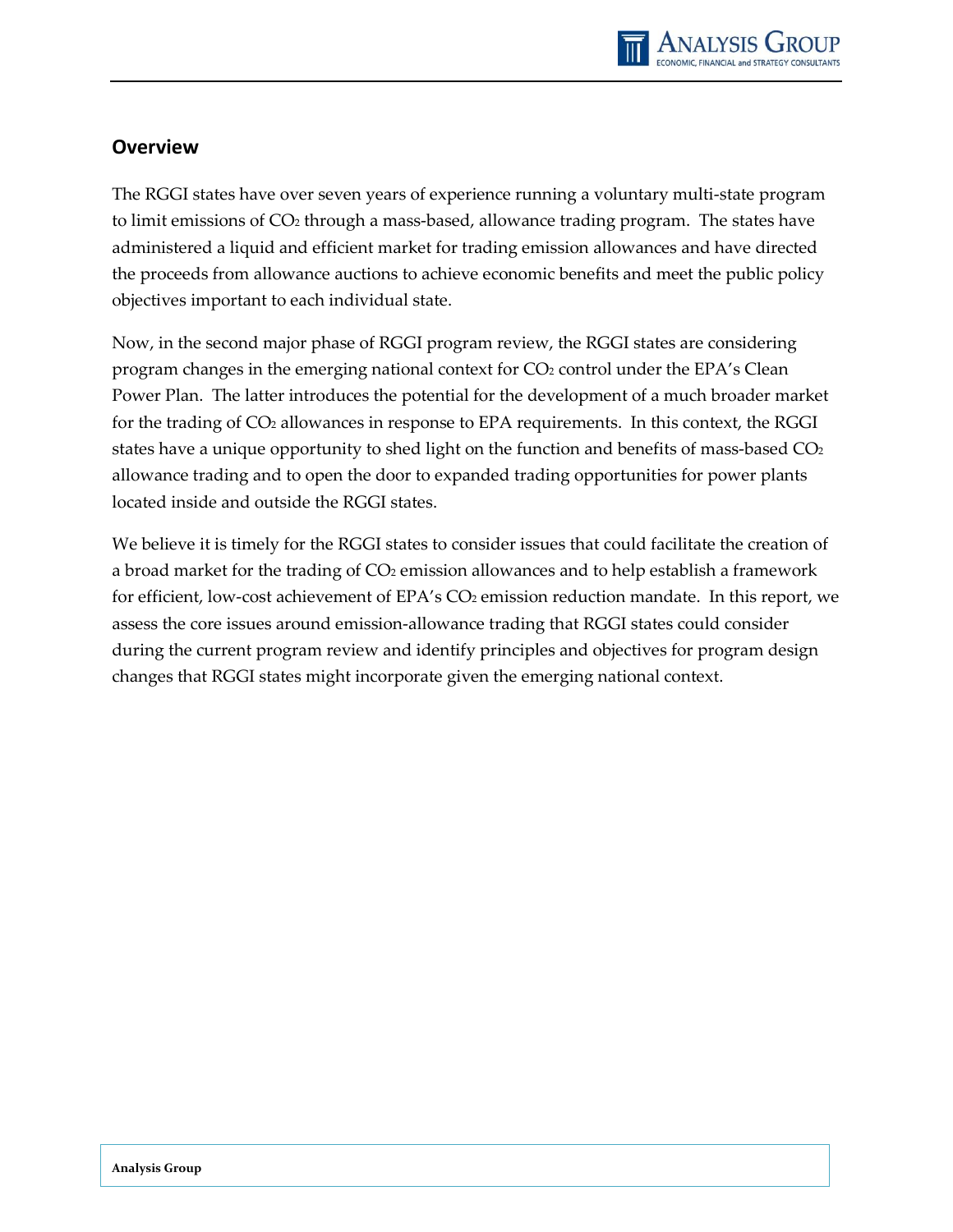

## **Table of Contents**

| Overview                                                                                      |
|-----------------------------------------------------------------------------------------------|
|                                                                                               |
|                                                                                               |
|                                                                                               |
|                                                                                               |
|                                                                                               |
|                                                                                               |
|                                                                                               |
|                                                                                               |
| Background/Context for CO <sub>2</sub> -Emission Trading Under RGGI and Under the Clean Power |
| Emission-Allowance Trading: The Economic Rationale and Experience to Date  4                  |
|                                                                                               |
|                                                                                               |
| Program Design Issues to Support Emission-Trading by Generators Inside and Outside of         |
|                                                                                               |
|                                                                                               |
|                                                                                               |
| Key Policy/Program Design Considerations to Facilitate Interstate Trading 14                  |
|                                                                                               |
|                                                                                               |
| <b>Endnotes</b>                                                                               |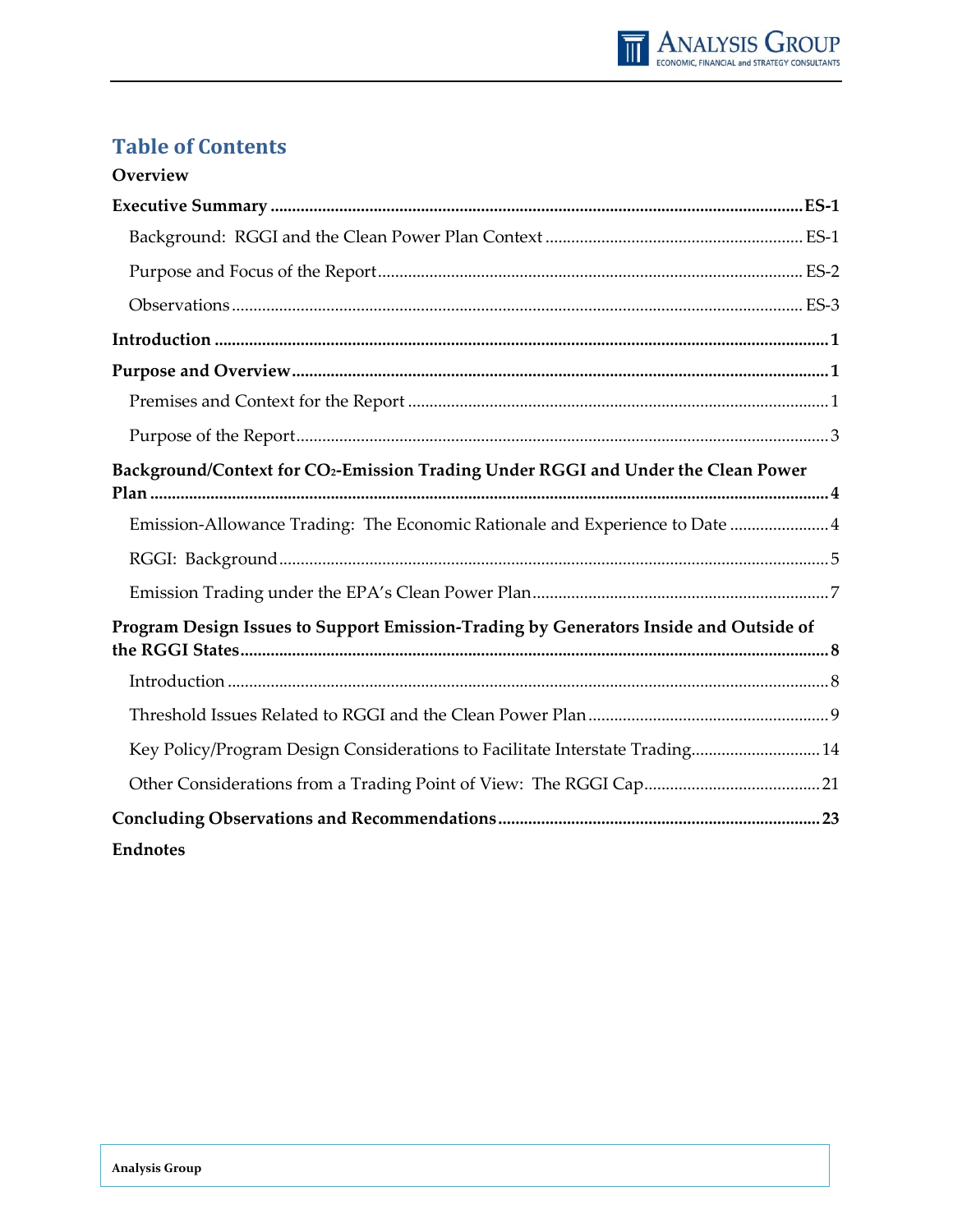### <span id="page-3-0"></span>**Executive Summary**

#### <span id="page-3-1"></span>**Background: RGGI and the Clean Power Plan Context**

The Regional Greenhouse Gas Initiative ("RGGI") is the first mandatory carbon-dioxide ("CO2") emission-allowance trading market affecting fossil-fuel power plants in the U.S. and has been in operation since 2009. Under RGGI, total CO<sub>2</sub> emissions from fossil-fuel fired power plants across the nine-state region may not exceed an amount of emissions (called the RGGI program budget). That emissions budget amounted to 91 million short tons of  $CO<sub>2</sub>$  in 2014 and declines by 2.5 percent annually through 2020. The RGGI program was built on voluntary commitments and mutual cooperation by the RGGI states to limit  $CO<sub>2</sub>$  emissions from the electric sector across the Northeast region through an efficient emission-allowance trading program.

The RGGI states periodically conduct a program-design review process. They completed a comprehensive review in 2012, and the 2016 review process is currently underway. Program reviews include a full evaluation of the program through stakeholder input, analysis, and RGGI state deliberations. In the past, the review process has led to major changes in the RGGI program reflecting the region's changing understanding of the climate challenge and the changing industry and regulatory landscape in which power plants operate.

The current RGGI program review takes place in an important context – namely, states' planning for controlling power plant CO<sub>2</sub> emissions in the future in a way that will allow for compliance with the Environmental Protection Agency's ("EPA") Clean Power Plan ("CPP"). Presuming the CPP goes forward after review by the federal courts, it will be the first mandatory national program to regulate emissions of  $CO<sub>2</sub>$  from existing power plants. The many states with power plants covered by the CPP – including eight of the nine RGGI states – will need to have a compliance strategy under the CPP beginning in 2022.

This heightens the importance of the current RGGI program review, which is aimed at identifying any changes in RGGI for the post-2020 period – a timeframe that overlaps with state plan development and implementation periods for the CPP. Generating units covered under RGGI are, for the most part, the same power plants covered by the CPP. The RGGI states may wish to incorporate a CPP lens into their current assessment of the need for and value of changes to RGGI in the post 2020 period. Clarifying the alignment of the two programs will undoubtedly provide a critical measure of stability, predictability and efficiency in the investment decisions affecting the region's power sector, in government administration, and in minimization of the overall cost of environmental compliance paid for by electricity consumers in the nine-state RGGI region.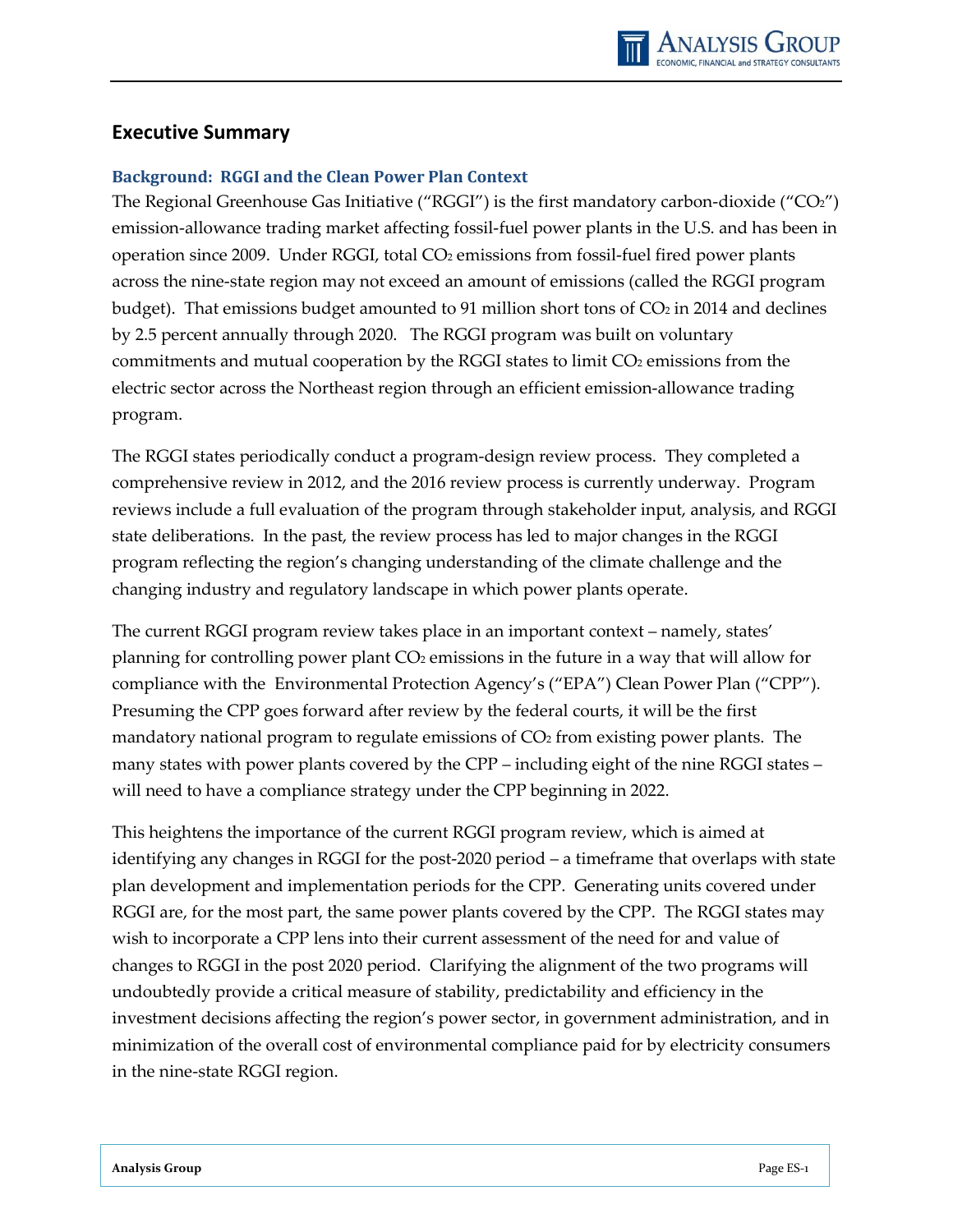This current RGGI review is also timely for considering the possibility of expanded trading of CO2 allowances under the CPP and the role that RGGI's experience could play in facilitating a broader trading market. EPA has shaped the CPP in ways that create the opportunity for states and their fossil-fuel power plants to participate in multi-state trading plans, whether by agreement among the states, by adoption of state plans with compatible trading platforms, or by selection of the trading-ready elements of EPA's model rule. It is widely accepted that expanding the universe of affected sources within an air-emission trading program lowers the collective cost of meeting emission performance standards and improves the efficiency of compliance outcomes.

Both RGGI states and other states thus have an interest in the policies the RGGI states will adopt in this current program review. Given their seven-plus years of experience and a body of assessments of how RGGI has performed, the RGGI states' perspective on the CPP is important. RGGI has the opportunity to establish a path forward for states seeking to capitalize on the benefits of a broader geographical footprint for meeting their own compliance obligations.

#### <span id="page-4-0"></span>**Purpose and Focus of the Report**

In this report, we investigate key questions being addressed by RGGI states in the current program review. We focus on (1) how to harmonize the region's ongoing trading program with EPA compliance requirements, and (2) how to create an open architecture for expanding the trading opportunities for power plants located inside and outside the Northeast. Although we recognize that these are not the only questions that RGGI faces in this review process, our focus on these issues reflects our view that proactive and timely attention to these questions may help the RGGI states and other states achieve better CO<sub>2</sub> emission-control programs in the CPP context.

For the purposes of this report, we presume that the CPP will eventually move forward in largely the same form as is set forth in EPA's final regulations published in the Federal Register in October 2015. We also assume that RGGI remains a functioning program going forward, and that current RGGI states may use it as a framework for developing CPP-compliant state plans and for achieving compliance starting in 2022.

Our report has several parts. First, we analyze technical or threshold issues that RGGI states need to address so that RGGI's framework is capable of complying with the CPP. Second, we present key principles to guide RGGI states' consideration of program elements most important to facilitating effective and efficient trading between RGGI and non-RGGI states. Third, we review a host of "second tier" issues that may be of interest to various RGGI states and stakeholders but that are less critical specifically from a trading point of view. With this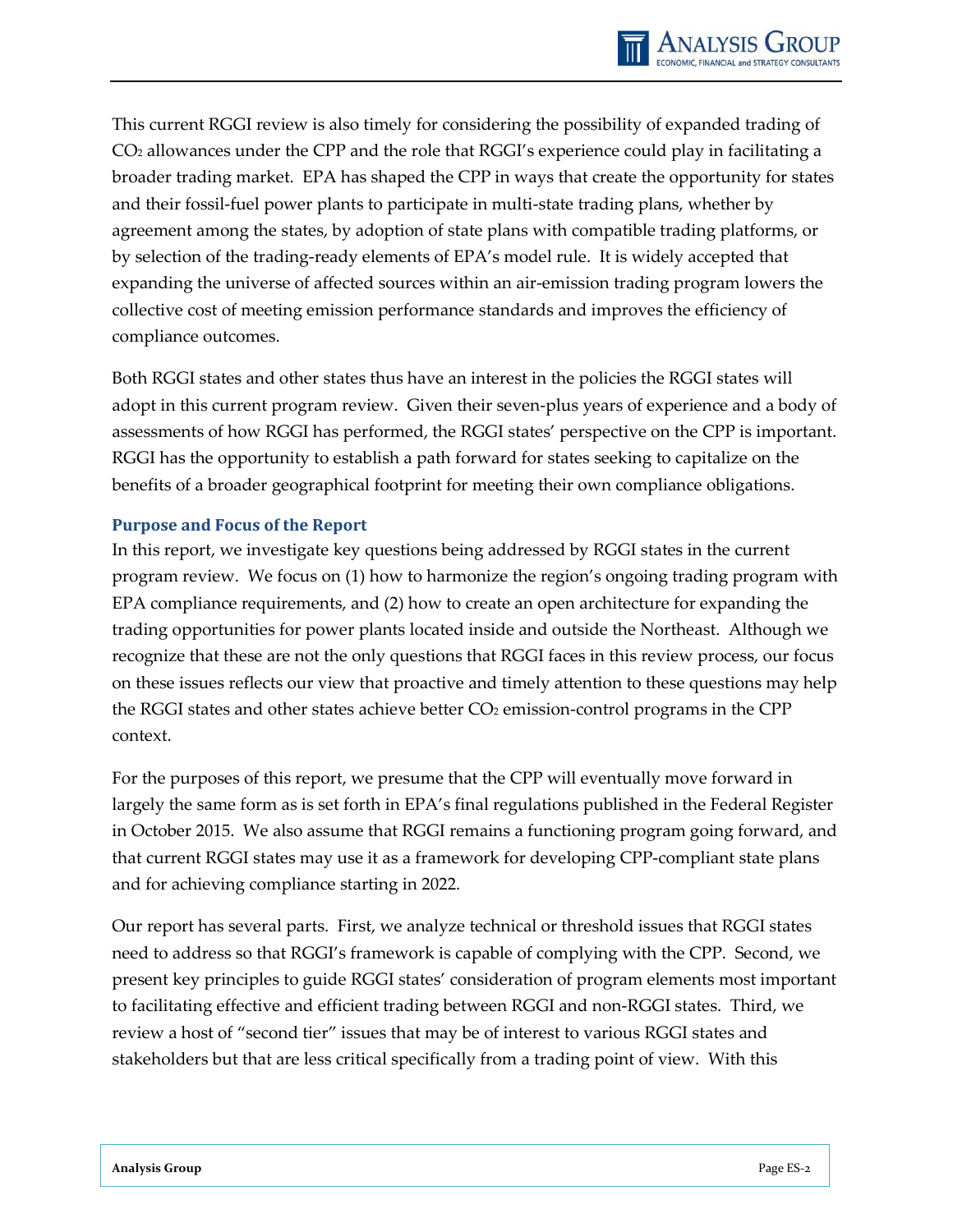approach, we hope to shine a brighter light on the key topics that could enable broader allowance trading.

#### <span id="page-5-0"></span>**Observations**

We describe issues that are closely tied to enabling broad trading and that are important to consider in the current regulatory context. These are described throughout the report and summarized in Table ES-1. Based on our review of these issues, we make the following observations:

## *We encourage the current RGGI deliberations to focus on what matters: the long-run efficiencies and cost savings that result from participating in a broad, regional allowancetrading market*

Achieving power-plant emission-control objectives through a multi-state, mass-based emission control program that permits power plant owners to trade emission allowances provides lowcost compliance. It helps to send appropriate signals for investment in and operation of power system infrastructure and achieves social objectives in the most economically efficient manner. This has been demonstrated time and again through national programs such as the Title IV SO<sub>2</sub> allowance trading program as well as state and regional programs (like RGGI). This tradeableallowance structure operates well in both regulated and competitive electric-industry contexts and integrates seamlessly with electricity market operations. A broader market with more participants creates the opportunity to lower overall costs of compliance.

We encourage the RGGI states to not lose sight of these higher-level objectives and benefits of broad allowance-trading markets during this period of transition. A focus on these objectives is important as the nation moves towards a national program of  $CO<sub>2</sub>$  emission performance standards for existing power plants and as states decide which compliance paths to select (e.g., mass-based or rate-based, single-state-only or multi-state approaches).

## *In the long run, RGGI states will benefit from the broadest possible system of allowance trading across the U.S.*

The CPP includes national performance standards for existing power plants, but provides states significant flexibility in their implementation plans to meet their state-specific targets. It is easy in this context for each state to focus on what appears to be the best short-term compliance path assuming current market conditions, rather than what is most likely to be the best long-term strategy for CPP compliance. A broad and liquid market for allowance trading under a massbased program that covers the widest geographic scope has been shown time and again to be the least-cost path to compliance. We encourage RGGI states to recognize that their best interest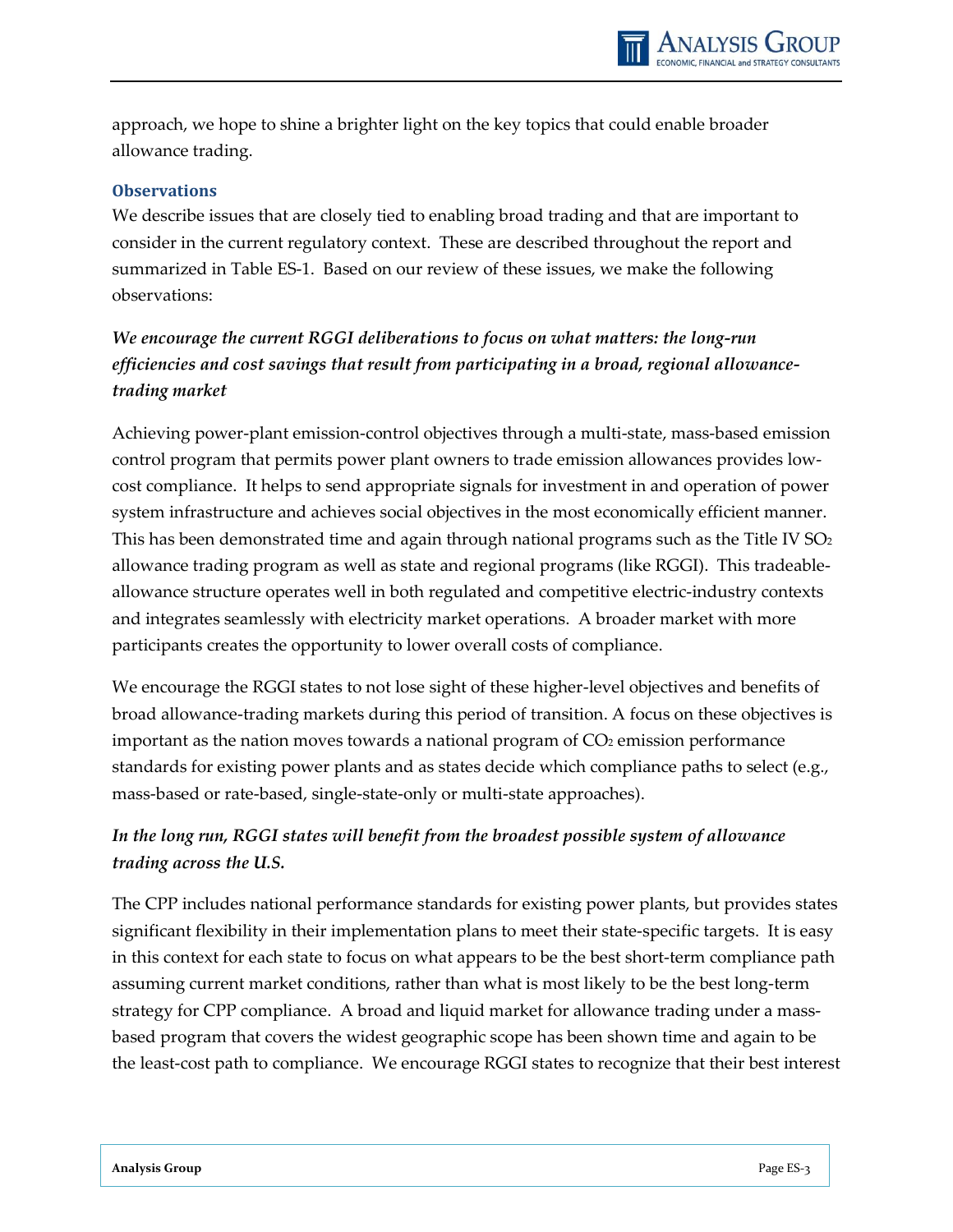lies in maximizing the number of states with power plants eligible to trade with RGGI generators.

## *We encourage RGGI states to focus some attention outward in the current program review, in addition to considering near-term and state priorities*

The CPP state plan and power-plant compliance deadlines extend over many years, and the ultimate deadlines and compliance obligations remain the focus of litigation. Nonetheless, many states are actively considering compliance options, trying to understand the relative costs and benefits of different approaches, evaluating whether to adopt a mass-based trading program, and assessing the steps they might need to take to enable the power plants in their states to trade with those in RGGI states and/or other states. The RGGI states are uniquely positioned to demonstrate the successful history of workable, multi-state CO<sub>2</sub> allowance-trading regimes and to take the lead on adapting the RGGI program structure to stand out as a CPP compliance-ready program design and allowance-trading platform. We encourage the RGGI states to make the most of this opportunity to identify, consider and embrace RGGI program design changes that would create an open trading architecture with which other states could align their own plans (without necessarily 'joining' RGGI *per se*).

## *RGGI states will need to address several technical program issues to enable RGGI to align with Clean Power Plan requirements*

The CPP allows states to exercise discretion among many options for state plan elements, including between rate- or mass-based approaches, whether and if so how to enable multi-state compliance, and so forth. The CPP framework specifically leaves the door open for the RGGI states to design compliance around continuation of the existing RGGI framework and for other states to join RGGI or to otherwise enable their power plants to trade emission allowances with those in the RGGI region. RGGI's current program details, however, are not fully consistent with all CPP requirements, in part because the CPP had to be designed within the structure and requirements of the Clean Air Act ("CAA"). In contrast, RGGI was designed based on voluntary and cooperative deliberation among member states and was not restricted in any way by the CAA itself. As a result, there are several "technical" or "threshold" elements that need to be addressed if the RGGI states want to use RGGI for compliance with the CPP (not taking into account other changes RGGI states might want to adopt in order to expand the geographic boundaries of trading for RGGI generators). These major threshold issues include:

 **Source Definition and Program Budget(s)** – RGGI now applies to all fossil-fueled power plants (existing and new) with capacity of at least 25 Megawatts ("MW"). The CPP does not apply to a subset of these fossil-fuel power plants (i.e., combustion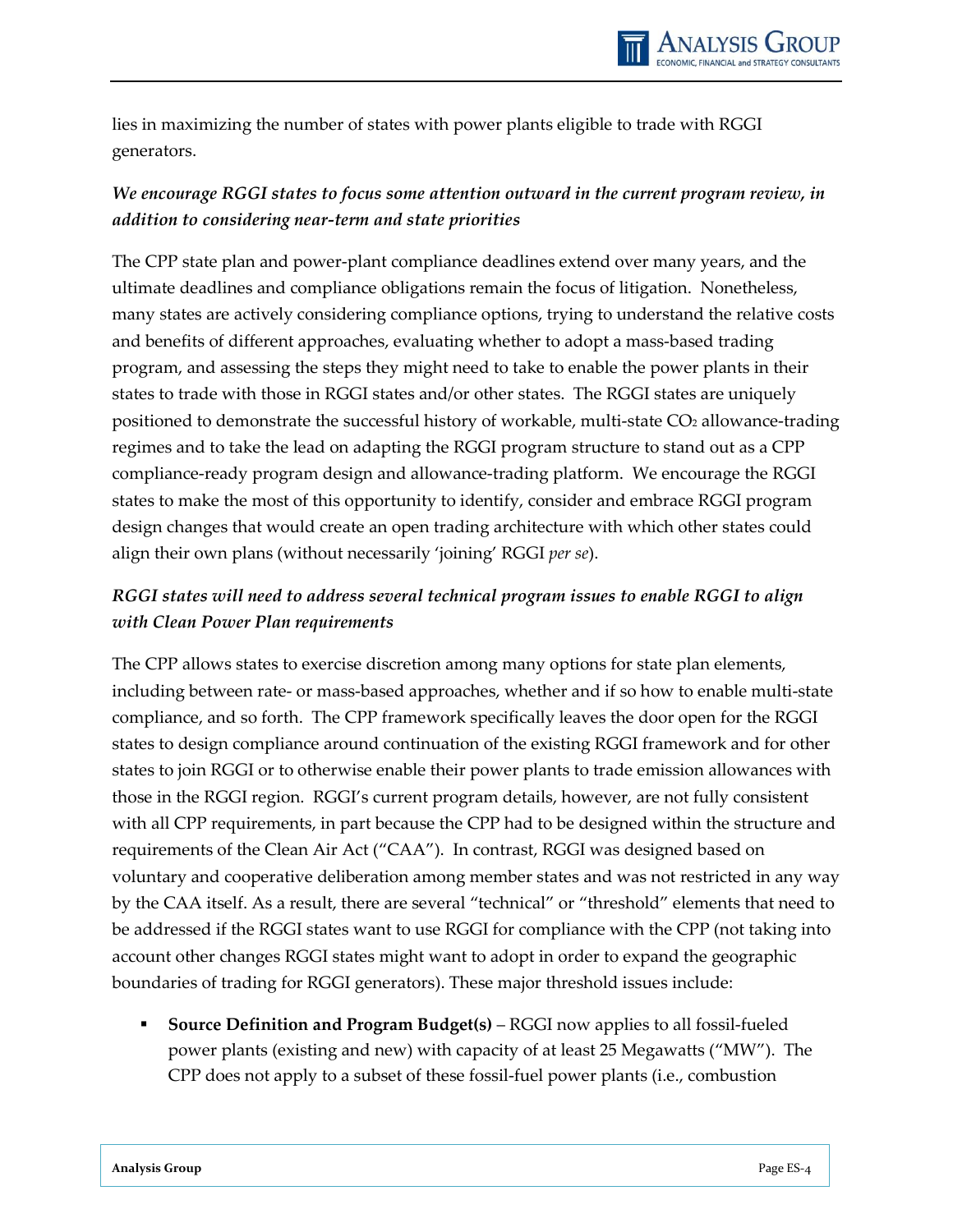turbines). RGGI's emission budget covers existing and new fossil plants as they enter service, while the CPP only directly covers existing plants (leaving states an *option* to include new sources in a mass-based state plan). RGGI will need to address whether and how to continue to include sources not meeting the EPA definition of affected units within the RGGI framework. Such issues will need to be addressed by RGGI and individual RGGI states in order for the program to align with the CPP.

- **Allowance Value** Like RGGI, the CPP requires that an allowance in a mass-based program be equivalent to one short ton of CO<sub>2</sub>. The RGGI states will need to demonstrate, however, that the future design of the RGGI program associated state plans will lead to a  $CO<sub>2</sub>$  allowance equivalent to a  $CO<sub>2</sub>$  allowance under the CPP.
- **Term** The CPP requires that state plans establish provisions to reduce emissions during interim periods and up through 2030. RGGI exists as a voluntary program currently extending only through 2020. The RGGI states will need to address how they envision continuation of the RGGI program for the full term of CPP compliance. If the RGGI program does not address CPP compliance through 2030, RGGI states will need to identify how CPP compliance will be met through 2030.
- **Offsets and Banking** RGGI allows for the limited application of emission offsets for compliance, but a mass-based plan under the CPP may not rely on offsets. RGGI states may need to eliminate the applicability of offsets for compliance starting in 2022. Both the CPP and RGGI allow for unlimited banking of allowances, for use in future years, though RGGI states may need to resolve the disposition of pre-2022 RGGI allowances in 2022 and beyond.
- **Emission and Allowance Tracking System** RGGI must conform its current CO<sub>2</sub> Allowance Tracking System ("COATS"), or adopt an EPA-administered (or other approved) tracking system for allowance trading starting in 2022.

## *Beyond threshold technical elements, RGGI states should address several "first tier" considerations to facilitate a broad geographic market for allowance trading*

It would be natural for RGGI states and stakeholders to focus their attention in the current program review on the RGGI program itself and on the same core issues that have been addressed in prior program reviews. However, it would be a missed opportunity if the current program review did not actively consider and resolve what changes might be needed to facilitate expanded emission trading in a broader geographic region under the CPP. We encourage this to be a primary goal in this program review.

In this context, it is important for the RGGI states to consider several fundamental issues now rather than waiting until a subsequent program review and to send a clear message to states and stakeholders within and outside of RGGI about the desire to find ways to align trading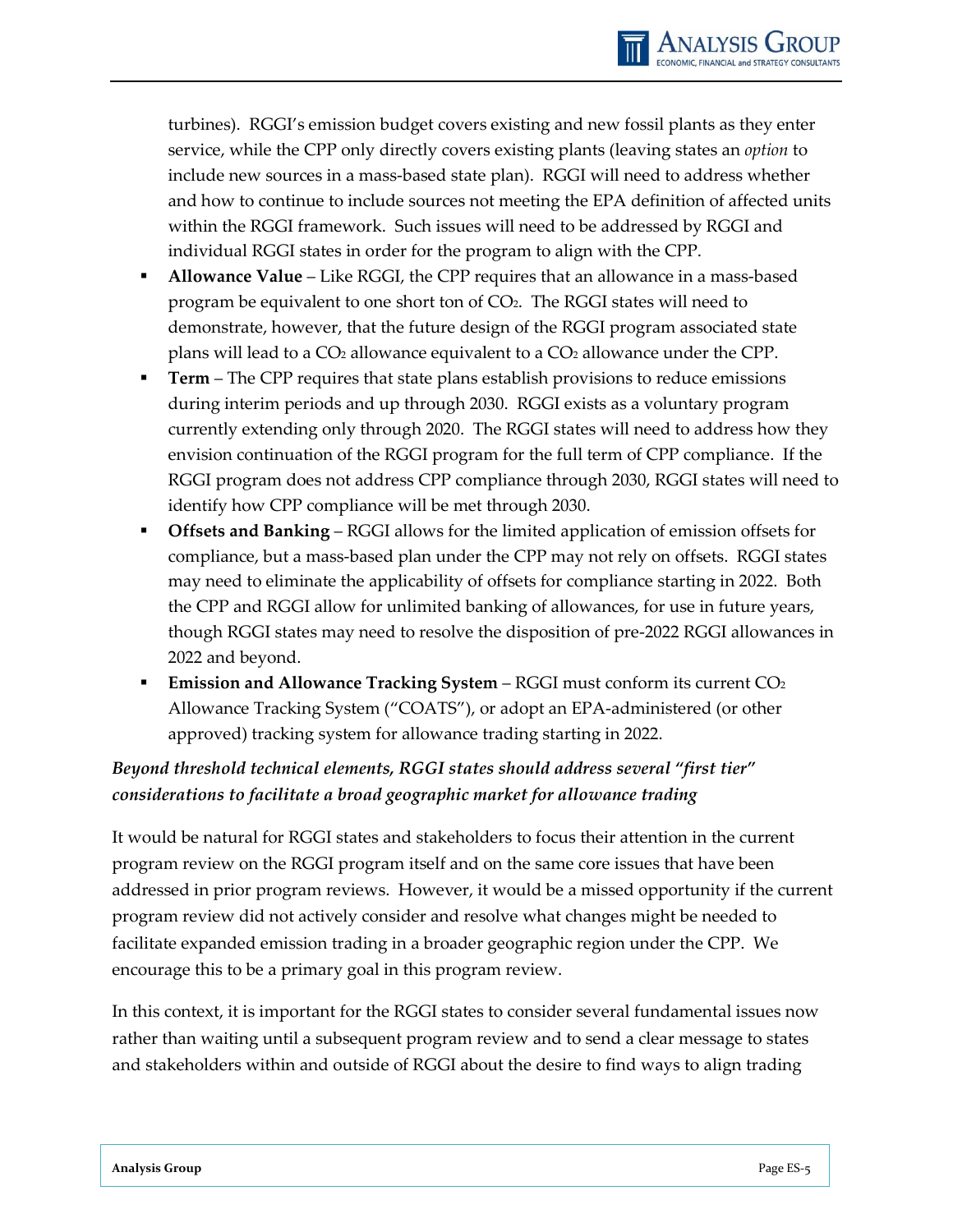

options for mutual benefit in the years ahead. Some of these foundational issues may present tradeoffs with RGGI states' traditional goals and objectives. To sharpen their focus, RGGI states might pose the following standard question with respect to any structural element of the RGGI program and any potential condition being contemplated for interstate trading: would this element (or condition) facilitate emission-trading between generators inside and outside of RGGI? If so, are the benefits associated with incorporating this element (or condition) worth the potential drawbacks to including it from the perspective of the RGGI states?

Key issues in this context include the following:

- **Auction Revenues to RGGI States** Studies have conclusively demonstrated the substantial economic and policy benefits to the RGGI states of (1) disbursing nearly all allowances into the market through a central auction mechanism, (2) returning auction revenues to the RGGI states, and (3) using those revenues in various ways to further greenhouse gas ("GHG") reduction goals, address electricity cost concerns, and meet other economic and energy policy objectives (such renewable energy and energy efficiency investments). Expanding the allowance trading platform to include other states will almost certainly affect the initial level of auction proceeds to the RGGI states. This could result from changes in the value of allowances. Expanding the compliance footprint may lower the marginal cost of  $CO<sub>2</sub>$  control and thus lower the clearing prices for allowances in RGGI's auction. Such a change could result from the ability of generators in RGGI states being able to obtain allowances in other states that do not have a floor price on allowances. Without reliable forecasts of these and other potential impacts on RGGI allowance auction proceeds over time, the RGGI states will need to explicitly recognize this potential impact and weigh the potential risk of dampened allowance proceeds against the longer-run benefits of a broader allowance trading footprint.
- **Allowance Distribution** In theory, the RGGI states could seek to require that allowances used for compliance in the RGGI states be distributed initially into the market through a single- or multi-state auction mechanism. We recommend against such a requirement because the manner in which allowances move into the market – whether they are auctioned or, for example, given away for free – affects neither the cost of allowances in power production nor the ultimate level of reduction in  $CO<sub>2</sub>$  emissions. Even in the RGGI states where the auction is the main means of moving allowances into the market in the first instance, RGGI allowances now trade in the secondary market, at prices buyers and sellers of allowances are willing to pay at any point in time. The ultimate price of all allowances is driven by the marginal cost to meet the aggregate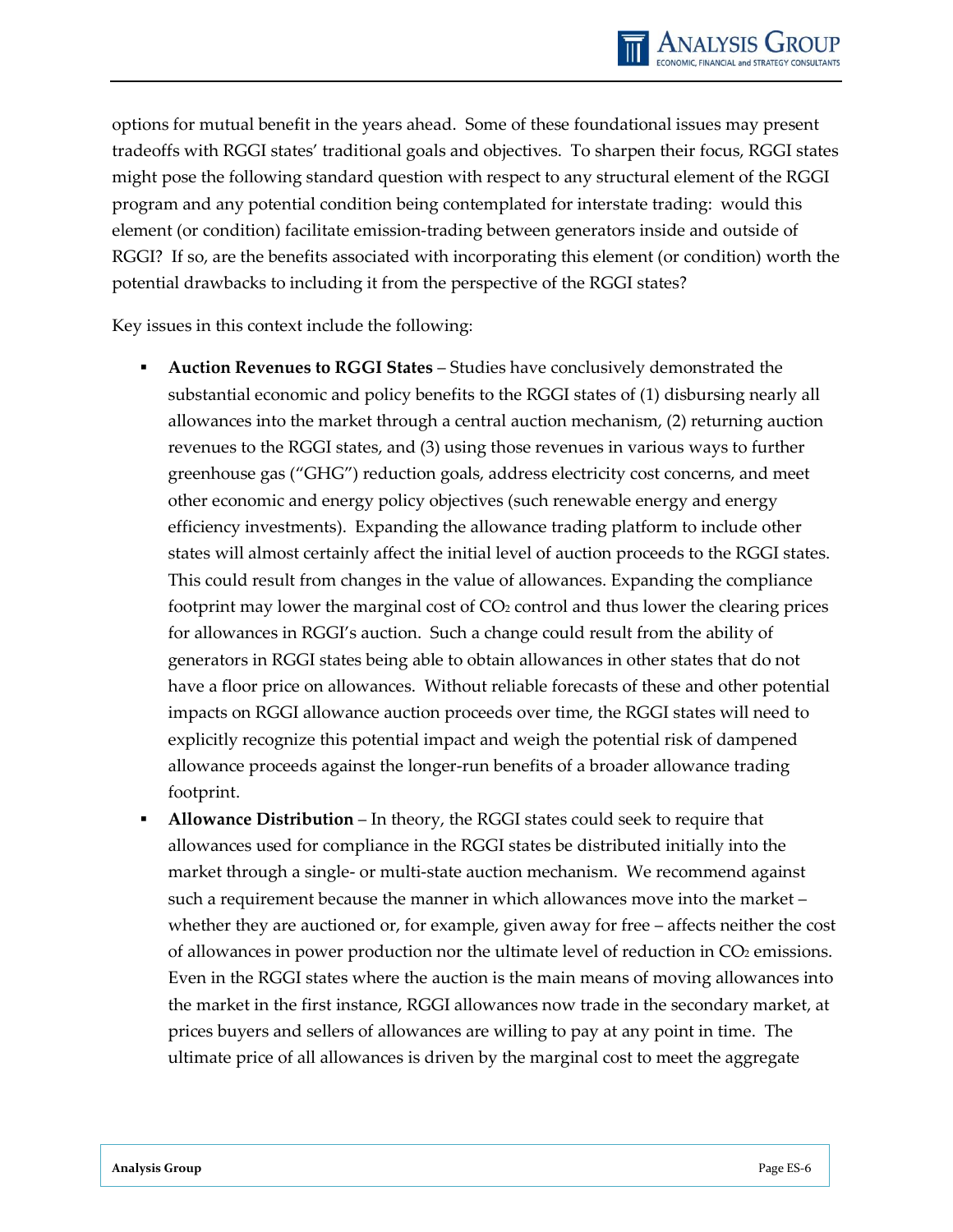mass-based limit on affected sources across the trading region, which is not affected by the party that captures the value of allowances through initial distribution. We do not think that the efficiency gains of supporting trading among electric generating units ("EGUs") in a broader region will be undermined by these differences in allowanceallocation mechanisms or industry structure. In fact, RGGI's current agreements allow each state to decide who gets the value of the CO<sub>2</sub> allowance currency, and we encourage the RGGI states to continue this fundamental element of the program design.

 **Market Monitoring** – RGGI's auctions are conducted with the oversight of a market monitor, who has provided a body of evaluations and assessments that have enabled the RGGI states to have confidence in the prices and allowance-disbursement outcomes resulting from the allowance auctions. Effective market monitoring has given RGGI states comfort about underlying market-power considerations in the central market for allowances. The market monitoring structure in RGGI was established due to concerns over hoarding of allowances and other potential forms of market manipulation that could affect compliance opportunities and cost, as well as the competitiveness and efficiency of the allowance trading system. With the potential expansion of allowance trading across many states with different combinations of auctions, allocations, and trading rules, RGGI may want to ensure that any allowances used for compliance in RGGI states be subject to the same or similar monitoring requirements (especially in the secondary market).

## *The RGGI states will need to consider a number of "second tier" aspects of allowance trading programs that, while important, are not explicitly relevant to trading with other states*

There are a number of "second tier" policy issues that the RGGI states are considering that could have an impact on RGGI allowance prices and revenues, but that – in our view – do not represent key decision points affecting the ability of sources inside and outside RGGI to engage in trading. For example, the RGGI states may individually or collectively adopt a more stringent cap for the RGGI states. RGGI may conform state budgets to CPP levels, maintain the cap trajectory as it now stands, or increasing the stringency of power-sector  $CO<sub>2</sub>$  reduction requirements in RGGI states going forward. Different cap levels in the RGGI states could have an impact on the price and value of allowances as well as on overall levels of  $CO<sub>2</sub>$  emissions in RGGI (and in the U.S.), depending on how the associated allowances are disbursed, set aside, or retired by the RGGI states. But this issue need not be central to a program design aimed at facilitating broad trading. We encourage the RGGI states to consider in this review period the potential implications of continuing the RGGI program at various cap levels relative to state CPP requirements.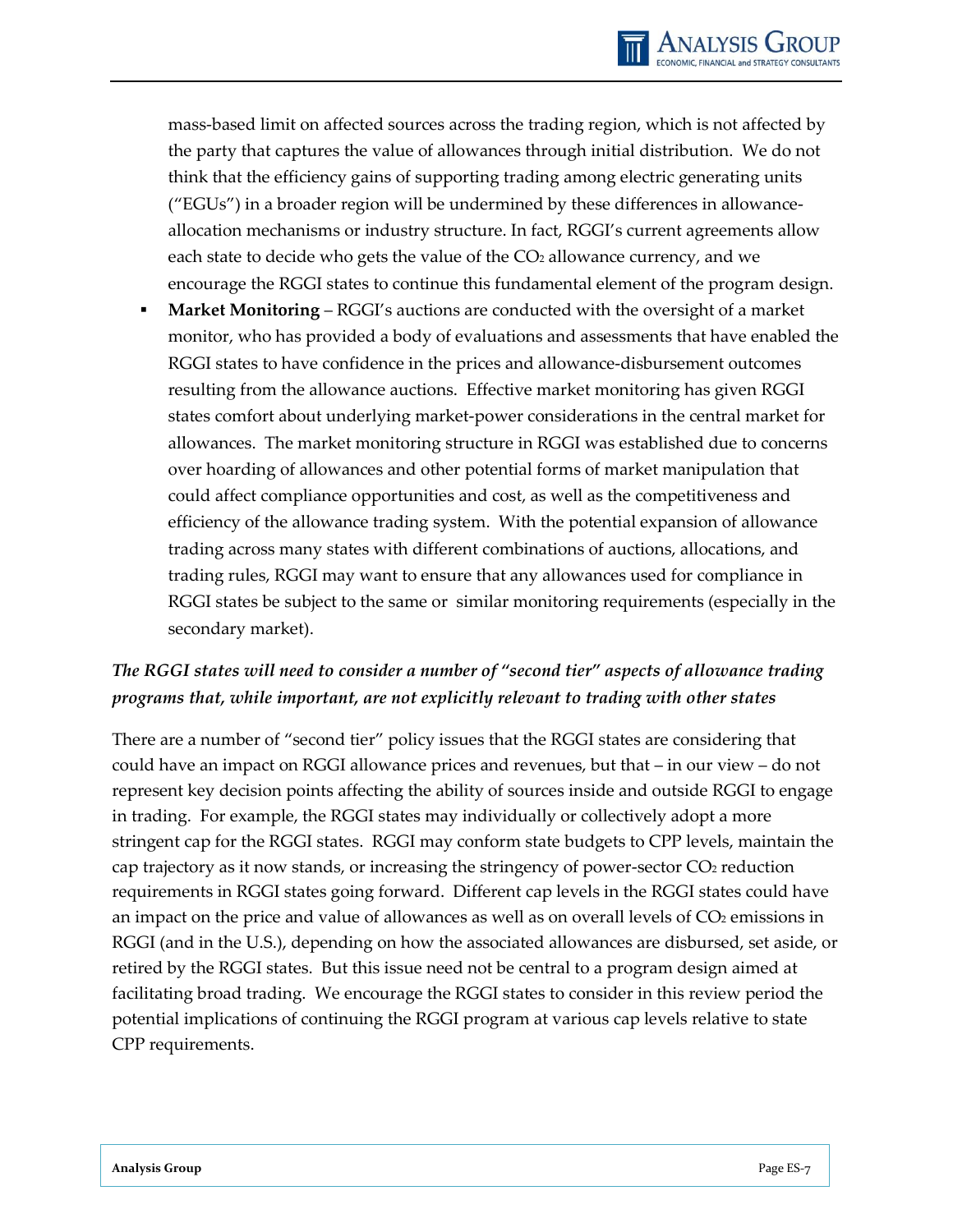| Threshold Issue                                  | Description                                                                                                                                          | <b>Key Considerations</b>                                                                                                                                                                                                                                                                                                                      |
|--------------------------------------------------|------------------------------------------------------------------------------------------------------------------------------------------------------|------------------------------------------------------------------------------------------------------------------------------------------------------------------------------------------------------------------------------------------------------------------------------------------------------------------------------------------------|
| Trading<br>Perspective                           | RGGI faces a number of<br>design decisions which, in<br>the CPP context, may affect<br>RGGI states' ability or desire<br>to trade with other states. | Increasing trading lowers compliance costs for all, enabling more cost-<br>effective and/or deeper CO <sub>2</sub> emission reductions over time. RGGI should<br>consider – and we hope pursue – an architecture for trading that is as<br>broad possible in order to lower the cost of compliance with CO <sub>2</sub> emission<br>reduction. |
| Compliance<br>Approach                           | Individual RGGI states will<br>need to adopt a particular<br>state plan for CPP<br>compliance.                                                       | Assuming a mass-based approach, RGGI states will need to decide<br>whether to select a performance-standard or state-measures approach.                                                                                                                                                                                                        |
| Compliance<br>Timing                             | If RGGI states want to use<br>RGGI as the foundation of<br>their state plans for the CPP,<br>they will need to align<br>compliance timing.           | CPP requires state plans through 2030; RGGI has a shorter timeframe.<br>RGGI states will need to address this discontinuity.                                                                                                                                                                                                                   |
| <b>Affected Sources</b>                          | EPA CPP does not cover CO <sub>2</sub><br>emissions from combustion<br>turbines ("CTs"); RGGI does.                                                  | RGGI state plans could retain coverage of CTs, by including them within<br>the state budgets as a matter of state policy and within CPP budgets<br>(which has the effect of lowering the amount useable by EGUs under<br>federally enforceable limits) or by adopting a state measures approach.                                               |
| <b>New Units</b>                                 | RGGI includes new units;<br>CPP does not require (but<br>allows) inclusion of new<br>units.                                                          | RGGI states will have to address leakage of CO2 from existing units to<br>new units if new units are not retained in RGGI program (or in the plans<br>of states seeking trading with RGGI generating units).                                                                                                                                   |
| <b>Offsets</b>                                   | CPP does not allow offsets in<br>state Performance Standard<br>plans.                                                                                | RGGI could retain the use of offsets through a state measures approach<br>that ensures CPP EGU budget integrity.                                                                                                                                                                                                                               |
| <b>Banking</b>                                   | RGGI and CPP allow<br>banking of allowances.                                                                                                         | RGGI states should clarify treatment of pre-2022 banked RGGI allowances<br>during a post-2022 CPP compliance period.                                                                                                                                                                                                                           |
| Emission/<br>Allowance<br><b>Tracking System</b> | CPP requires EPA approval<br>of an emission/allowance<br>tracking system.                                                                            | EPA approval of RGGI COATS or a similar tracking system would enable<br>trading with other states that use an EPA-approved state plan and EPA-<br>administered or approved tracking system.                                                                                                                                                    |
| Minimum<br>Allowance Price                       | CPP does not include or<br>require minimum prices for<br>allowances.                                                                                 | RGGI's minimum price provides revenue certainty but may restrict<br>trading or lead to inefficient allowance purchase incentives.                                                                                                                                                                                                              |
| Allowance<br>Distribution                        | Neither RGGI nor the CPP<br>dictate how allowances are<br>initially distributed, though<br>in practice, nearly all RGGI<br>allowances are auctioned. | The objective of enabling a broad allowance-trading market would<br>caution against RGGI conditioning trading upon allowance distribution<br>requirements.                                                                                                                                                                                     |
| Market<br>Monitoring                             | The CPP contains no market<br>monitoring requirements.                                                                                               | RGGI's market monitoring provides important certainty for RGGI states;<br>RGGI may want to consider linking trading to market oversight in partner<br>states.                                                                                                                                                                                  |

## **Table ES-1: Summary of RGGI-CPP Trading-Related Issues**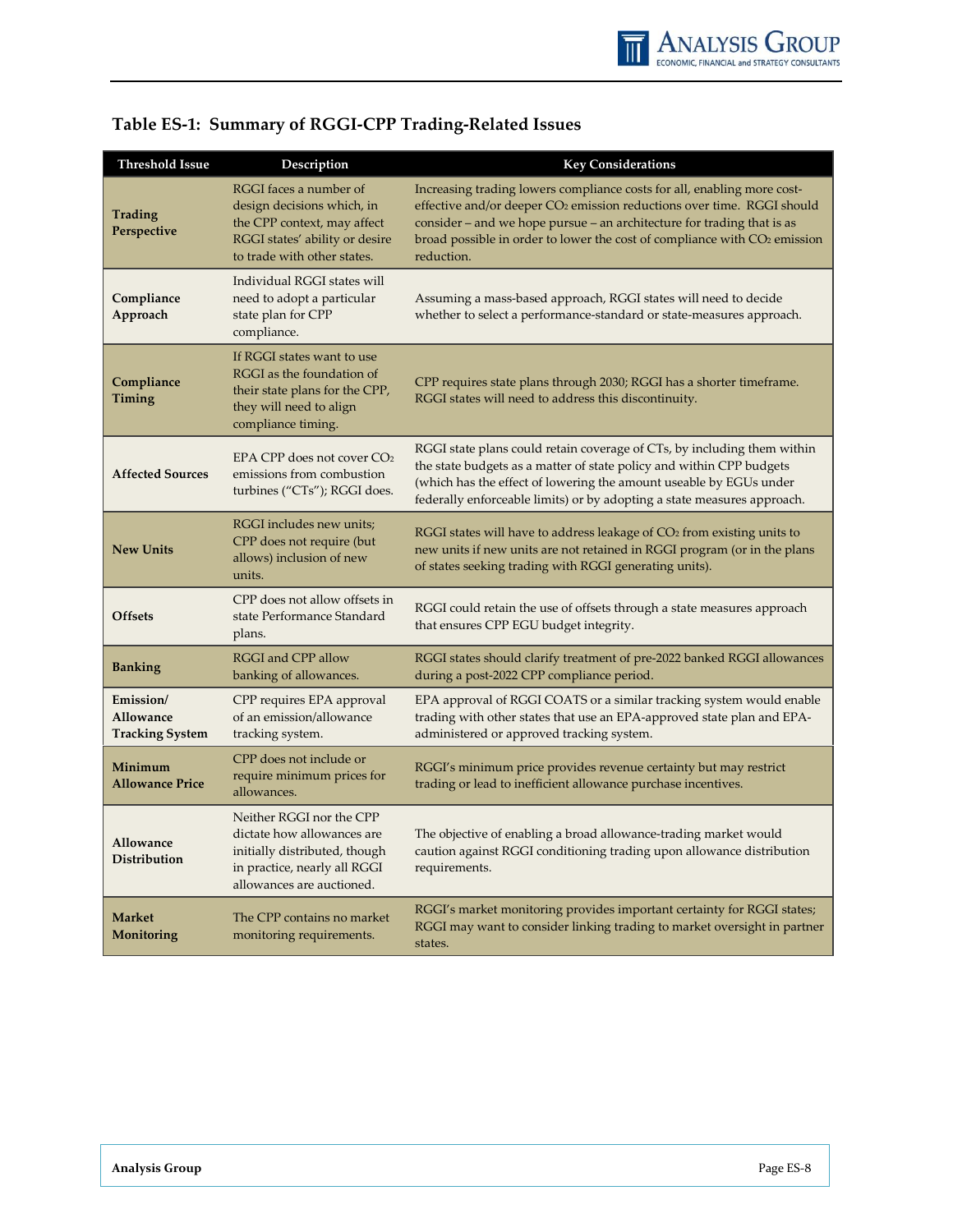

### <span id="page-11-0"></span>**Introduction[1](#page-39-0)**

The Regional Greenhouse Gas Initiative ("RGGI") is the first mandatory carbon-dioxide ("CO2") emission allowance trading market for fossil-fueled power plants in the U.S. and has been in operation since 2009. Some or all of the nine states that now participate in RGGI – Connecticut, Delaware, Maine, Maryland, Massachusetts, New Hampshire, New York, Rhode Island, and Vermont – may eventually seek to propose that RGGI constitute the core feature of their State Plans filed with the U.S. Environmental Protection Agency ("EPA") in compliance with the Clean Power Plan ("CPP"). RGGI states may seek to change RGGI's program design not only to ensure its use as a CPP compliance mechanism but also to open the door to broadening the geographic footprint for a CO2-emission trading program, enabling the owners of power plants in the RGGI region to trade with generators in certain non-RGGI states, and vice versa.

This report addresses the elements of RGGI program design that could facilitate a broad emission allowance-trading market, with the intention of providing this information to the RGGI states as they consider any changes in RGGI and to non-RGGI states, should they seek to enable their power plants to trade with RGGI-state generators.

#### <span id="page-11-1"></span>**Purpose and Overview**

#### <span id="page-11-2"></span>**Premises and Context for the Report**

We were asked to assess and comment on various program-design issues that might come before the RGGI states as they consider whether and, if so, how to revise elements of RGGI to ensure CPP compliance and to participate in an expanded market for CO2-emission-allowance trading.[2](#page-39-1) In doing so, we also set out to assess and comment on various issues that other states might take into account as they consider how to structure their state plans under the CPP in order to enable generators in their states to participate in interstate CO<sub>2</sub>-emission trading programs, including RGGI.[3](#page-39-2)

Our assessment starts with the following premises and context:

 As the first carbon-emission-allowance trading market in the U.S., RGGI has successfully operated since 2009 and has produced net positive economic outcomes for consumers and for the economies of the participating states.[4](#page-39-3) The success of the RGGI program to date suggests that states will continue to view the RGGI program as an effective approach to controlling emissions of CO<sub>2</sub> and meeting state climate goals.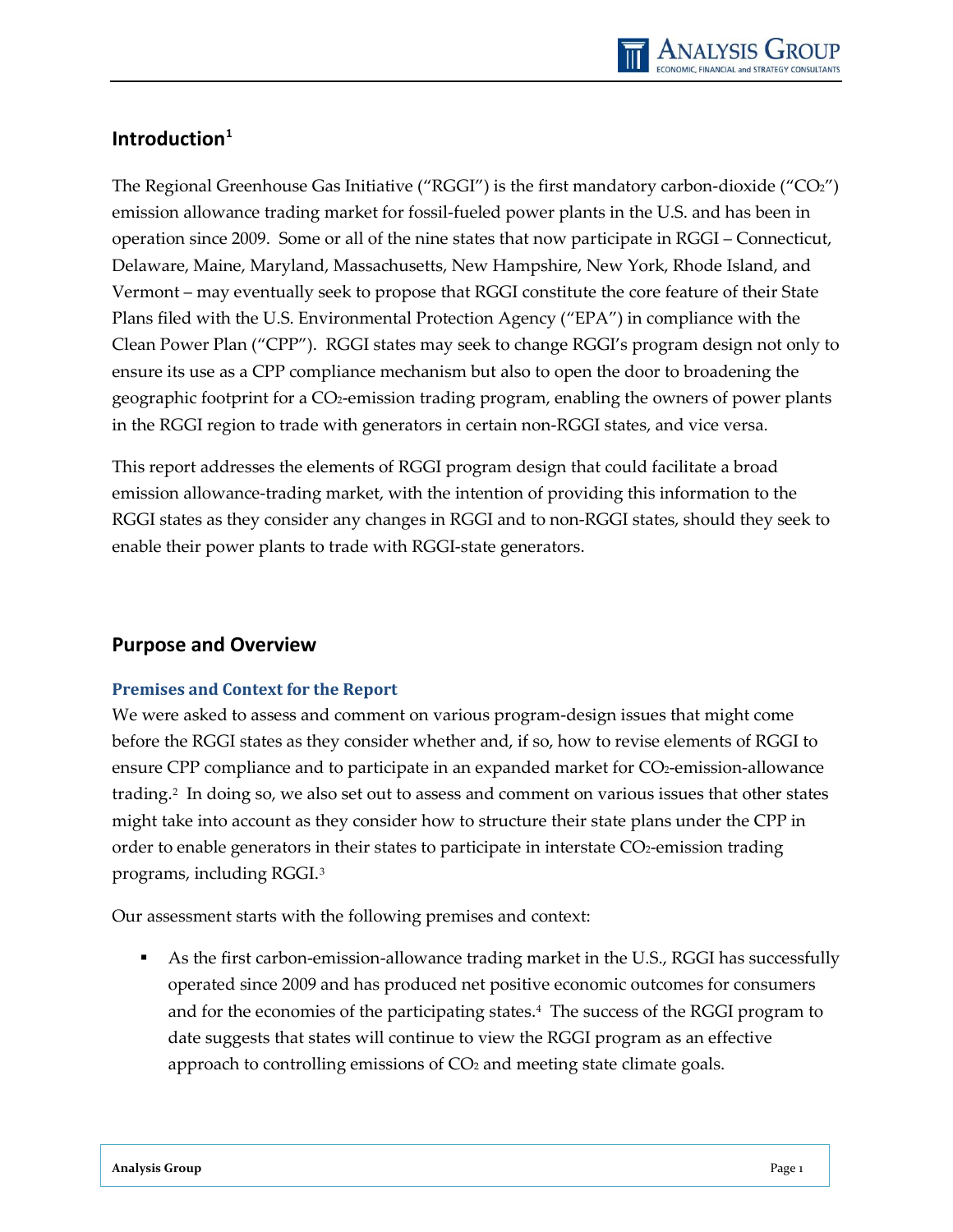- EPA's Clean Power Plan is not fully aligned with RGGI's structure and design but provides an opportunity for expansion of the benefits of emission-allowance trading experienced by RGGI states and for realization of those benefits by a broader set of states with Clean Power Plan compliance obligations.
- As we discuss further in this report, the RGGI states will likely need to take action on various program-design issues if the participating states want to (a) use RGGI to comply with the EPA's Clean Power Plan, and (b) create a structure that will enable (and potentially encourage) trading among generators in RGGI and non-RGGI states.
- The universe of potential CO<sub>2</sub>-emission allowance trading partners includes EGUs<sup>[5](#page-40-0)</sup> in states with a variety of structural conditions (e.g., states with competitive electric industry structures versus states with vertically integrated electric industries); states whose power plants operate in regional wholesale power markets regulated by the Federal Energy Regulatory Commission ("FERC") versus those that do not; and states with varying electric-industry market circumstances and trends (e.g., different and changing fuel mix, technologies, and price; different levels of additions and retirements of generating capacity; flat versus increasing growth in electricity demand). These differences have the potential to affect the ease and/or cost of reducing  $CO<sub>2</sub>$  emissions in each state, as well as the opportunities for and impacts associated with emission compliance trading across states.
- EPA has provided states with many options under the CPP including state plans that adopt "rate-based" compliance approaches,<sup>[6](#page-40-1)</sup> "mass-based" compliance approaches,<sup>[7](#page-40-2)</sup> or "state measures plans," $\frac{s}{s}$  or administration of a Federal Plan $\frac{s}{s}$  in the event that a state chooses not to propose a state plan. We assume that some states may seek specifically to prepare their state plans or choose to fall under at Federal Plan, in order to provide opportunities for generators in those states to trade  $CO<sub>2</sub>$  emission allowances with entities in the RGGI states (and other states), even without 'joining' RGGI.
- Although the implementation of the CPP is currently stayed pending court review, the RGGI states are independently and separately undergoing a major program review to consider whether they need to or should adopt any changes for program implementation in the post-2020 period. Given the pending litigation, the RGGI states may want to consider and adopt changes in RGGI for the post-2020 period prior to knowing the outcome of the court's review of the Clean Power Plan.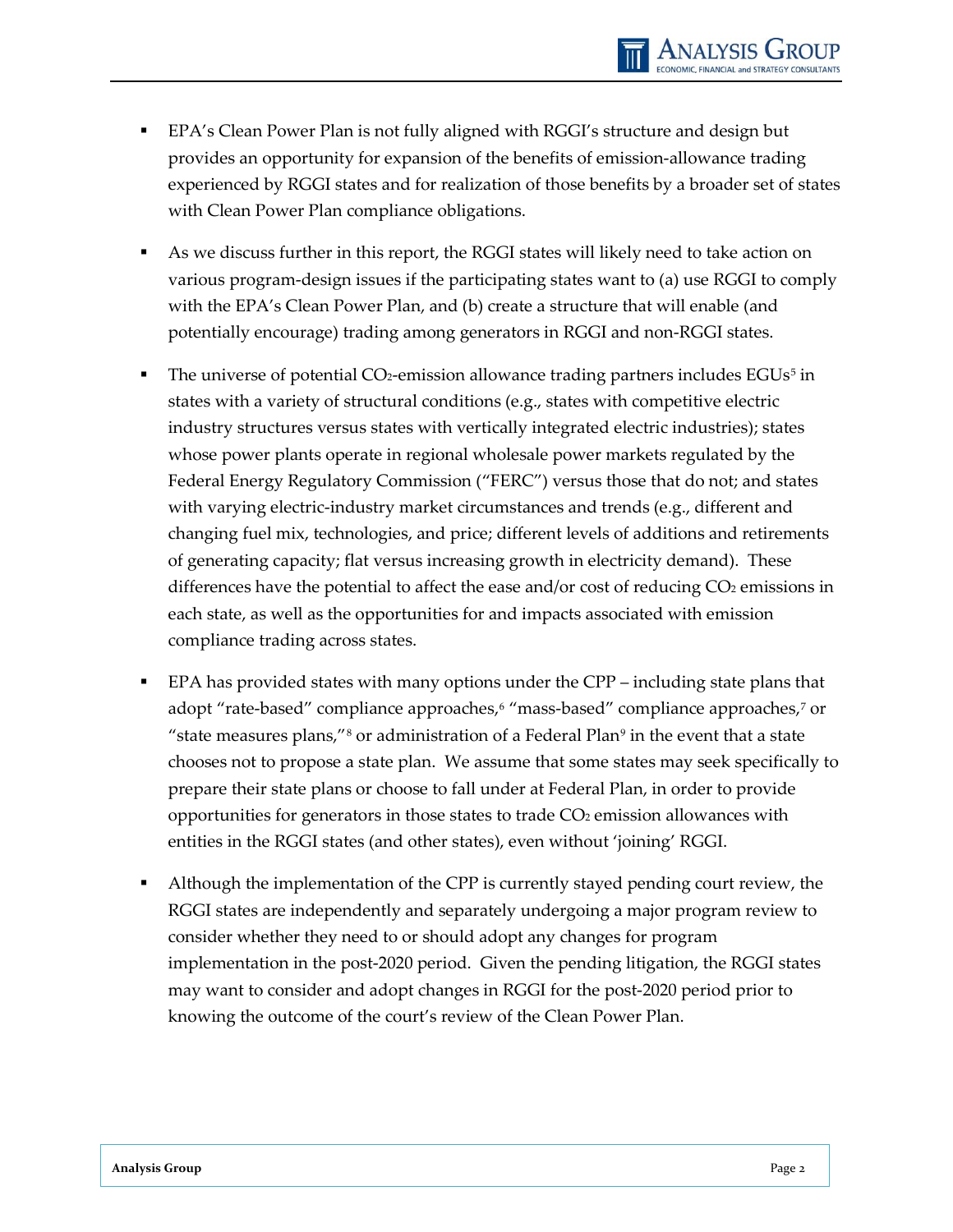- For the purpose of this report, we presume that the CPP will eventually move forward largely in the form set forth in EPA's final regulations for controlling emissions from existing units adopted in August 2015 and published in the Federal Register in October  $2015^{10}$  $2015^{10}$  $2015^{10}$  and with the features of the Federal Plan and Model Rules (also proposed in August 2015 and published in October 2015).<sup>11</sup>
- Also for the purpose of this report, although we recognize that RGGI is a voluntary program and that the RGGI states have a variety of CPP compliance options, we assume for the purpose of this Report that RGGI remains in place going forward, and that some or all of the states will remain in RGGI, and use the RGGI framework for Clean Power Plan compliance. We make this assumption about the period between now and 2022 (when the CPP would commence), but beyond 2022 as well.<sup>12</sup>

#### <span id="page-13-0"></span>**Purpose of the Report**

We are aware that during the current RGGI program review, the participating states are examining a myriad of issues that have been put forward by states or stakeholder groups as important elements of the next phase of the RGGI program. A number of issues relate to or affect the viability of allowance trading among states within and outside RGGI in the context of CPP compliance. These issues are the focus of this Report. Specifically, we highlight RGGI program design features that can facilitate or prevent enabling generators in the RGGI states from trading CO2 emission allowances with others outside the RGGI footprint.

First, we evaluate program features that, at a minimum, are necessary to align RGGI's program elements with requirements set forth in EPA's Clean Power Plan. For the most part, these are relatively technical changes to the RGGI program design, but some are threshold issues that RGGI states must address to enable the use of the RGGI construct as the foundation of CPPcompliant State Plans.

We also discuss other policy choices that RGGI states will likely want to consider in order to satisfy a variety of objectives, with a focus on those tied to CPP compliance obligations and/or closely related to allowance trading issues. These include, for example, facilitating a broad geographic footprint for allowance trading; addressing leakage of CO2 emissions (either to other states or to new sources not covered by the Clean Power Plan); achieving low-cost compliance; maintaining integrity of  $CO<sub>2</sub>$  emissions reductions and allowance-trading markets; sustaining revenue streams from sales of  $CO<sub>2</sub>$  allowances in RGGI auctions for public purposes in the RGGI states, among other objectives.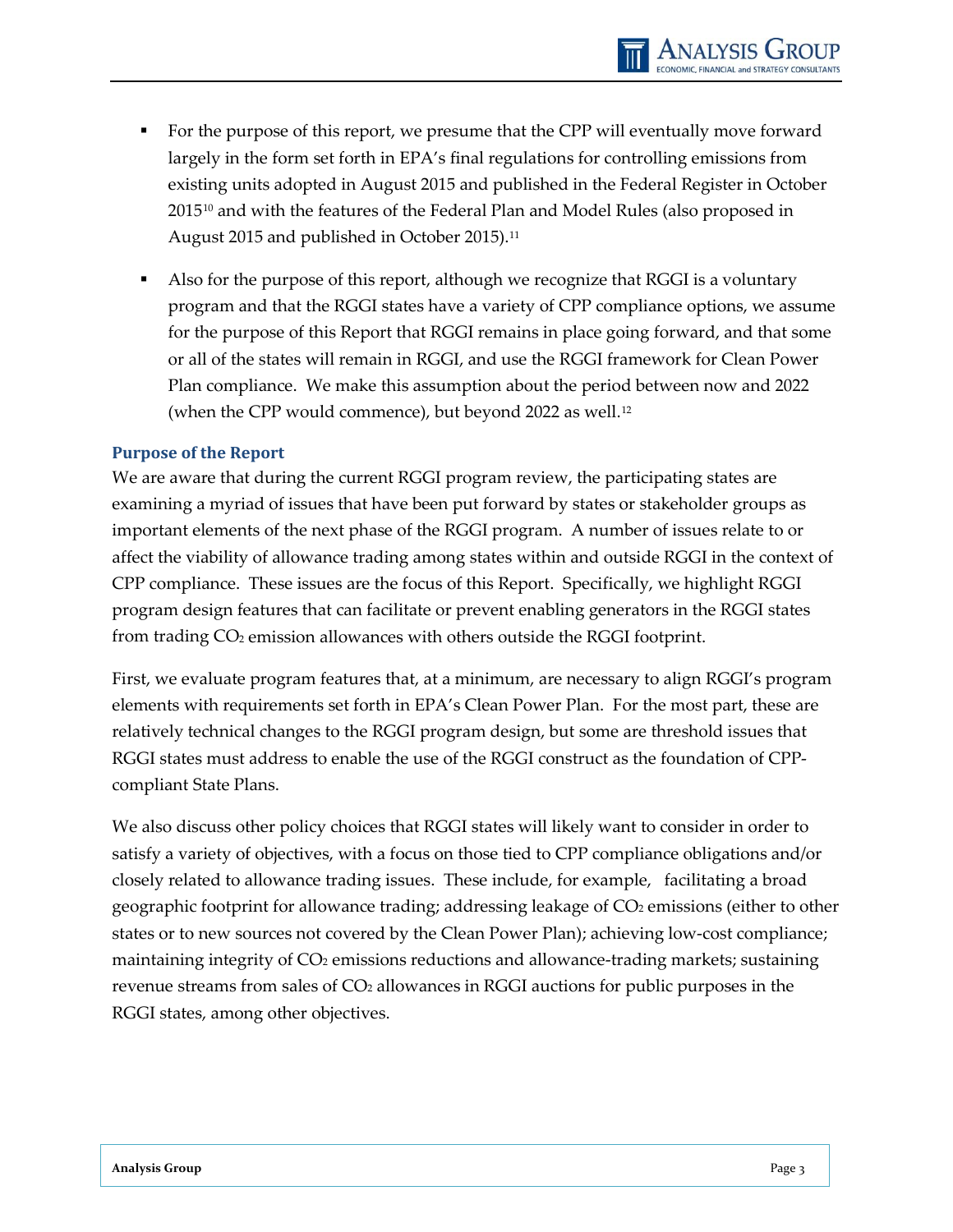We conclude with recommendations for states if they seek to facilitate CO2-emission-allowance trading across as broad a geographic footprint as possible, while also supporting other goals of the RGGI states.

## <span id="page-14-0"></span>Background/Context for CO<sub>2</sub>-Emission Trading Under RGGI and Under the Clean **Power Plan**

#### <span id="page-14-1"></span>**Emission-Allowance Trading: The Economic Rationale and Experience to Date**

From an economic perspective, emission-allowance trading programs represent an efficient mechanism for pollution control. Such programs rely on market forces rather than administrative approaches to identify the least-cost pathway to reducing emissions and comply with environmental requirements. A market-based approach to pollution control enables innovation in regulated entities' search for the lowest-cost means of compliance without disrupting energy-market dynamics and without many of the complexities associated with other emissions-control programs.[13](#page-41-3)

The currency in an emission-trading program – an emission allowance – allows some power plant owners to emit above their plant's presumptive emission limits by buying allowances to cover emissions, at a lower total cost of compliance than what it would incur to reduce emissions to the point of compliance at that plant. Conversely, the lowest-cost outcome for other power plant owners may be to physically reduce an affected unit's emissions more than required for compliance, which can minimize compliance costs by reducing total allowance costs and/or generating offsetting revenue through the sale of excess allowances at clearing prices that exceed the cost to achieve additional emission reductions. See Figure 1. This design



**Figure 1: Allowance Trading Impacts on Sellers and Purchasers**

Amount of Emission Reduction (tons) Increasing  $\rightarrow$   $\rightarrow$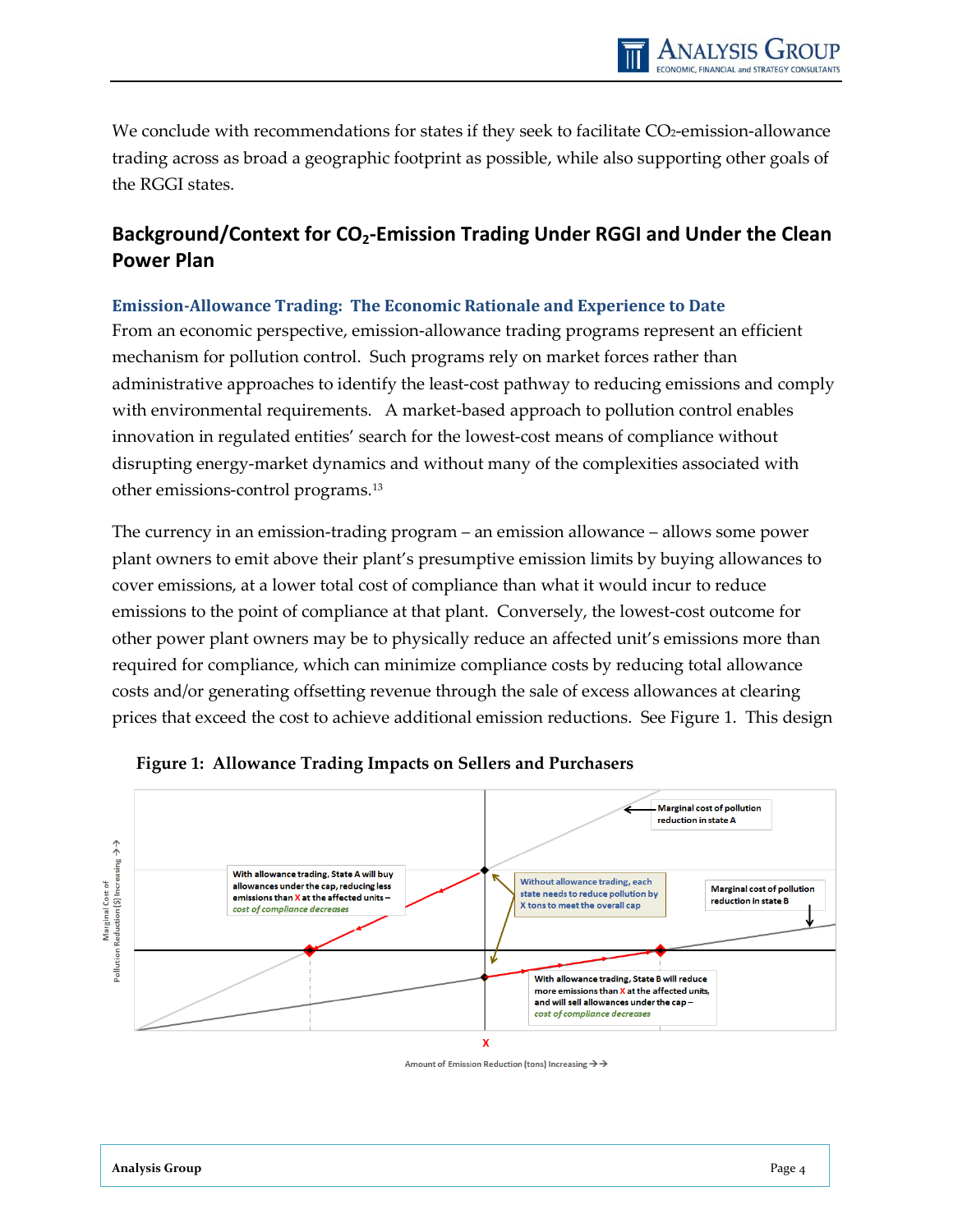of allowance-trading programs leads to a market-based process of price formation for emission allowances, with price equal to the marginal cost of compliance across all generators in the trading region, regardless of generator characteristics (e.g., age, generating-unit efficiency). This is a proven method of minimizing the collective cost of compliance across a set of affected units and achieving the highest level of efficiency in meeting state and federal emission control goals or requirements.

The efficiency of emission-trading programs has been demonstrated through industry experience and through empirical studies of past programs. The first instance of an emissiontrading program was EPA's Acid Rain Program, designed to reduce sulfur-dioxide ("SO2") emissions across a fleet of power plants owned by different companies. This program successfully achieved SO<sub>2</sub> emission reduction goals more quickly and at a cost much lower than estimated in analyses conducted before the program was implemented, and lower than those typically observed under alternative emissions approaches.[14](#page-42-0) Two other instances of successful emission-trading programs include the multistate RGGI and California's AB32, which is the first economy-wide carbon-emissions trading program.

These other programs have paved the way for the pollution-control structures in EPA's Clean Power Plan, which will allow states to incorporate emission trading into their state plans and which will introduce an emission-trading framework into a federal plan for any state that elects not to propose its own State Plan.[15](#page-42-1) 

#### <span id="page-15-0"></span>**RGGI: Background**

Starting in 2003, public officials from ten Northeast states<sup>[16](#page-42-2)</sup> met to consider how they could collectively reduce emissions from power plants in those states. The states had multiple objectives, including taking a lead on controlling  $CO<sub>2</sub>$  emissions through changes in power production and end use consumption, investing in clean energy, and demonstrating the feasibility of an emission-trading program for CO2. Planning for RGGI took place over several years, with participating states signing a Memorandum of Understanding over the 2005-2007 time frame. Guided by a common Model Rule of the RGGI program design, each state voluntarily implemented its own enabling authority to participate in the program, and program requirements took effect at the start of 2009.

Although initiated voluntarily by each state, the program is a mandatory emissions-control program for all existing and new fossil-fuel power plants with a generating capacity of 25 megawatts or more in participating states. RGGI has a regional CO2 mass-based emission limit, which is apportioned to the participating states through state allowance budgets.<sup>[17](#page-42-3)</sup> A state's allowance budget establishes the amount of emission allowances allocated to that state but does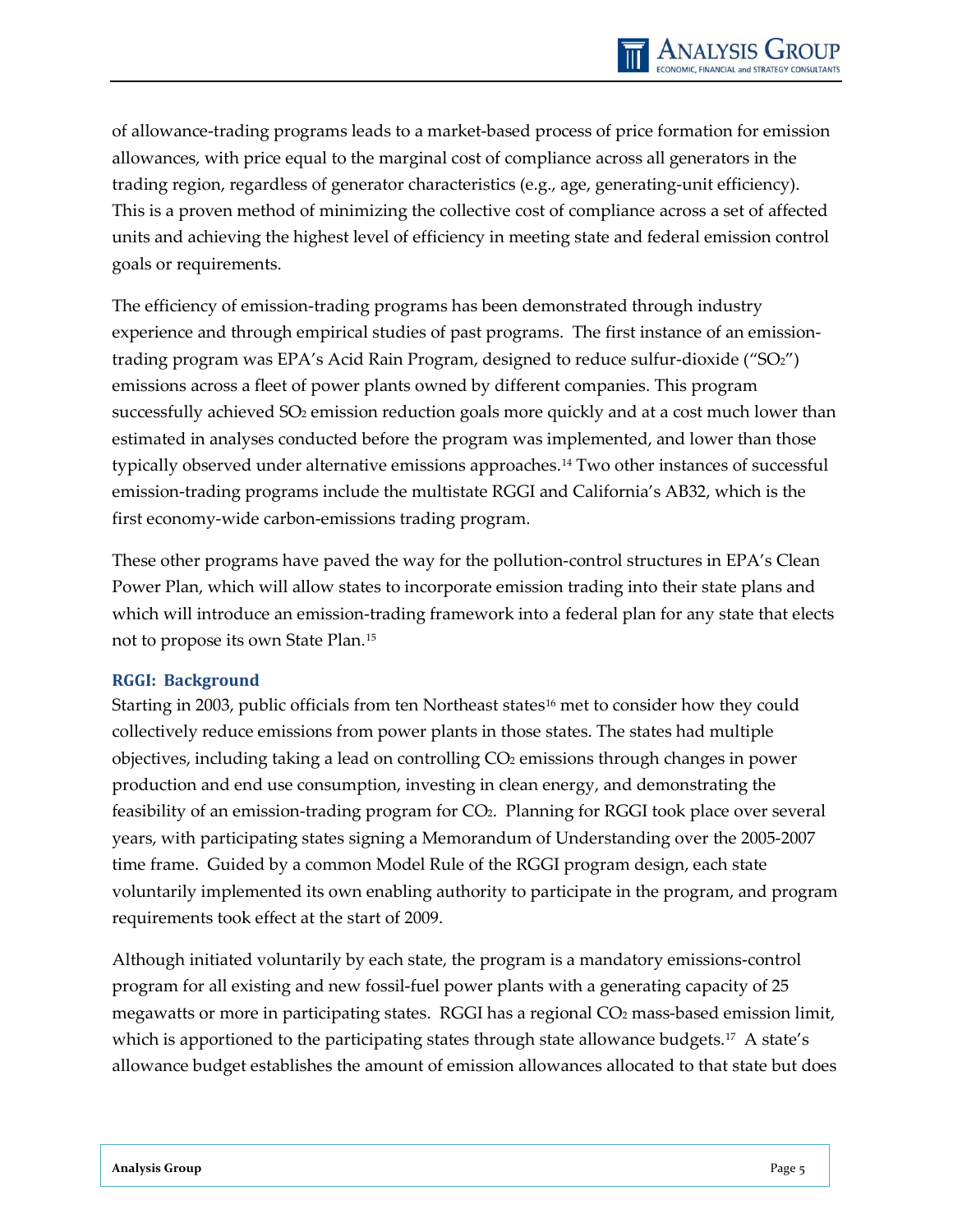not introduce a binding limit on the actual emissions that can occur at power plants in that state. The regional cap is, however, binding, and power plants in the RGGI states in total may not emit above that limit. Every power plant must acquire and surrender allowances equal to their actual CO<sub>2</sub> emissions across a four-year control period.

The multi-state emissions cap was originally set to 188 million short tons of  $CO<sub>2</sub>$  per year in 2008 and was reduced to 91 million short tons in 2014, following a comprehensive program review in 2012. Under this revised program, the RGGI cap declines by 2.5 percent annually through 2020.[18](#page-43-0)

RGGI requires that each covered source possess a tradable emission allowance for each short ton of CO2 it emits. The original program design granted each state the ability to decide the manner in which its state allowance budget would be allocated to affected generating units in the state; however, states agreed to use at least 25 percent of the value of the allowances for consumer benefit or other strategic energy purpose such as energy efficiency or renewable resource development. In the end, all of the participating states decided to participate in a central auction process for the initial dispersal of most allowances. Approximately 90 percent of allowances are sold initially through quarterly central auctions[19](#page-43-1) administered by RGGI, Inc. The proceeds from the auctions, totaling \$2.4 billion through March 2016, are distributed to the states in proportion to the number of allowances each state elects to distribute through the auction.

RGGI rules allow for the use of offsets and banking (and later use) of allowances.<sup>20</sup> There is a floor price (or "minimum reserve price") for allowances sold in the quarterly auctions, which increases by 2.5 percent annually, starting at a floor price of \$2.05 per allowance in 2015. There is also a "trigger price" at which a specific quantity of additional allowances (i.e., the Cost Containment Reserve ("CCR")) is released into the market by the RGGI states. The CCR is designed to moderate allowance prices when they would otherwise exceed the trigger price. The CCR holds 10 million allowances, annually, and the trigger price was set to \$4.00 in 2014, increasing each year through  $2020$ .<sup>[21](#page-43-3)</sup> Allowance tracking is conducted through the RGGI CO<sub>2</sub> Allowance Tracking System (i.e., RGGI COATS).

RGGI also includes a periodic program-design review process established in the RGGI Model Rule. The states conducted and completed the first comprehensive review in 2012, and the 2016 review process is underway. Program reviews include a full evaluation of the program, supported by stakeholder participation from regulated entities, environmental nonprofits, consumer and industry advocates, and others. The current review is soliciting stakeholder input on program design elements and on considerations for EPA CPP compliance, including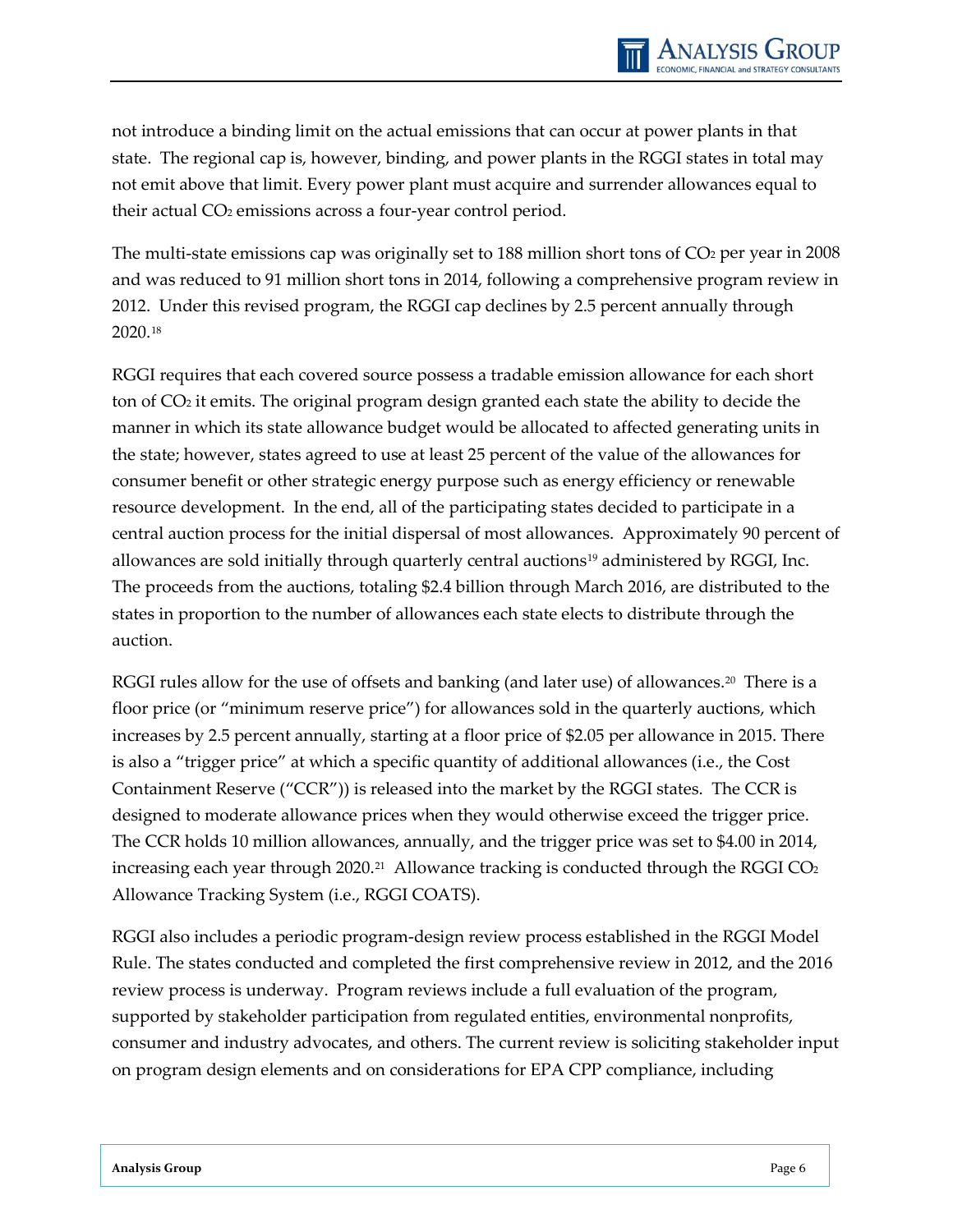discussing perspectives on the approach RGGI should take regarding trading with eligible states under the CPP.

One set of issues under discussion includes potential features and/or limitations of trading between RGGI and non-RGGI states, including the following approaches: (a) trading only with generators in states that have mass-based state plans that include both existing and new sources; and (b) requiring that all trading partners adhere to specific program design rules included in RGGI (e.g., price floors, CCR, auctions).

#### <span id="page-17-0"></span>**Emission Trading under the EPA's Clean Power Plan**

The CPP, developed by EPA under Section 111(d) of the Clean Air Act, establishes  $CO<sub>2</sub>$ emission performance rates for all existing "electric utility generating units", defined as fossilfired steam generating units and natural gas combined-cycle ("NGCC") units with generating capacity greater than 25 MW. There is a national, standard emission-rate established for each of those two plant types. Based on the EPA's calculation of "best system of emissions reduction" ("BSER") in each state and on characteristics of the electric system in the state, EPA has provided a specific average emissions rate goal for each state.

The CPP allows states to submit a series of documents starting in 2016, with a plan submitted by 2018, for how they intend their generating units to comply with the emission performance standards starting in 2022. EPA will apply a federal plan in any state that does not submit an approvable state plan or that elects not to submit a state plan. Implementation of the CPP is formally stayed, pending review by the federal courts.[22](#page-43-4)

In state plans, states may choose to apply the standard emission limits to each EGU in the state, either as rate-based goals, measured in pounds of  $CO<sub>2</sub>$  per megawatt hour, or as statewide, mass-based goals, measured in total short tons of  $CO<sub>2</sub>$  emissions.<sup>[23](#page-43-5)</sup> Generating units in a state with a rate-based plan may trade with EGUs in other states with rate-based plans that satisfy various conditions set forth in the CPP.[24](#page-43-6) Under mass-based plans, EGUs may trade emissions allowances with EGUs in any other state implementing a similar mass-based approach without entering into a formal trading agreement, as long as each state meets "trading ready" requirements, including the use of an EPA-approved or administered tracking system and equivalent emission allowance definitions (e.g., allowance worth one short ton of  $CO<sub>2</sub>$ emissions).

States that do not include new sources in their mass-based plan must specifically address the risk of leakage from existing sources (covered under Section 111(d)), to new sources of emissions (covered under the new source rules).<sup>[25](#page-43-7)</sup>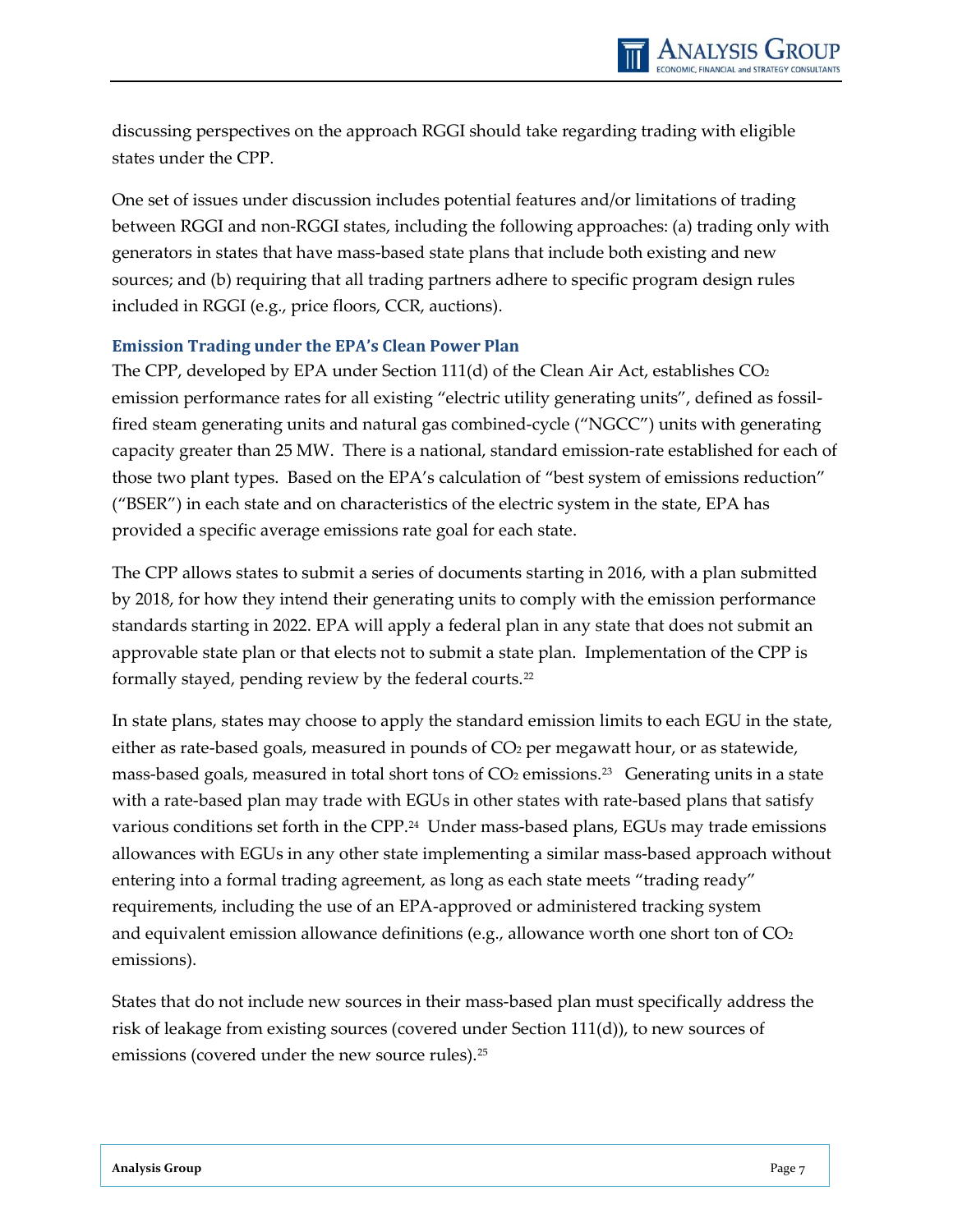States have flexibility to determine how they intend to distribute allowances into the market – such as, for example, (1) allocating them for free to EGUs based on their historical or updated emissions or generation, (2) distributing them for free to all load-serving entities (e.g., electric utilities) or to all power producers (including renewables and nuclear units), or (3) auctioning some or all allowances. Regardless of the approaches selected for initial dispersal, allowances could be traded/sold in secondary markets by and among allowance market participants.

In conjunction with finalizing its CPP rule, EPA has also proposed a model rule for each type of plan (i.e., a rate-based model rule and a mass-based model rule) that provide guidelines for states in developing either type of plan.[26](#page-43-8) These model rules serve as templates that states may customize and are similar to EPA's proposed Federal Plan.

The mass-based model rule would provide a "trading-ready" platform, rely upon an allowanceallocation method tied to EGUs' historical generation, and include several set-asides—two setasides to address leakage[27:](#page-43-9) one for renewable energy, and another with output-based allocations to natural gas combined cycle ("NGCC") plants, and a third set-aside related to the Clean Energy Incentive Program ("CEIP").

Under the mass-based Federal Plan, EPA would distribute allowances within each state budget to affected EGUs for free, based on their historical generation. EPA would reserve some allowances for the three set-asides included in the model rule, with mandatory set asides for the CEIP. States that participate in the Federal Plan may trade with any state that is also covered by the Federal Plan or that meets trading-ready conditions. States using the federal plan will use EPA's existing Allowance Tracking and Compliance System ("ATCS").[28](#page-43-10)

## <span id="page-18-0"></span>**Program Design Issues to Support Emission-Trading by Generators Inside and Outside of the RGGI States**

#### <span id="page-18-1"></span>**Introduction**

In order to facilitate trading between generating units in RGGI states and EGUs located elsewhere, as well as to enable RGGI to qualify for Clean Power Plan compliance, there are many issues that RGGI states need to consider. Some of these are very important technical and policy issues in RGGI's program design, while others – though still important to one or another constituency involved in the RGGI program review – may be less important from the perspective of fostering a broadened universe of potential trading partners.

The discussion here is thus divided into three categories: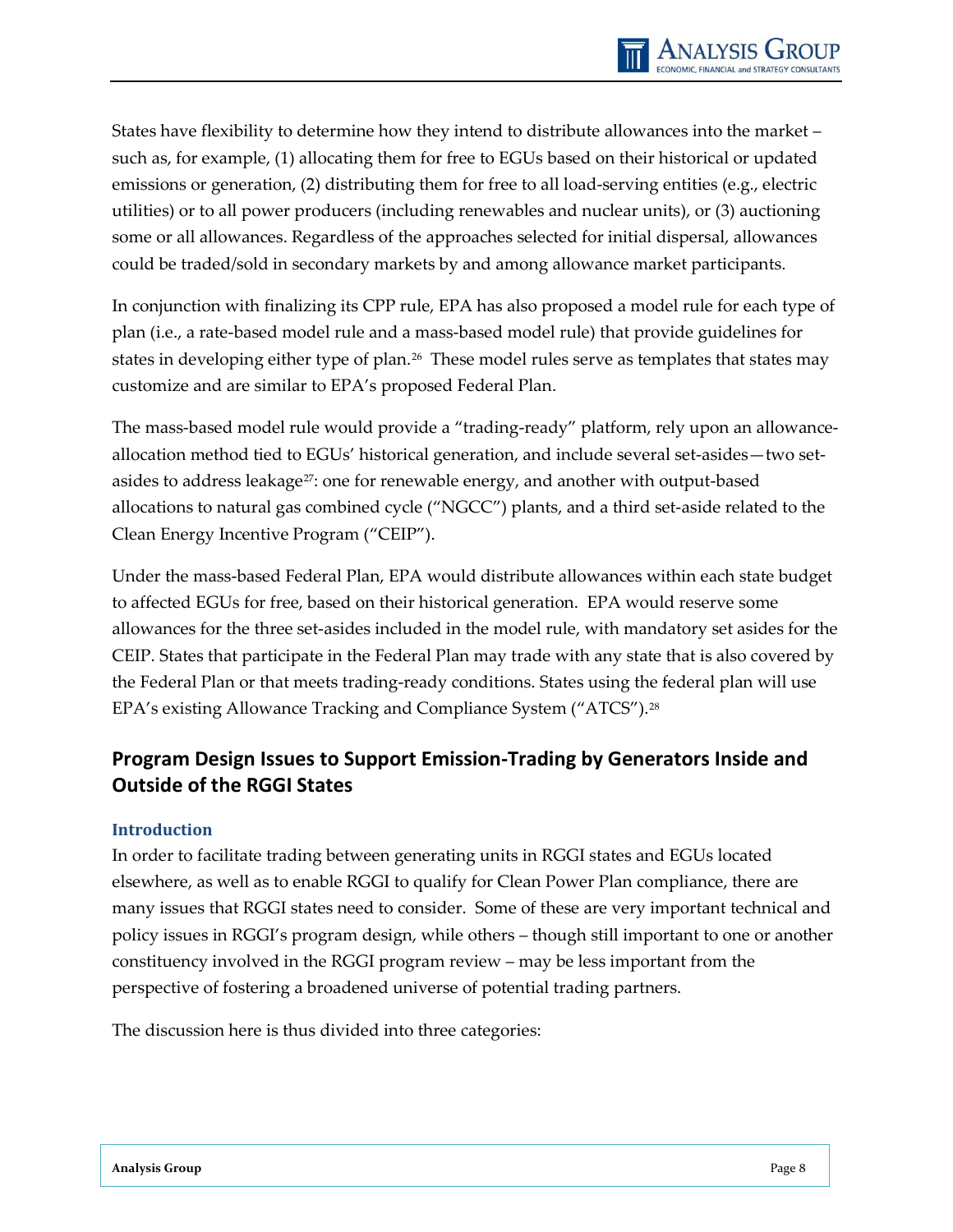*Threshold issues for Clean Power Plan compliance* – There are a number of considerations related to differences between the CPP and the RGGI program design which, at a minimum, need to be addressed for RGGI to align with the requirements of the CPP. Examples of such issues include: the definition of affected sources; the size of the RGGI cap; the program period; and the RGGI tracking platform. Although several of these topics may not introduce complicated policy questions, they are important program design issues simply because they must be addressed for RGGI to align with the CPP. While the need to address these changes may not be urgent at this time, these issues will need to be addressed eventually. Confronting these issues now can provide certainty to RGGI state affected sources and encourage other states to consider CPP program design concepts favorable to the establishment of a broader trading region.

*Key policy/program design considerations* – Beyond the threshold CPP compliance issues, there are a number of design features that RGGI states will need to address should they wish to foster a broad region for interstate trading of CO2 allowances. These factors are important for developing conditions for a vibrant interstate allowance market, for enabling states to determine who receives the value of emission allowances distributed in their state, and for increasing the likelihood of lowest-cost compliance.

*Other considerations from a trading point of view: the RGGI Cap* – There are a number of issues that the RGGI states – individually and collectively – may be interested in and wish to address in the context of program design changes to enable compliance and facilitate trading but which will not materially or directly affect the trading platform itself. The most important of these issues under current review relates to the amount of emissions that may occur under the RGGI cap relative to the aggregate emission reduction obligations of the RGGI states under the CPP.

These topics are described in the sections below, including an overview of each issue and a discussion of alternative ways to address the issue.

#### <span id="page-19-0"></span>**Threshold Issues Related to RGGI and the Clean Power Plan**

In developing the Clean Power Plan, EPA included enough flexibility to enable the implementation of multi-state, mass-based emission-allowance trading programs that are in many ways similar to the trading program that has been implemented by the RGGI states since 2009. Nevertheless, to be consistent with the applicable provisions of the Clean Air Act, EPA's mass-based program contains meaningful differences from the RGGI program design. The RGGI states will need to address these threshold issues in order to rely upon the RGGI program to meet CPP compliance obligations and to establish a trading program that enables participation by sources in non-RGGI states.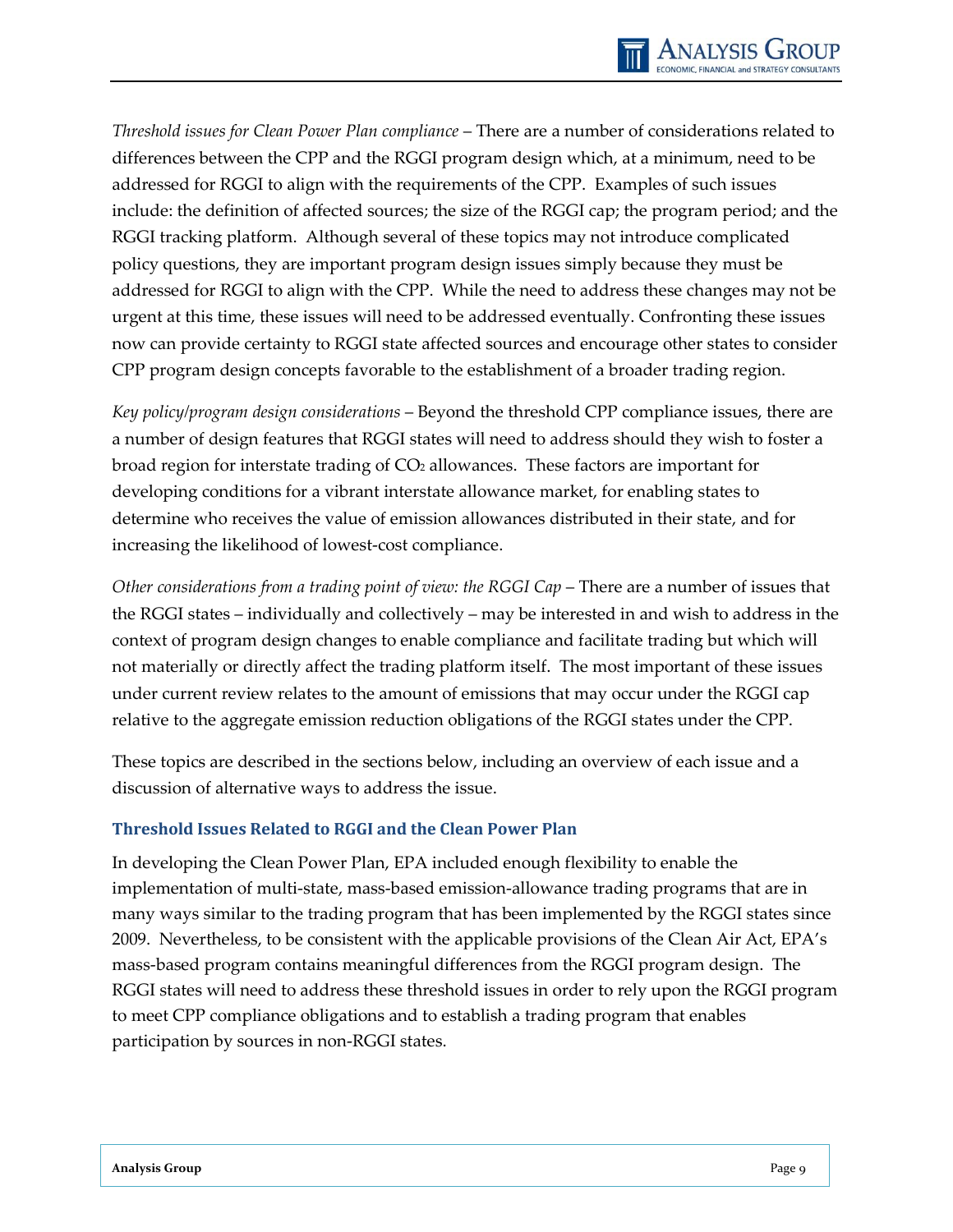Some potential changes are mostly administrative – such as formal adoption of a mass-based compliance path and establishment of a program term consistent with CPP requirements. Other elements are either less clear or will require potentially important changes in RGGI program design elements. The latter includes items such as the treatment of which power plants are covered (or "affected sources") under the CPP vis-à-vis RGGI affected source definitions; the form of the allowance tracking system (or development of interoperability between RGGI COATS and EPA's allowance tracking design/requirements); determination of RGGI states' caps relative to EPA mass-based standards; development of a mechanism for addressing leakage if needed; and potential adjustments to RGGI's treatment of offsets and banking.

Specifically, threshold issues for RGGI's design to meet CPP compliance eligibility are summarized in Table 1 and described in the following sections.

#### *(1) Election of a Mass-Based State Plan and Compliance Timeline*

As noted earlier, the CPP provides states the flexibility to meet compliance requirements through a number of mechanisms, including  $(1)$  emission performance rates (in pounds of  $CO<sub>2</sub>$ emitted per MWh generated) established by EPA to be applied to each affected source; (2) emission performance rates applied on a state-wide basis (with trading among affected sources); (3) mass-based state budgets (in tons of CO<sub>2</sub> emitted, established by EPA in a manner consistent with the emission rate performance standards for each state); or (4) state-defined approaches through a "state measures plan."[29](#page-43-11) 

None of these mechanisms presents technical requirements that are necessarily difficult for the RGGI states to achieve, but the CPP nonetheless does require the selection of either a massbased or state measures approach. It also requires that one allowance equal one short ton of  $CO<sub>2</sub>$ emitted.

The RGGI states will also be required to establish program design details through 2030, well beyond the current term of RGGI program design elements. While RGGI is a regional program, it is administered through individual state laws and regulations, and key programmatic details have only extended to the time of the next review period. Consequently, CPP state plans will need to stand on their own as trading-ready programs or have a back-stop process for individual state administration of CPP compliance programs.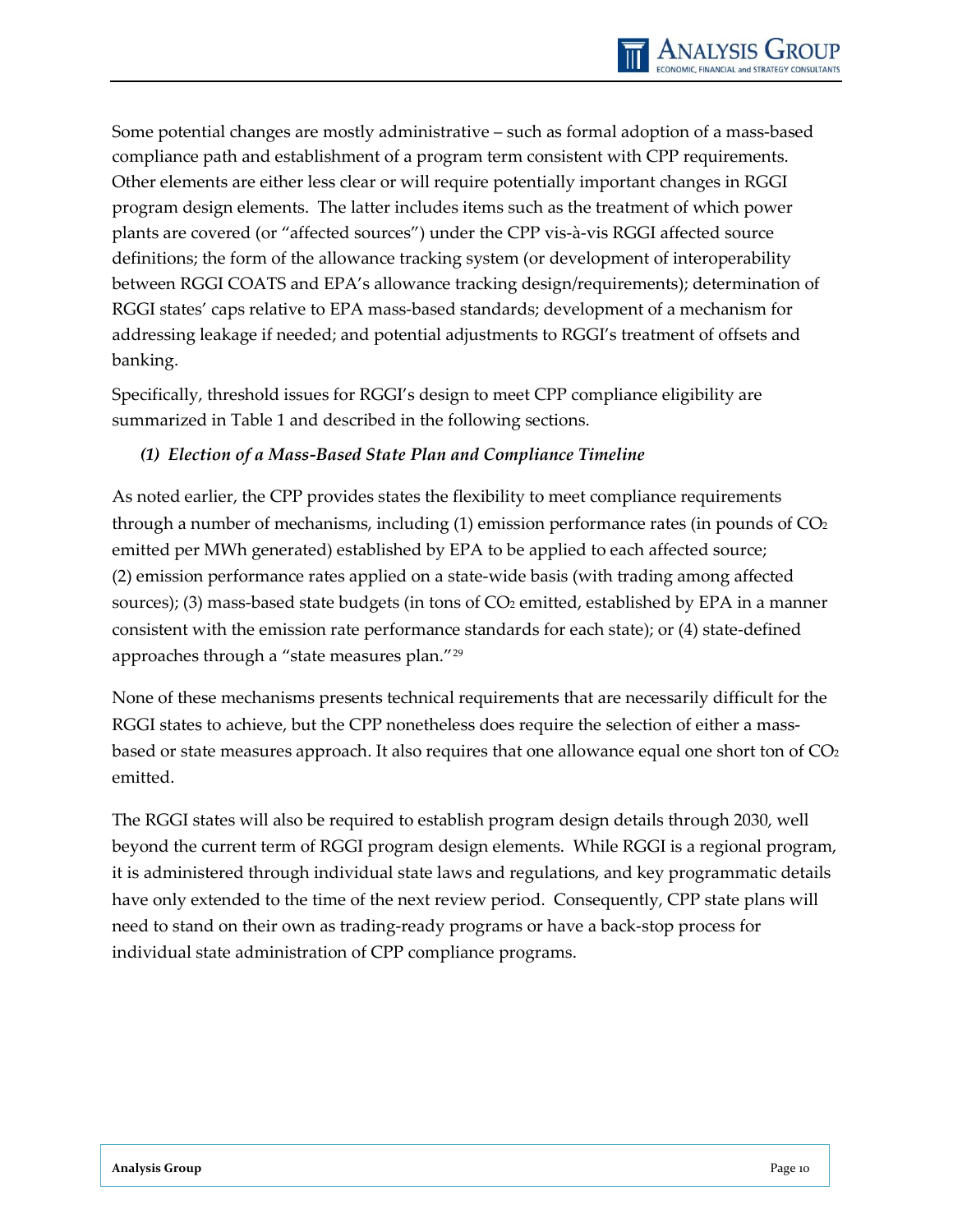| <b>Threshold</b><br><b>Issue</b>             | Description                                                                                                                                                                    | <b>Key Considerations</b>                                                                                                                                                                                                                                                                              |
|----------------------------------------------|--------------------------------------------------------------------------------------------------------------------------------------------------------------------------------|--------------------------------------------------------------------------------------------------------------------------------------------------------------------------------------------------------------------------------------------------------------------------------------------------------|
| Mass-Based<br>Approach                       | RGGI states may elect to submit<br>either a mass-based and/or state<br>measures approach.                                                                                      | A state measures approach may be required to<br>allow for continuation of key current RGGI design<br>features (e.g., inclusion non-CPP sources, use of<br>offsets).                                                                                                                                    |
| Compliance<br>Timing                         | RGGI sets program requirements<br>for a few years at a time; the CPP<br>requires that state plans identify<br>compliance through 2030.                                         | RGGI states must define compliance in plans<br>through the CPP term (to 2030); RGGI framework<br>will need to conform to these compliance terms, or<br>state plans will need to separately address<br>compliance beyond the current RGGI term.                                                         |
| Affected<br>Sources                          | CPP does not cover combustion<br>turbines; RGGI does. RGGI must<br>determine whether and, if so, how<br>to continue to include combustion<br>turbines in CPP RGGI state plans. | RGGI state plans could retain coverage of CTs, by<br>including them within the state budgets as a matter<br>of state policy and within CPP budgets (which has<br>the effect of lowering the amount useable by EGUs<br>under federally enforceable limits) or by adopting a<br>state measures approach. |
| <b>New Units</b>                             | CPP does not require inclusion of<br>new units; RGGI does. New units<br>may be included in CPP state plans<br>through new source complement<br>budget additions.               | Unless new units continue to be included through<br>the use of NSCs by RGGI states, state plans will<br>have to demonstrate that "leakage" to new sources<br>is addressed through an EPA-approved mechanism.                                                                                           |
| <b>Offsets</b>                               | RGGI allows the limited use of<br>offsets, but offsets are not allowed<br>under a state performance standard<br>plan under the CPP.                                            | RGGI states could abandon the use of offsets and<br>use a performance standard approach.<br>Alternatively, RGGI could retain the use of offsets<br>through a state measures approach that ensures<br>CPP EGU budget integrity.                                                                         |
| <b>Banking</b>                               | RGGI and CPP allow banking, but<br>RGGI may lead to the banking of<br>allowances prior to the first CPP<br>compliance year (2022).                                             | RGGI states may want to identify soon how pre-<br>CPP (i.e., pre-2022) banked allowances will be<br>addressed to provide certainty for the regulated<br>community and RGGI auction participants.                                                                                                       |
| Emission/<br>Allowance<br>Tracking<br>System | CPP requires EPA approval of an<br>emission/allowance tracking<br>system, with guidance still under<br>development.                                                            | EPA approval of the RGGI COATS or a similar<br>tracking system would enable trading with other<br>states that use an EPA-approved state plan and<br>EPA-administered or approved tracking system.                                                                                                      |

## **Table 1: Threshold Compliance Issues**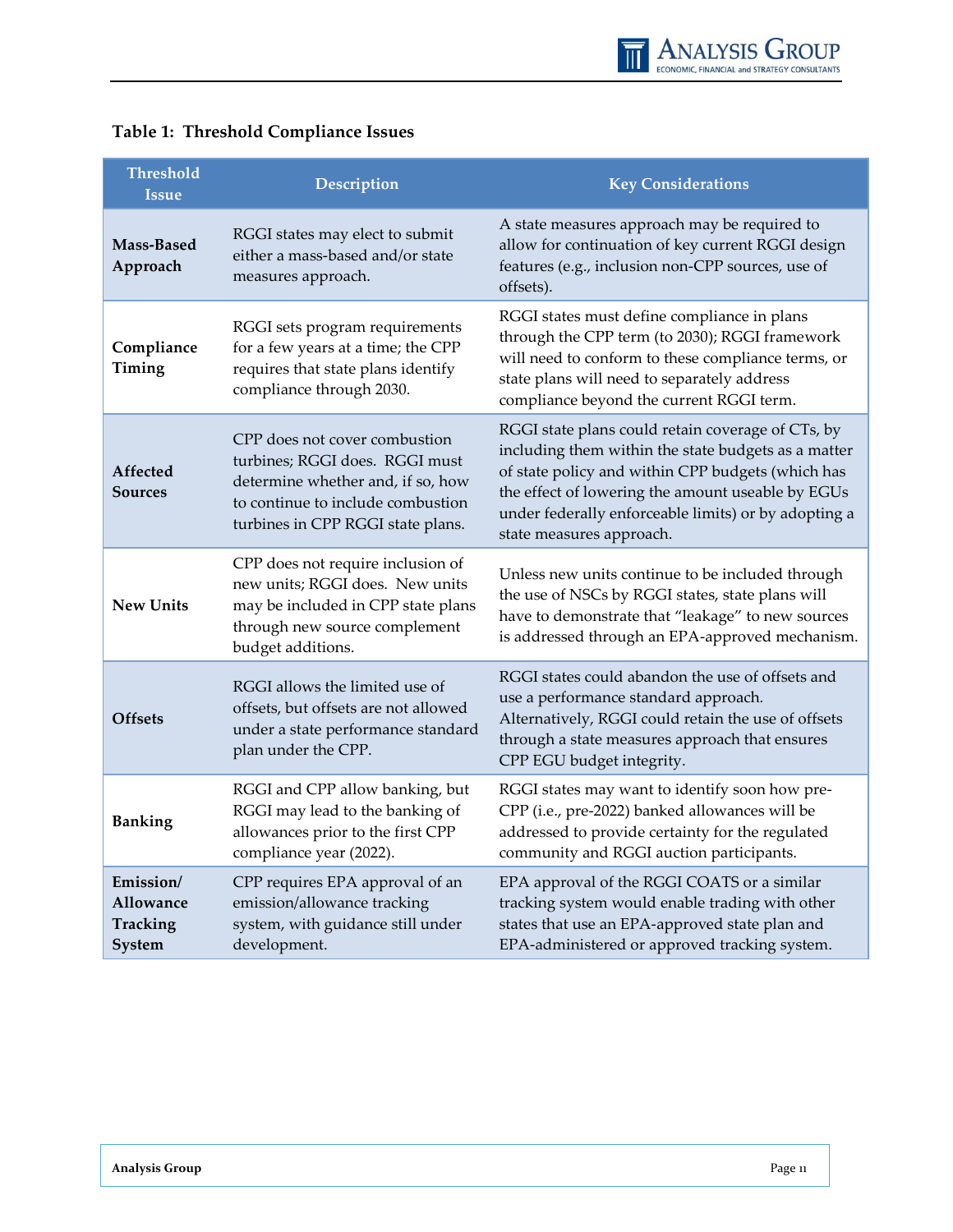#### *(2) Definition of Affected Sources and Determination of State and Regional Budgets*

Ultimately, individual states and/or RGGI as a whole will need to set budgets that comply with source definitions and compliance standards under the CPP. With modest adjustments, extending the current RGGI program budgets and budget reduction trajectory through 2030 would allow RGGI states to meet the baseline, state, mass-based budget determinations in the CPP through interim and final compliance obligations. In fact, given the emissions targets under the CPP *for 2030*, RGGI states likely would have to do little beyond current 2020 RGGI budget requirements to meet those CPP budget requirements. However, the decision on RGGI budget trajectory will need to consider related CPP mass-based program requirements.

For example, reconciliation of the RGGI program to CPP source and budget requirements needs to address how affected sources are defined under each program. Under RGGI, affected sources include fossil-fuel generating units capable of providing 25 MW of output (with certain exceptions) across the RGGI states. Under the Clean Power Plan, EGUs include only existing fossil steam and natural gas combined cycle units over 25 MW in size. The RGGI program thus covers additional existing units beyond CPP sources, including gas- or oil-fired combustion turbines ("CTs"). For the purpose of submitting compliant state plans under the CPP, RGGI states will need to ensure that inclusion of CTs under the cap will not cause EGUs to emit more than their CPP targeted amounts. One option for compliance would be to simply retain CTs under the CPP cap, thereby – in effect – reducing the number of allowances that could be used by EGUs. The RGGI states may also consider altering their definition of affected sources or demonstrate how the implementation of a trading program with a broader set of affected units in a state measures plan ensures that CPP affected sources are subject to emission performance standards at least as stringent as required by EPA.

Second, RGGI includes all existing *and new* affected fossil units in the RGGI states. Under the CPP, a state is not required, but has the option, to combine existing and new sources. If a state includes new sources, it must accept EPA's calculation of the "new source complement" as part of its state budget.<sup>[30](#page-43-12)</sup> For the purpose of submitting compliant state plans under the CPP, RGGI states will need to determine whether one or all RGGI states will continue to include new sources in the trading program. If so, the states will either need to adopt the EPA (or statederived and EPA-approved) new source complement as part of state budgets or, if not, demonstrate how the states will address the potential for emission leakage to new sources. In addition, RGGI states will need to explicitly consider whether a non-RGGI trading-ready state's decision on whether to include new sources as part of its state plan will affect whether allowances generated in that state may be used for compliance in the RGGI states.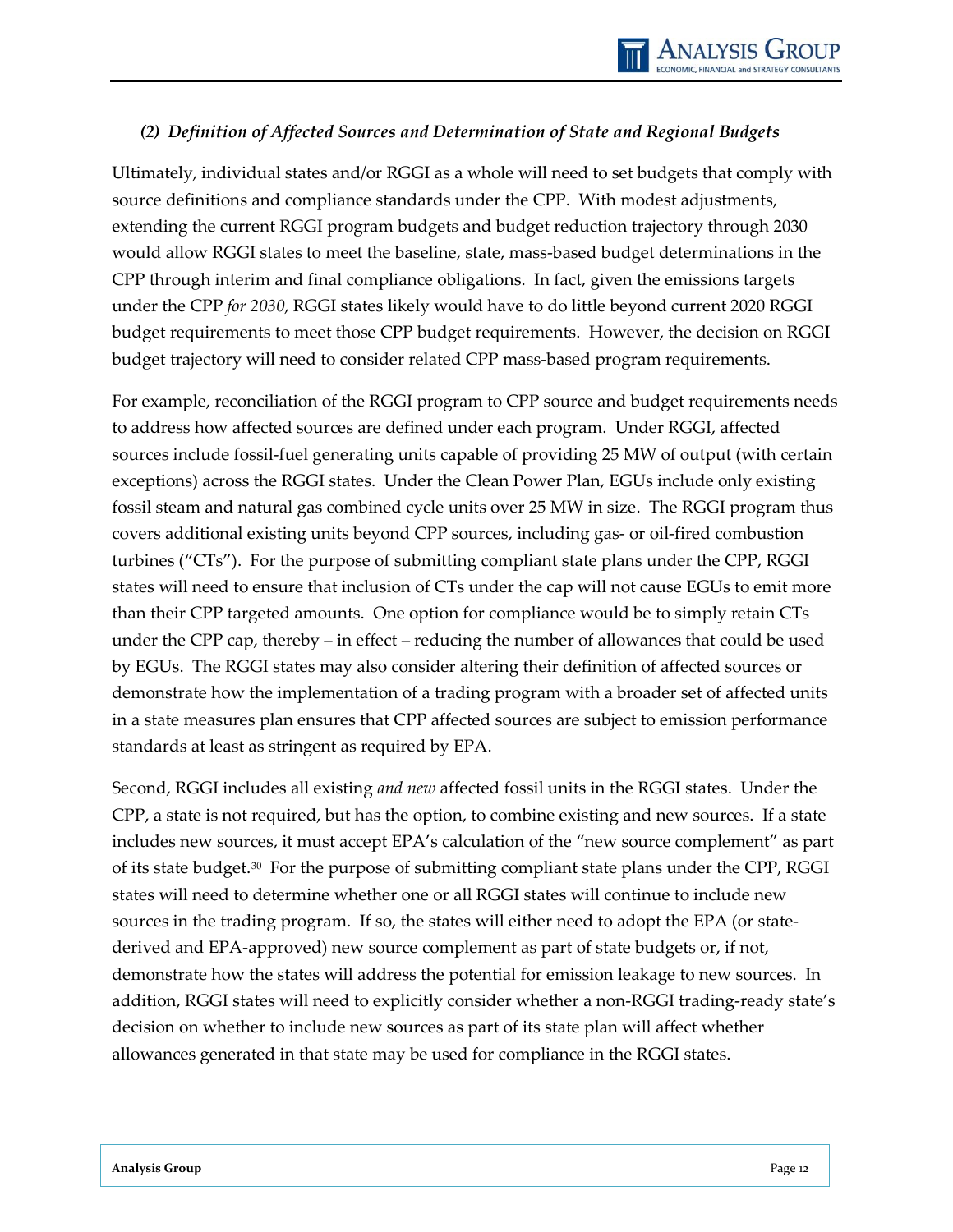Ultimately, the RGGI states' decisions with respect to definitions of affected sources will be critical inputs to the RGGI states' determination of whether to pursue a mass-based emissions standards or state measures approach, and ultimately what to set for state and regional budgets. The current RGGI budget and budget reduction trajectory provides the RGGI states a certain degree of flexibility in making these decisions.

For example, RGGI states may consider whether and to what extent they should hold a pool or pools of allowances back (i.e., as set asides) – possibly representing the difference between CPP compliance quantities and a more stringent RGGI-specific emissions budget – to be available for various purposes. During the course of implementing the program in the 2020s, for example, the RGGI states could determine how to use such set asides to eliminate compliance obstacles or address compliance obligations under the CPP. Options could include retaining the Cost Containment Reserve for price mitigation, meeting a higher level of stringency than implied by the CPP state budgets, addressing CPP issues related to affected sources and new units, or otherwise using set-asides to meet state economic, energy or environmental policy objectives.

#### *(3) Offsets and Banking*

RGGI allows for the limited application of emission offsets for compliance. Because the CPP does not allow for offsets under a mass-based plan, RGGI states may need to eliminate the applicability of offsets for compliance starting in 2022 or otherwise address how, under a state measures plan, an allowance for offsets does not reduce the effective emission performance requirement for affected EGUs.

The CPP does allow for unlimited banking of allowances, for use in future years, as does the RGGI program. Consequently, starting with the first CPP compliance year (2022), there should be little need to include in state plans provisions for banking of allowances different from those in place today for the RGGI program. Nevertheless, since RGGI sources will also have an opportunity to bank RGGI allowances between now and 2022, the RGGI states may need to resolve what the disposition of pre-2022 RGGI allowances will be in 2022 and beyond. The RGGI states should provide clarity around the treatment of pre-2022 banked allowances as soon as practicable in order to reduce uncertainty for affected sources during the transition period between now and the commencement of CPP compliance obligations in 2022.

#### *(4) Emission and Allowance Tracking Systems*

Under the CPP, states selecting a mass-based plan must include specific emission allowance monitoring and tracking provisions. The CPP establishes minimum obligations for state monitoring and reporting of CPP compliance activities, including indication of how, under a mass-based plan, emission allowances will be tracked from the moment of issuance through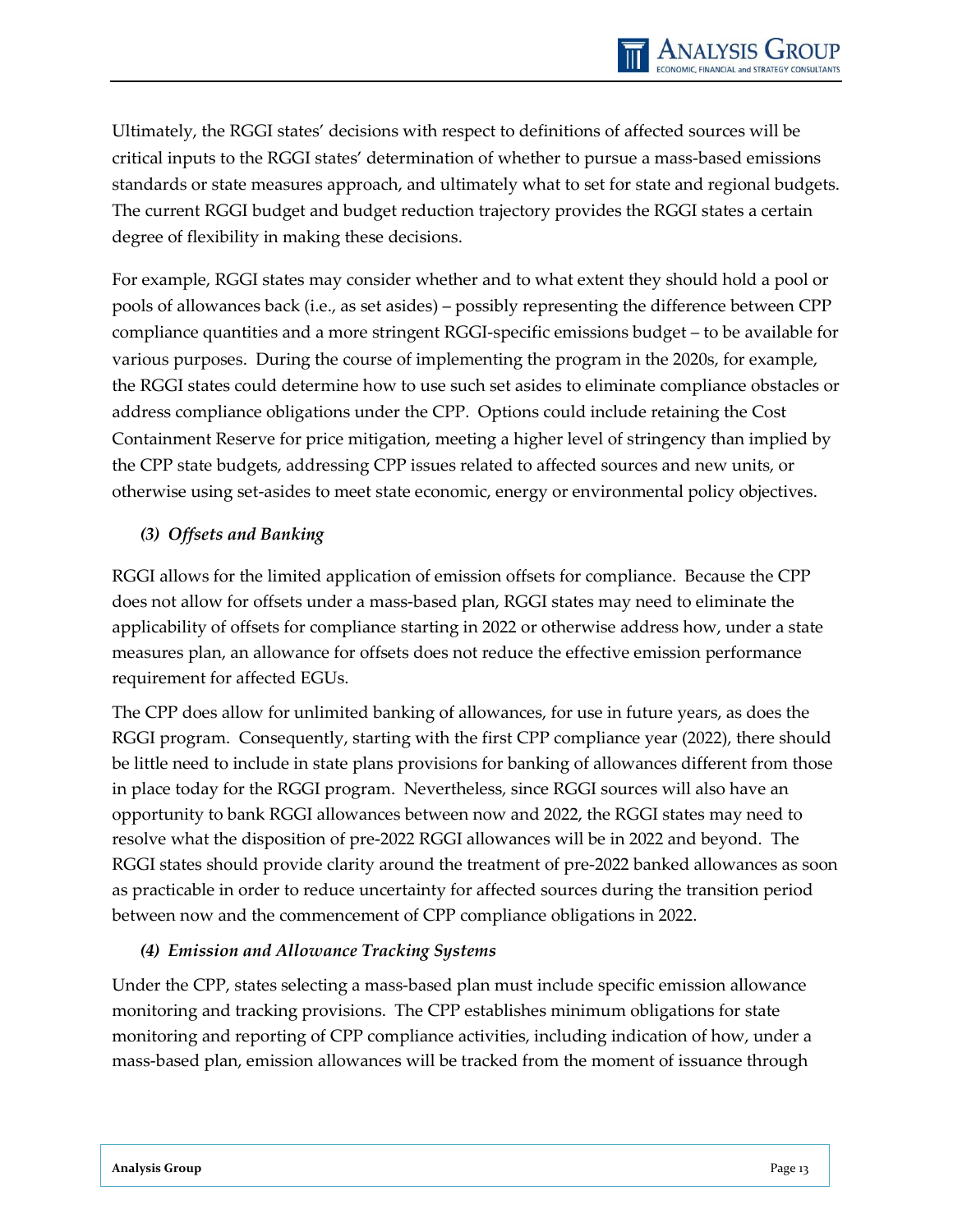retirement. EPA requires that states complete this through a joint tracking system, through inter-operable tracking systems, or through an EPA-administered tracking system. EPA will evaluate the monitoring and tracking provisions in state plans to ensure that the tracking system or interoperable tracking systems used across states are properly designed to maintain the integrity of the linked emission trading programs.[31](#page-43-13) Notably, once EPA has approved a given tracking system for a state, no further approval of the system is needed for other states to trade using the same tracking system.

The RGGI CO2 Allowance Tracking System (COATS) is the electronic platform that records and tracks data for each RGGI state's CO2 budget trading program. COATS is currently used for public reporting and compliance, and tracks allowance transactions, offset projects, CO2 emissions, and various other account information and compliance data. The COATS allowance tracking and trading platform enables market participants to engage in all forms of allowance transactions, while providing all of the data necessary for monitoring market and compliance activities. COATS likely already includes many of the designs and functionality that EPA will require of compliant tracking systems.

Since EPA approval of a tracking system implies interoperability with other EPA-approved tracking systems, EPA approval of COATS or a similar tracking system would enable EGUs in the RGGI states to trade with EGUs in other states that use an EPA-approved state plan and EPA-administered or EPA-approved tracking system. The RGGI states will need to decide whether to seek approval of COATS or adopt an EPA-administered or other approved tracking system for allowance trading starting in 2022. However, continuing to rely on an EPAapproved version of COATS does not appear to create any barriers to trading with tradingready non-RGGI states, since such states can either choose to use COATS or will otherwise use a tracking system deemed interoperable with COATS.[32](#page-43-3)

#### <span id="page-24-0"></span>**Key Policy/Program Design Considerations to Facilitate Interstate Trading**

Beyond addressing the specific threshold/technical issues needed to comply with the CPP, the RGGI states may also want to incorporate program changes that are specifically intended to enable or support emission allowance trading between EGUs inside and outside of the RGGI region. Doing so, however, may introduce tensions between achieving the efficiency benefits of an expanded trading market and retaining RGGI program elements to achieve other state and regional environmental, public health, economic, or energy policy goals. There are a handful of key considerations that are relevant to this challenge.

First, real-world experience, combined with conclusions in the academic literature, tell us that the broader the region for trading, the greater the likelihood that the total costs of environmental compliance with air regulations will go down. Consider, for example, two scenarios in which RGGI states allow their EGUs to trade freely with EGUs in other states: in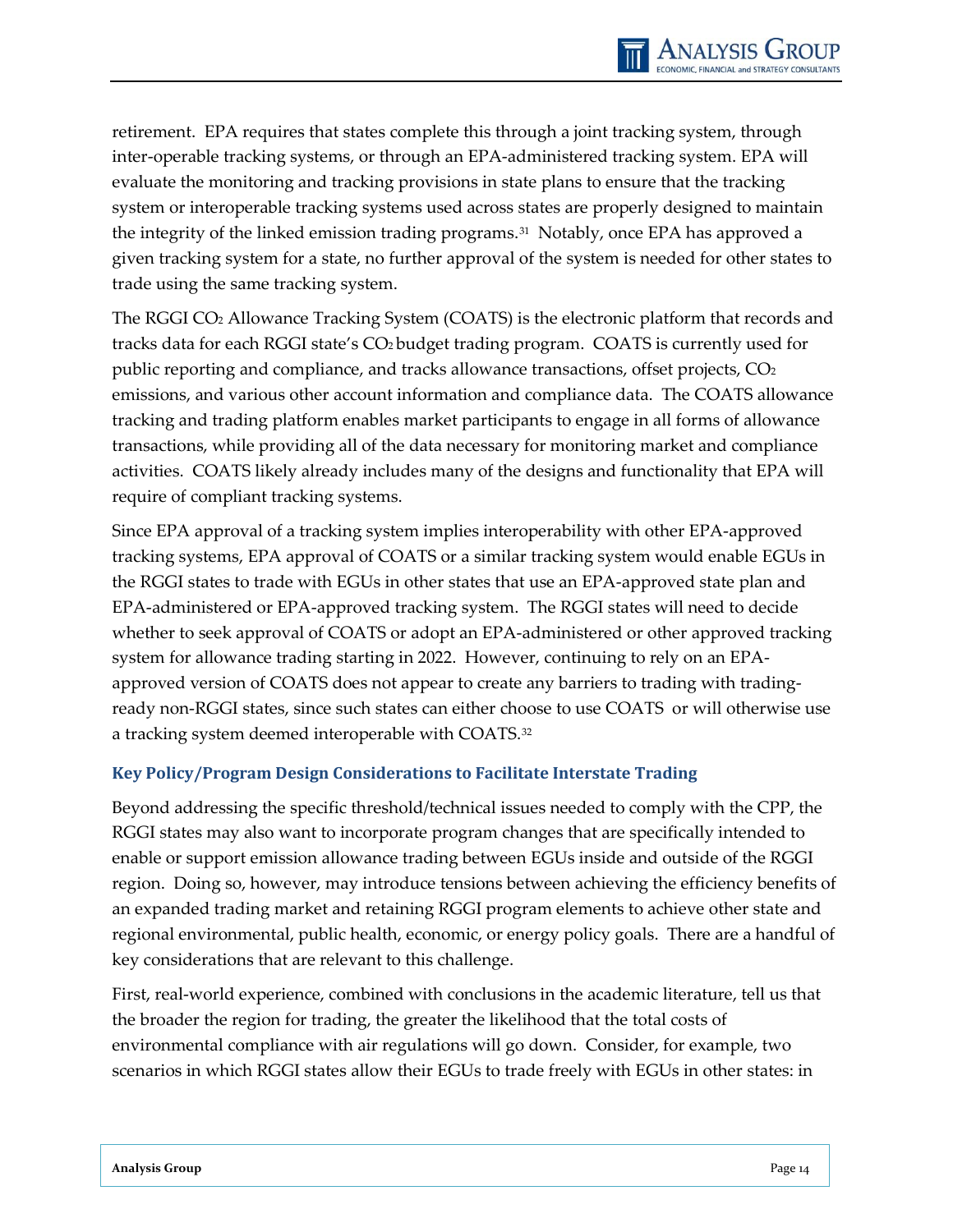

one scenario, meeting the collective RGGI states' budget alone would be more difficult (in terms of cost per ton of CO2 reduced) than it would be if EGUs had access to lower-cost allowances in other states; and in the other scenario, it would be less difficult. Figures 2 and 3 depict these two scenarios. In both cases the total emissions of  $CO<sub>2</sub>$  are the same, and the total cost of compliance for the RGGI states would be lower than it would be if RGGI did not allow EGUs to trade with the other states. However, in the first scenario, where the cost of compliance is higher in a RGGI-only trading program than it would be in a broader trading region, the decision to open to trading with the other states could reduce auction revenues for the RGGI states. This could occur because trading will lower the allowance price in the broader trading region relative to what the price would have been in the RGGI region without trading, which could tend to motivate EGUs in the RGGI region to prefer purchasing allowances in the broader secondary allowance-trading market than in directly in the RGGI auctions.

In our prior section on "Emission-Allowance Trading: The Economic Rationale and Experience to Date," we reviewed the literature and empirical experience on the relative efficiency gains that have resulted from market-based emission-trading programs covering broad geographic regions. This strongly suggests that any state that seeks a broad trading market should avoid erecting barriers to trading. To support broad trading, the states may want to pose a standard question with respect to any structural element of the RGGI program and any particular condition being contemplated for interstate trading. Such a framework or standard question might be: Would this element (or condition) facilitate emission-trading between generators inside and outside of RGGI? If so, are the benefits associated with incorporating this element (or condition) worth the potential drawbacks of including it from the perspective of the RGGI states?

That said, expanding trading to other states may alter the dispatch of power plants within the RGGI footprint and alter allowance auction revenues collected by the RGGI states. The broader the region, the more likely it is that there will be unpredictable shifts in generation output inside and outside of the RGGI boundary. This could positively or negatively affect the RGGI states' auction proceeds.[33](#page-43-14)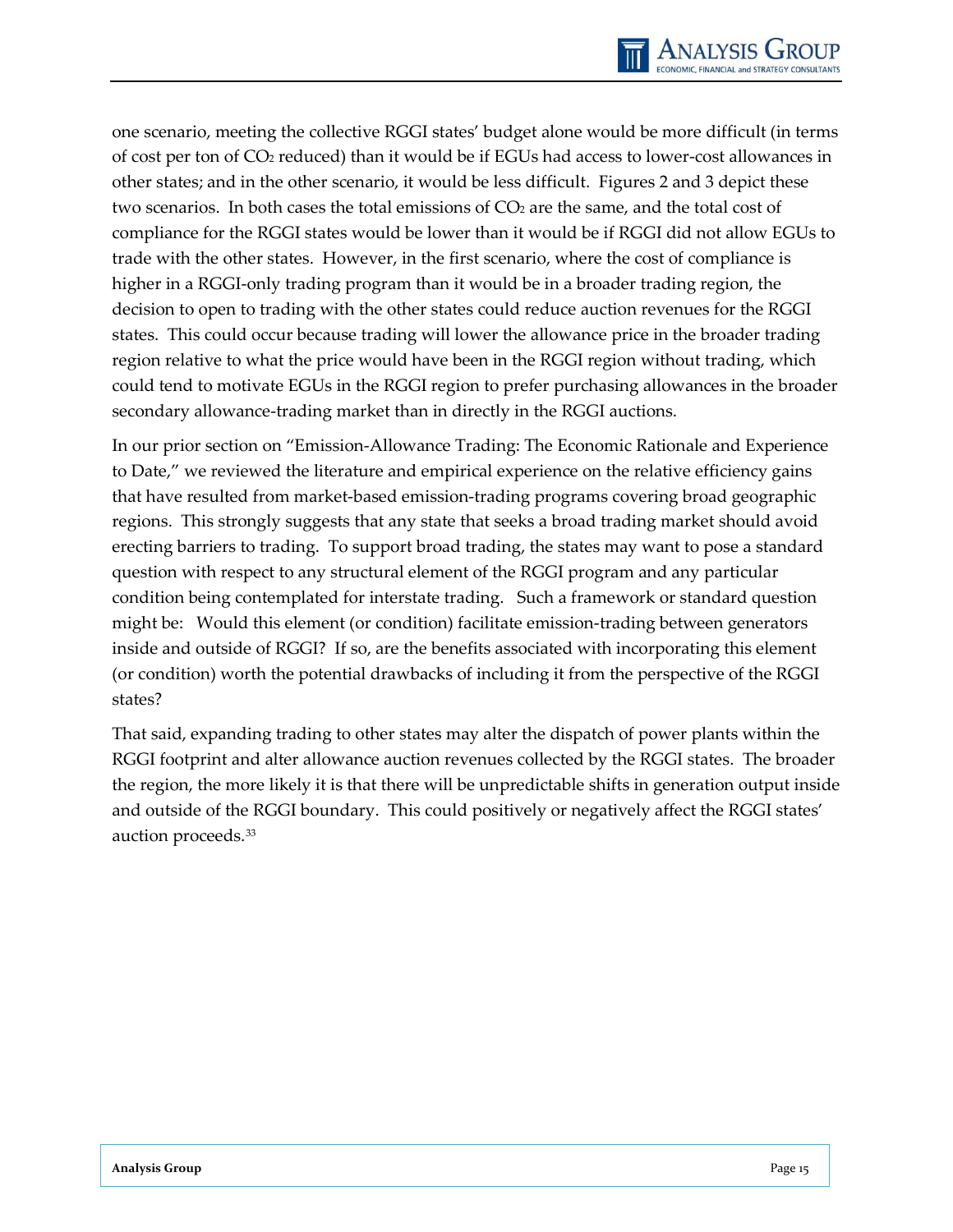

#### **Figure 2**



Amount of Emission Reduction (tons) Increasing  $\rightarrow \rightarrow$ 

#### **Figure 3**



Amount of Emission Reduction (tons) Increasing  $\rightarrow$   $\rightarrow$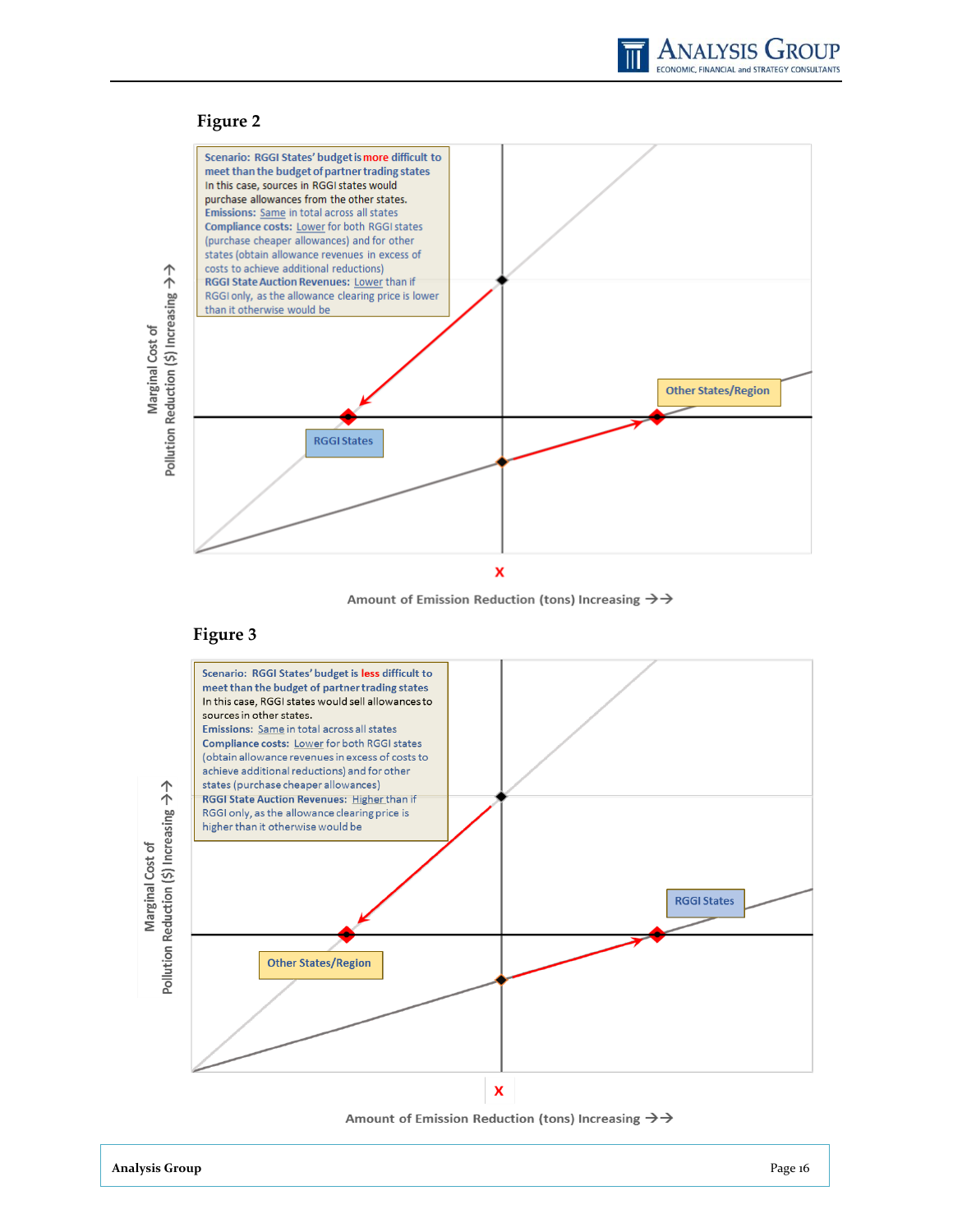For example, if trading were allowed between RGGI and other mass-based states, there could be opportunities for generators within RGGI's boundaries to pursue lower-cost compliance options than are available through RGGI auctions, purchasing emission allowances at prices that are lower than they would be if trading were limited to the RGGI footprint. This could result in lower demand for allowances sold in RGGI auctions, lower auction prices, and lower sales and revenues collected by states in the RGGI auctions. Additionally, a broader trading footprint could lead to a different dispatch of EGUs within RGGI states compared to what would have occurred in the absence of such inter-regional trading (given the impact of broader trading on power plant operational costs). This introduces a potentially important tradeoff: while such a scenario would tend to lower state auction revenues, it would also likely lead to lower compliance costs for RGGI states over time, reducing impacts on prices in the wholesale electricity markets serving RGGI states.

Several key considerations that can encourage or deter broad trading among RGGI and other states are summarized in Table 2 and described below.

#### *(1) Minimum Allowance Price*

The RGGI states might be inclined to mitigate this potential outcome by establishing a minimum price for allowances sold in the RGGI auction and requiring that allowances from outside the RGGI region used by sources in RGGI states also come with similar minimum-price characteristics to the extent that such allowances are included in an allowance auction process. Doing so, however, would likely create a barrier to trading with any state adopting both a massbased state plan and giving allowances away for free (whether to EGU generators, to loadserving entities, or even to all power generators in the state). This would reduce the potential geographic scope of the allowance trading region and increase compliance costs in RGGI. In addition, requiring other states to set a minimum price for distribution of allowances into the market or attempting to establish a price floor in the secondary market for emission allowances would be difficult and cumbersome to execute and enforce and would likely serve as a barrier to trading with generators in RGGI states.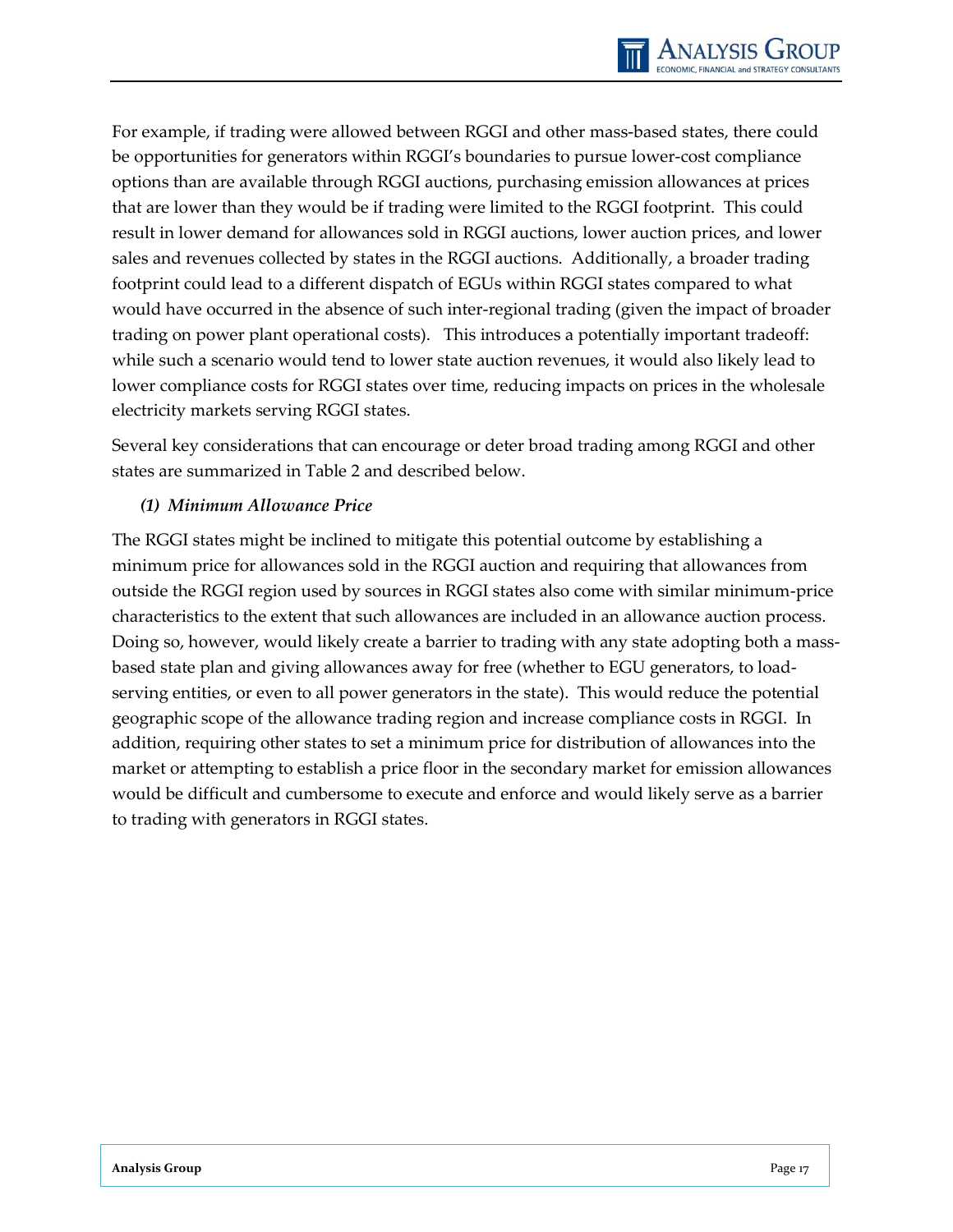

| Threshold<br><b>Issue</b>     | Description                                                                                                                                                                                                                                                                                         | <b>Key Considerations</b>                                                                                                                                                                                                                                                                                                                                                                                                                                                                                                                                                                                                                      |
|-------------------------------|-----------------------------------------------------------------------------------------------------------------------------------------------------------------------------------------------------------------------------------------------------------------------------------------------------|------------------------------------------------------------------------------------------------------------------------------------------------------------------------------------------------------------------------------------------------------------------------------------------------------------------------------------------------------------------------------------------------------------------------------------------------------------------------------------------------------------------------------------------------------------------------------------------------------------------------------------------------|
| Trading<br>Perspective        | There are likely a number of<br>design issues that the RGGI<br>states will face in the coming<br>years, many of which may create<br>opportunities for or barriers to<br>broader trading. It will help to<br>establish a framework for<br>considering such tradeoffs.                                | Increasing the number of compliance entities included<br>in a trading program will tend to lower overall<br>compliance costs, enabling more cost-effective and/or<br>deeper CO <sub>2</sub> emission reductions over time. This must<br>be weighed against the impacts of a broader trading<br>region on potential individual state objectives (e.g., for<br>use of RGGI auction proceeds, and/or in-state<br>emissions).                                                                                                                                                                                                                      |
| Minimum<br>Allowance<br>Price | The RGGI program includes a<br>minimum allowance price<br>applied in initial allowance<br>auctions; the CPP does not<br>include or require minimum<br>prices.                                                                                                                                       | RGGI's minimum initial auction allowance price<br>provides certainty around state allowance revenues.<br>Yet requiring that potential trading partners include a<br>minimum allowance price may erect a barrier to<br>trading, particularly in states that allocate rather than<br>auction allowances. Retaining the minimum auction<br>price but not requiring it of other states may reduce<br>participation in RGGI auctions when allowances are<br>available in other states at prices below the RGGI<br>minimum price.                                                                                                                    |
| Allowance<br>Distribution     | Neither RGGI nor the CPP<br>dictate how allowances are<br>initially distributed, though<br>RGGI recommends that states<br>reserve at least a portion of<br>allowances for public purposes.<br>In practice, nearly all RGGI<br>allowances are distributed<br>initially through a central<br>auction. | Initial disbursement of allowances does not affect the<br>value or "opportunity cost" of allowances in the<br>market, and thus does not affect the aggregate cost of<br>compliance or the price of electricity generation. Thus,<br>there is little reason to condition trading on the<br>distribution of allowances. Allowance distribution<br>does, however, affect the distribution of initial<br>allowance value, which can lead to various economic<br>outcomes (e.g., "windfall" to affected sources allocated<br>allowances, electricity bill reductions where allocations<br>are used by utilities to offset electricity costs, etc.). |
| <b>Market</b><br>Monitoring   | RGGI requires careful<br>monitoring of the allowance<br>market to guard against<br>hoarding or other forms of<br>market manipulation; the CPP<br>contains no market monitoring<br>requirements.                                                                                                     | RGGI's market monitoring has not been challenging or<br>disruptive from administrative or market activity<br>perspectives, yet it has provided a great deal of comfort<br>to states in the program. Such oversight of market<br>activities is arguably more important with broader<br>trading regions and more market participants. RGGI<br>may want to consider linking trading to some market<br>oversight assurance mechanism in partner states.                                                                                                                                                                                            |

## **Table 2: Key Perspectives and Features to Enable Broad Trading**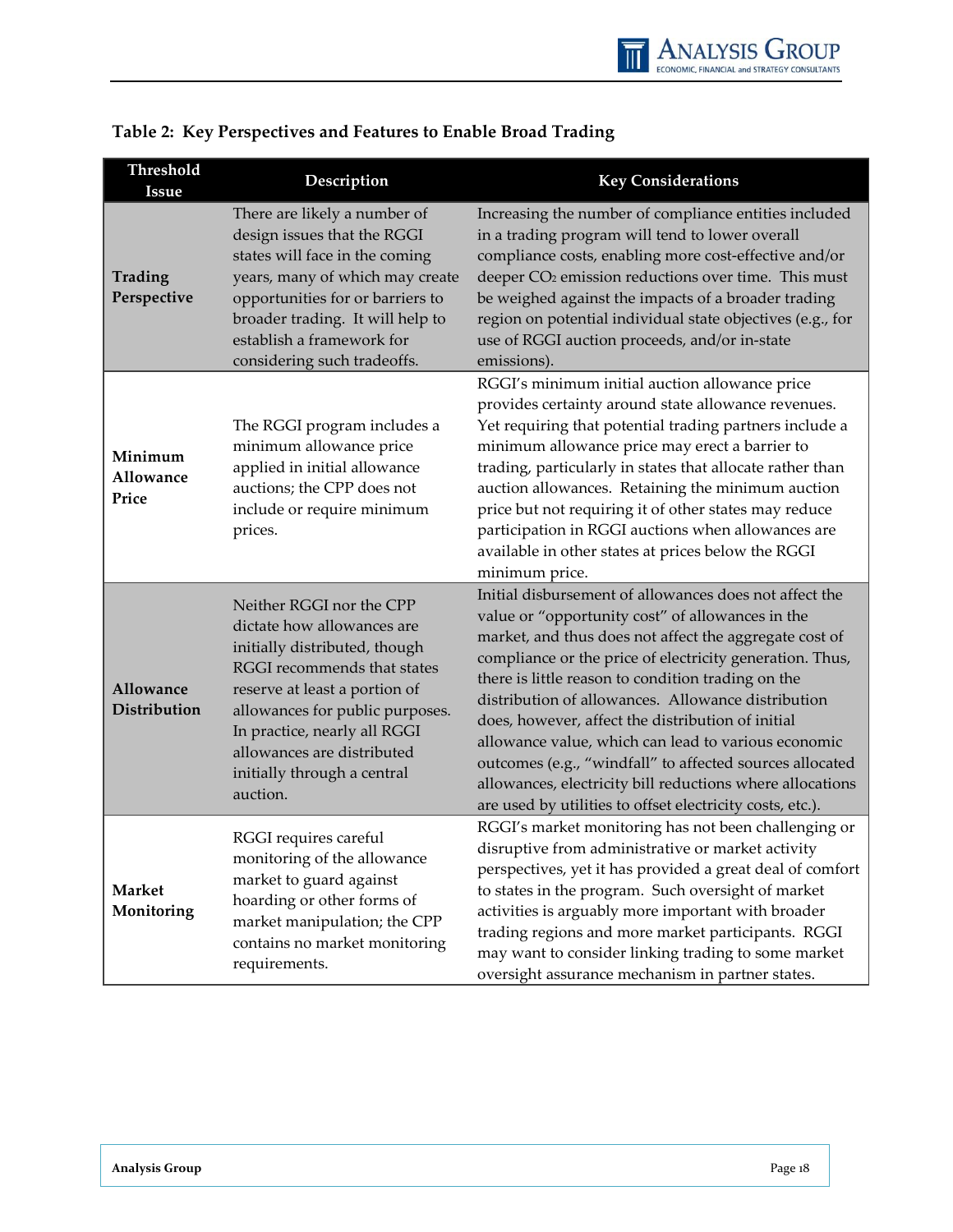#### *(1) Allowance Distribution*

In a similar vein, the RGGI states could add a requirement that allowances used for compliance in the RGGI states be conditioned upon some initial form of allowance distribution – e.g., requiring that some or all allowances be distributed initially through a single- or multi-state auction mechanism. While the RGGI states have benefited significantly from near-exclusive reliance on RGGI's centralized auctioning of allowances, there is limited rationale for making this a condition on non-RGGI allowances used for RGGI state compliance. This is because the clearing price and value of allowances in the secondary market is the same whether a state decides to give its allowances away for free (regardless of the recipient) or distribute them through an auction or any other mechanism. The ultimate price of all allowances is driven by the marginal cost to meet the aggregate mass-based limit on affected sources across the trading region, which is not affected by who captures the value of allowances through initial distribution.

Economically rational actors that receive allowances for free but that do not need them to generate electricity (e.g., as would occur with allowances allocated to a wires-only utility that owns no generating assets, or to a zero-carbon-emitting generating unit) would simply monetize the value of their allowances by selling them into the secondary market. Thus, a requirement to auction allowances as a condition of their use for compliance in a RGGI state would erect a barrier to interstate emissions trading given that non-RGGI states adopting a mass-based approach may use a non-auction allowance distribution strategy.

It is likely that there will be some states in which affected units are owned by verticallyintegrated utilities, and in which policy makers in the state may seek to (a) adopt a mass-based state plan, (b) enable those EGUs to trade with other EGUs in that state and with generators in RGGI and other states, and (c) give allowances away for free to those rate-based EGUs. This situation differs from that in most RGGI states (where EGUs tends to be merchant generators and where EGUs must acquire allowances through the RGGI auction or the secondary market). As a result, EGUs in RGGI may argue that EGUs should have the same opportunity across trading states to access allowances on equal terms (that is, RGGI EGUs may request a similar allocation rather than the current auction mechanism).

Similar to the perspective we shared in the prior discussion, we encourage RGGI states to overlook such differences in industry-structure and allowance-allocation methods as they consider what conditions, if any, to require in other states' plans in order to allow RGGI EGUs to trade with EGUs outside of RGGI's boundaries. In other words, although the situation described above could lead to *equity* considerations across EGUs inside and outside of the RGGI states – in terms of accessing allowances at different prices (e.g., ranging from a zero acquisition price for some generators to a price established in competitive allowance auctions for others) –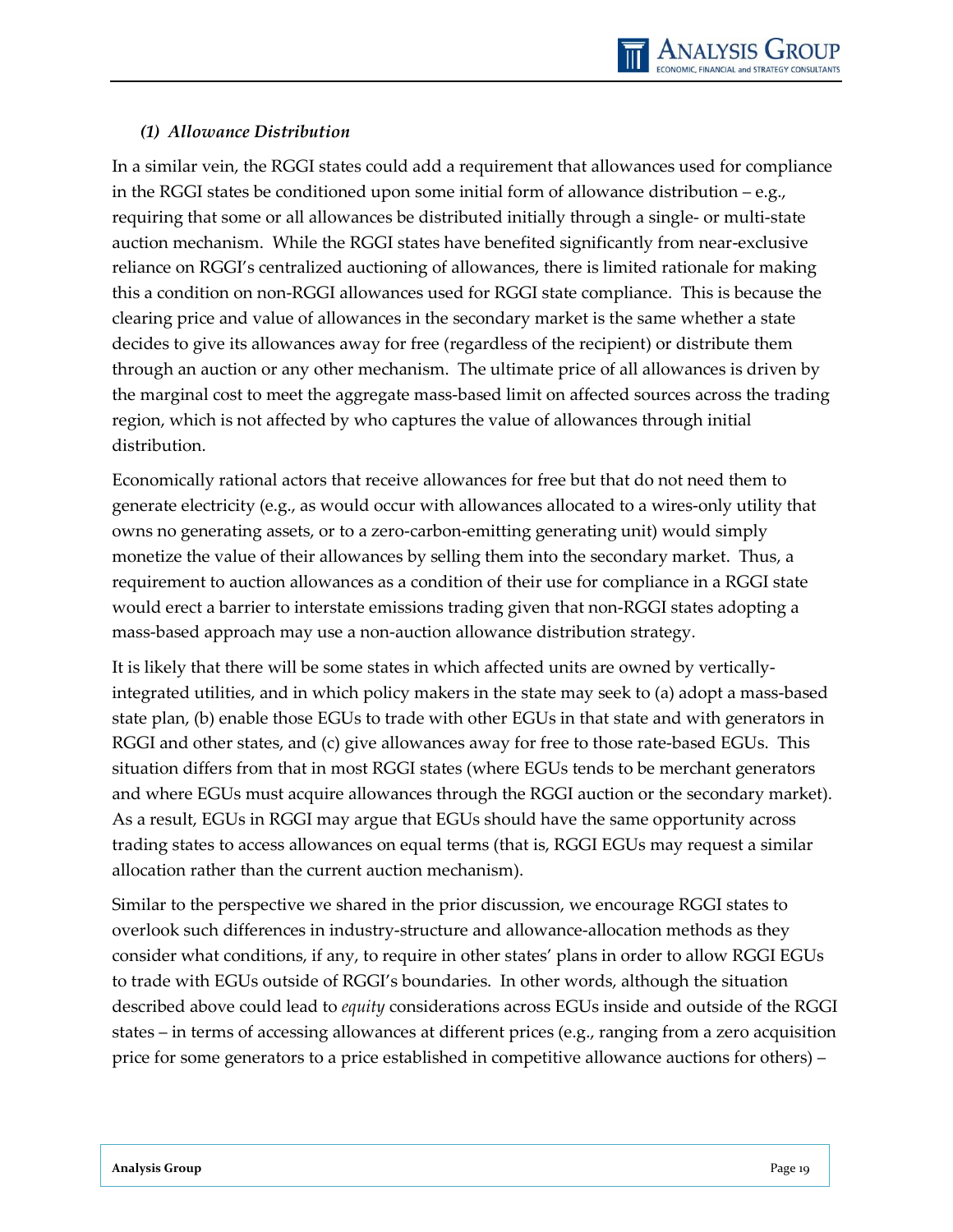that difference does not necessarily lead to *inefficiencies* in a trading program that allows all of these EGUs to participate and in which the price/value/opportunity cost of an allowance is the same regardless of the initial distribution mechanism.

Even now, there are some differences within RGGI with regard to states' decisions about the portion of allowances that are distributed to the market through RGGI allowances; and the agreement among RGGI states still allows individual states to retain the discretion to determine how to distribute allowances into the market.<sup>34</sup> Enabling trading across a broader region in which there may be wider variation in allowance allocation mechanisms than exists in RGGI today would be consistent with the original program design for RGGI. We think that the efficiency gains of supporting trading among EGUs in a broader region would not be undermined by these differences in allowance-allocation mechanisms or industry structure.

Consistent with the current RGGI agreements, in which each state retains the ability to decide who gets the value of the  $CO<sub>2</sub>$  allowance currency, we encourage the RGGI states to continue with this fundamental element of the program design. This would mean that RGGI states would not limit trading to only those states that use an auction or any particular allowancedisbursement approach.

In making this recommendation, we are mindful of the ways in which the prices of allowances affect the price of electricity in RTO and non-RTO power markets. When a generator in a competitive wholesale market receives an allowance for free, it does not mean that that EGU will offer its supply with a zero price for CO2-compliance costs. Rather, fundamental economic principles lead all EGUs to construct electricity offer prices that reflect the opportunity cost of a CO2 allowance, which is equal to the value of an allowance in the market at the time it is used. This is true when a generator previously purchased an allowance at a price higher than its value in market at the time the allowance is used, or when the EGU received the original allowance for free. CO<sub>2</sub>-allowance prices that show up in electric prices at any point in time reflect the then-current price of CO<sub>2</sub> allowances.

With this in mind, we encourage the RGGI states to focus on enabling an efficient emissiontrading platform as a first-order design principle.

#### *(2) Market Monitoring*

A final consideration for states to take into account relates to market monitoring issues. Since the quarterly allowance auctions commenced at the end of 2008 (at the eve of start-up of the RGGI program in 2009), the RGGI states have had many years of experience in the competitive performance of the auction itself. RGGI's auctions are conducted with the oversight of a market monitor, whose body of assessments has helped the RGGI states have confidence in the prices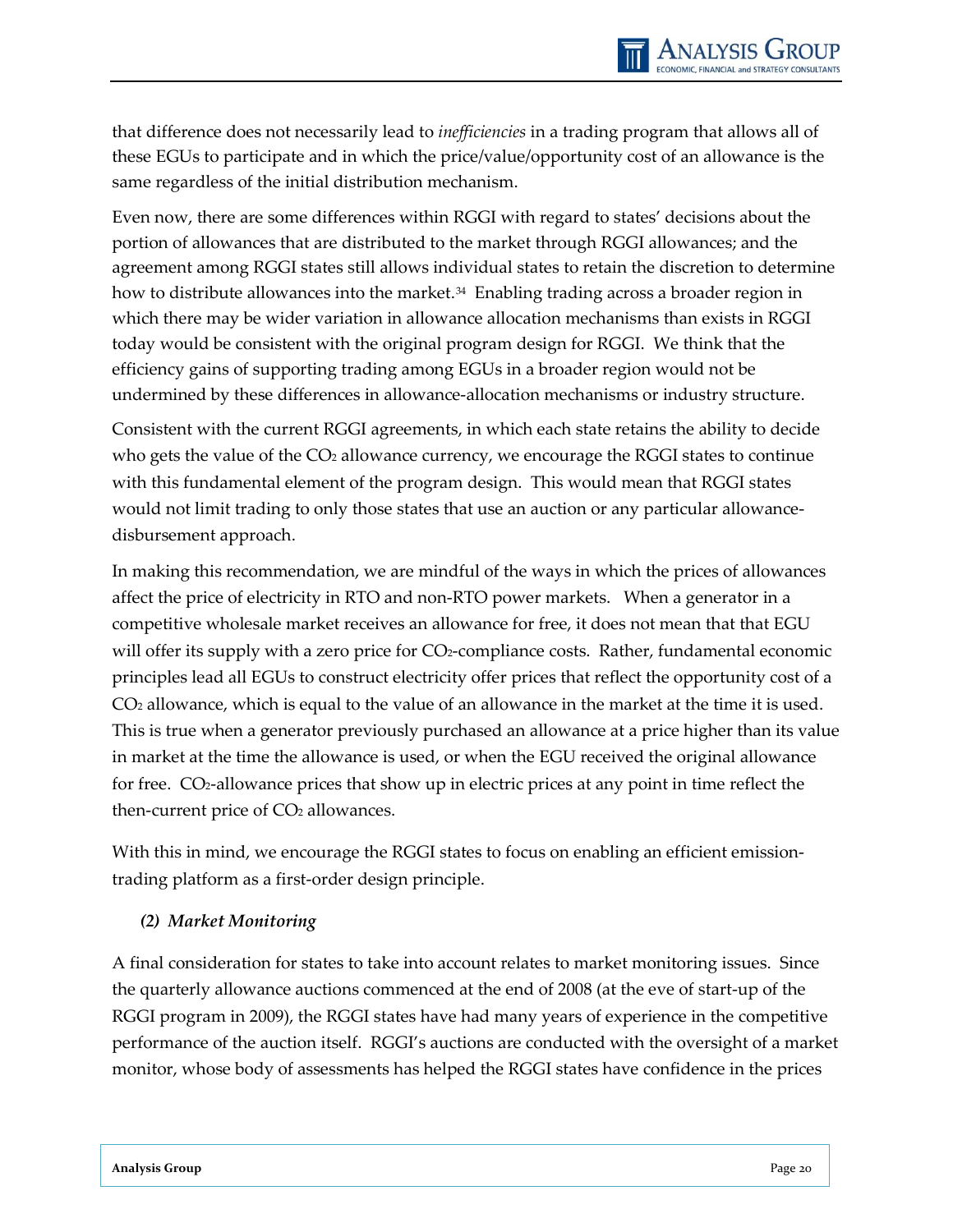and allowance-disbursement outcomes resulting from the auctions. That market monitoring structure was established due to concerns over hoarding of allowances, other forms of market manipulation that could affect compliance opportunities and cost, and competitiveness and efficiency of the allowance trading system.<sup>35</sup> Effective market monitoring has given RGGI states comfort about underlying market-power considerations in the central market for allowances.

A different type of market monitoring may be important in a broader market in which EGUs in RGGI states have the opportunity to trade with EGUs in non-RGGI states with mass-based plans. A situation in another non-RGGI state that gives allowances away according to some administrative rule rather than an auction, for example, would not give rise to the same kinds of market-power considerations that could arise from a centralized auction. By contrast, however, RGGI may want to ensure that whatever CO2-allowance tracking program is adopted for EGUs in RGGI states and in other states eligible for trading includes appropriate transparency to detect hoarding practices that could affect and undermine the competitiveness of the secondary market for allowances.

#### <span id="page-31-0"></span>**Other Considerations from a Trading Point of View: The RGGI Cap**

In addition to the issues that the RGGI states may want to address to establish RGGI as a CPP compliance mechanism and to make CPP implementation in the RGGI states as open as possible to trading, there are a number of other policy issues that the RGGI states are considering. There are many such issues that could impact RGGI allowance prices and revenues but that, in our view, do not represent key decision points affecting the ability of sources inside and outside of RGGI to engage in trading. The most important of these under current review relates to the size of the RGGI cap relative to the sum of RGGI states' CPP budgets through 2030.

As in past program reviews, a key element of the RGGI program review is to assess the overall size of the emissions cap and to set its level for future years. In the last program review, this assessment led to major changes in cap levels, reflecting shifting economic, industry, and policy conditions, based on the deliberations of RGGI Commissioners at the time of the review. The stringency of the cap is currently under review, and alternative trajectories for RGGI program emissions caps are being assessed with respect to their expected impact on emissions, allowance prices, and electricity rate impacts.

What is unique in this program review cycle – given the overhang of the CPP – is the interplay of the RGGI program cap and the RGGI states' collective cap under the CPP. Under the CPP, the RGGI states are permitted to adopt a more stringent collective cap for their states, provided that they can demonstrate that the performance standards for the CPP-affected EGUs are at least as stringent as specified under the CPP.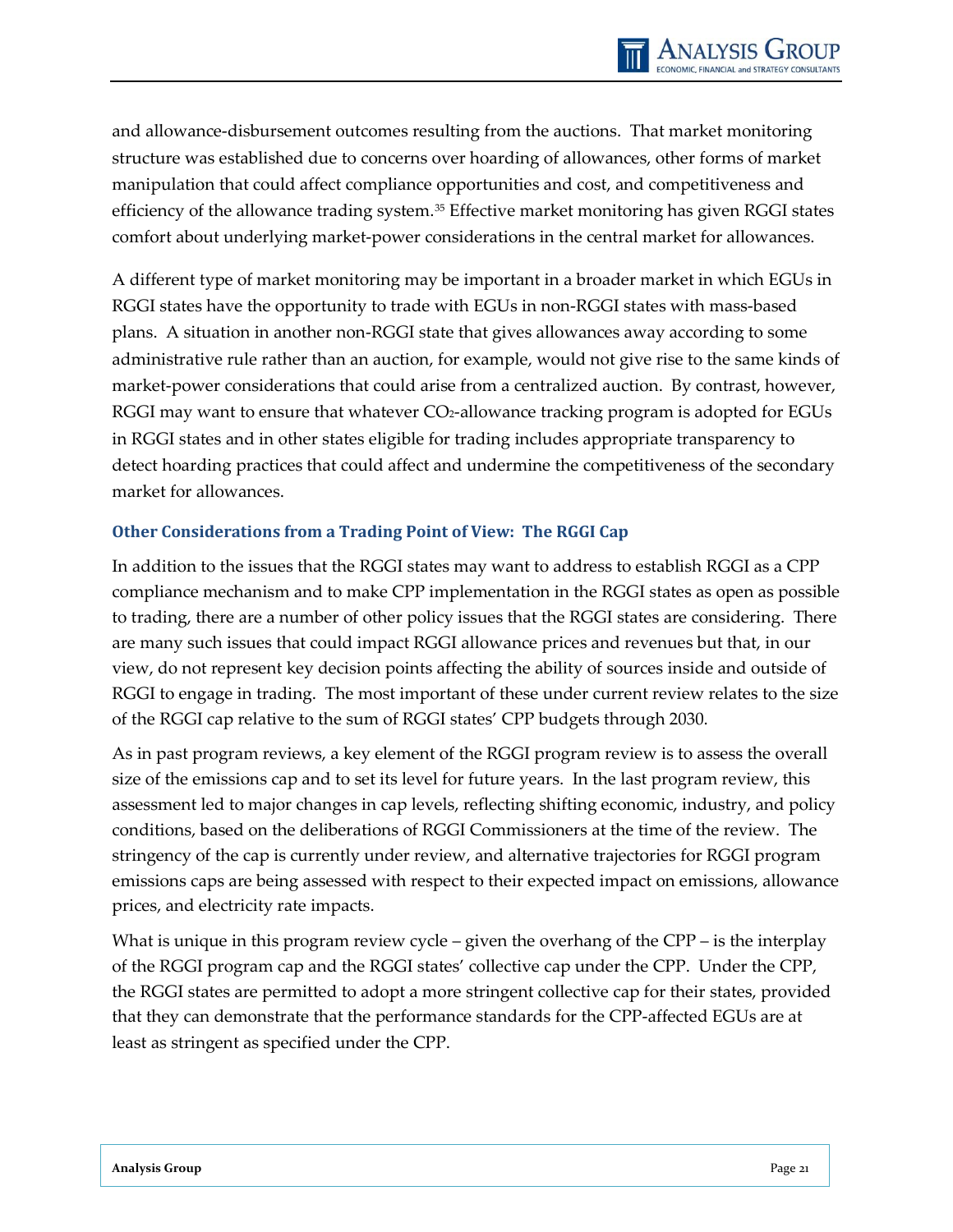Given the level of those standards for the RGGI states as a whole, what seems clear is that continuation of the RGGI cap and annual cap reduction targets in place today would leave the RGGI region below the RGGI states' collective CPP budget requirements, including the new source complement.

In light of the timelines involved, we encourage the RGGI states to consider in this review period the implications for continuation of the RGGI program at various cap levels relative to the RGGI states' CPP requirements. Although CPP compliance deadlines fall beyond the time of RGGI's next program review, RGGI's decisions in this cycle may inform the on-going work of states inside and outside of RGGI to consider options regarding CPP compliance, to conduct necessary stakeholder processes, and to begin to draft state plans for EPA approval. Postponement of RGGI considerations of CPP budget requirements beyond this cycle would not only increase uncertainty for the EGUs within the RGGI states but would also miss the opportunity for RGGI states to inform other states' CPP planning efforts.

RGGI states thus have several choices with respect to the cap in the current program review cycle. For example, the RGGI states could fully align the RGGI program to the source definitions and EGU budgets, including new source complements, contained in the CPP. While interim milestones would need to be developed, the CPP contains state-specific budgets for mass-based programs that could be adopted by the RGGI states to set a new path for the RGGI cap through 2030.

Many stakeholders are likely to view this as a suboptimal choice, however, because RGGI states have historically sought to address the risks of climate change in advance of EPA or other federal action, at levels generally considered among the most aggressive in the nation. Adopting the CPP source definitions and targets could thus be seen as a step backward for the RGGI states and could complicate efforts and requirements by states to address  $CO<sub>2</sub>$  emissions more aggressively and more comprehensively across sectors.<sup>[36](#page-43-17)</sup>

Alternatively, RGGI states could maintain the RGGI budget trajectory as it stands or increase the stringency of power-sector CO2 reduction requirements going forward. In order to limit the overall emissions available from the RGGI's states' power sector, without leakage of emissions into other states, the RGGI states would need to take action to retire CPP allowances (or otherwise prevent them from moving into a broader market).

In either case, the RGGI states will need to demonstrate that the state plans will achieve reduction in CPP affected sources at least equal to the CPP EGU performance standards and may need to develop RGGI-specific mechanisms to account for continued applicability of RGGI program designs related to units not covered by the CPP. This would likely be a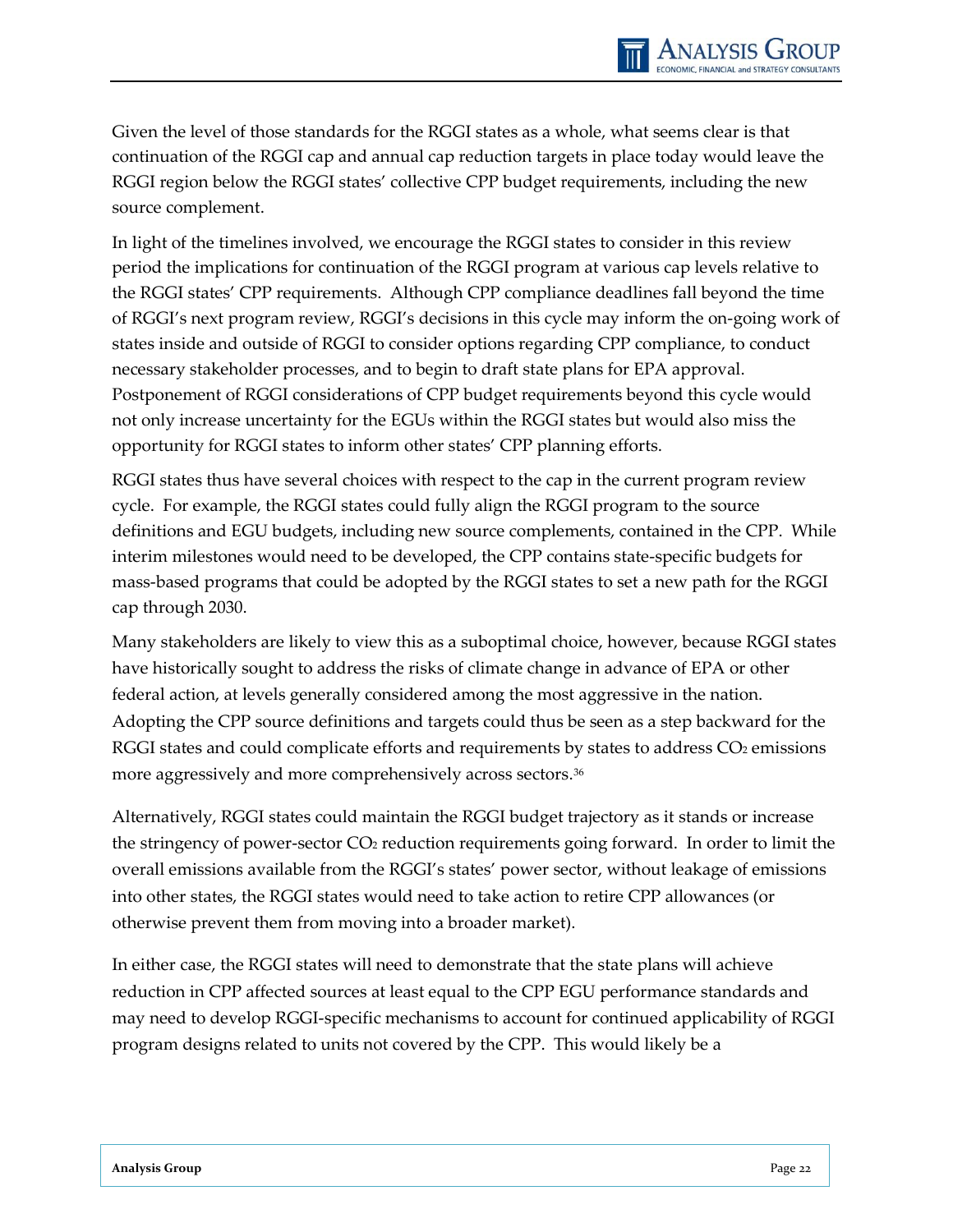straightforward demonstration provided the overall RGGI budget – including combustion turbines and new sources – remains below the CPP compliance standards.

From a trading perspective, the RGGI states will need to demonstrate that the RGGI trading program and the effective value of an allowance meets EPA's standards for allowing the trading of allowances between RGGI and non-RGGI trading-ready states. Yet how the RGGI states' cap is set could have an impact on allowance prices in RGGI states as well as in trading partner states.

### <span id="page-33-0"></span>**Concluding Observations and Recommendations**

The RGGI states have deep experience in operating a mass-based, CO<sub>2</sub>-allowance trading program. The states have administered a liquid and efficient trading market for allowances and have repurposed allowance auction revenues to effectively achieve economic benefits and meet public policy objectives.

Now in the second major phase of RGGI program review, the RGGI states are considering program changes in the context of the EPA's Clean Power Plan and the potential for emergence of a much broader market for the trading of  $CO<sub>2</sub>$  allowances. This provides the RGGI states with the opportunity to shed light on the successes of mass-based  $CO<sub>2</sub>$  allowance trading and to open the door to expanded trading opportunities for power plants located inside and outside the RGGI states.

We encourage the RGGI states to take advantage of this opportunity to help facilitate the creation of a broad market for the trading of CO<sub>2</sub> emission allowances and to help establish a framework for efficient, low-cost achievement of EPA's CO<sub>2</sub> emission reduction mandate. Although we recognize that this is not the only objective that the RGGI states are considering in this review process, our focus on these issues in this report reflects our view that proactive and timely attention to these questions may help the RGGI states and other states achieve better  $CO<sub>2</sub>$ emission-control programs in the CPP context.

Based on our review, we make the following observations: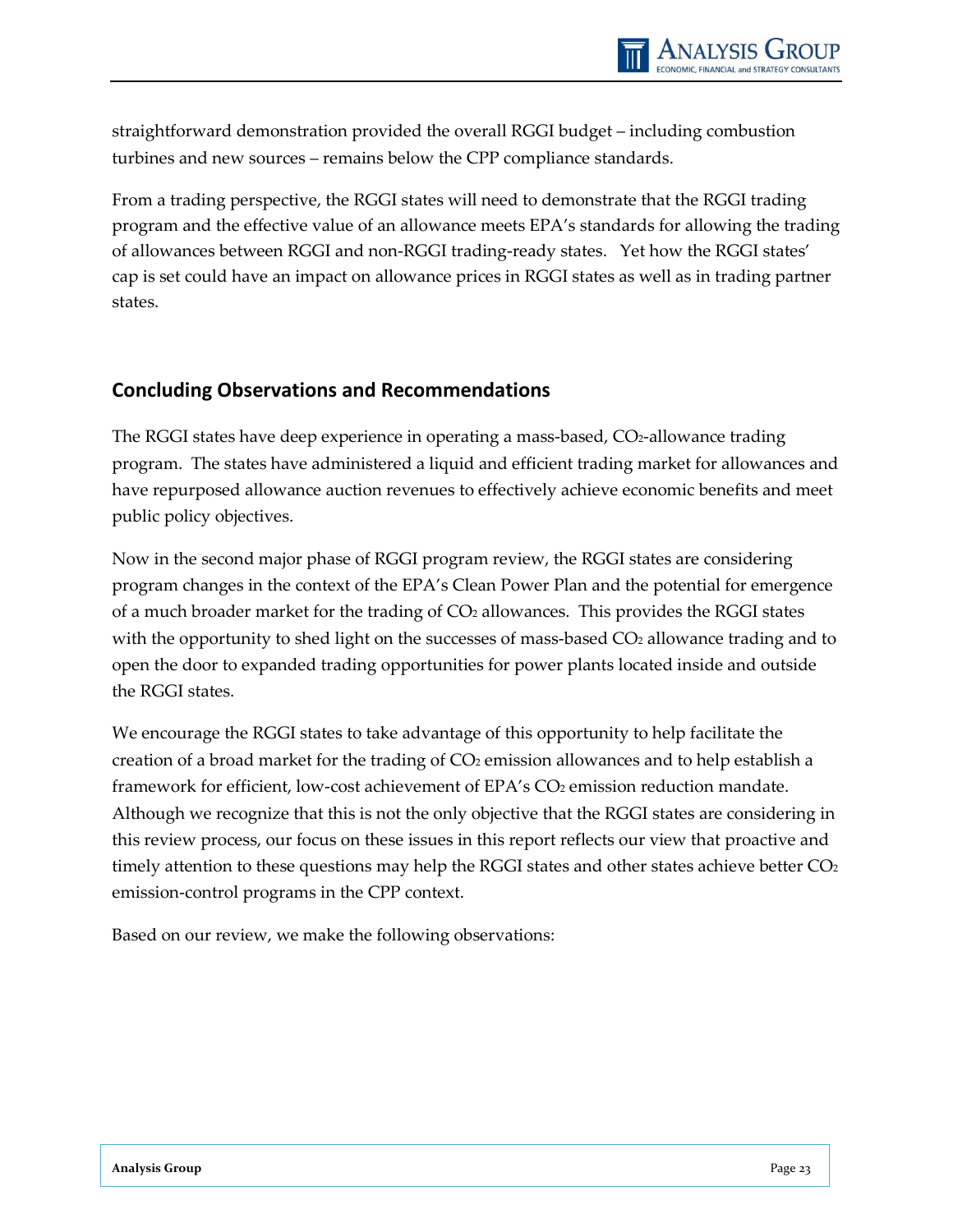## *We encourage the current RGGI deliberations to focus on what matters: the long-run efficiencies and cost savings that result from participating in a broad regional allowancetrading market*

Achieving power-plant emission-control objectives through a multi-state, mass-based emission control program that permits power plant owners to trade emission allowances promotes lowcost compliance. It sends appropriate signals for investment in and operation of power system infrastructure and achieves social objectives in the most efficient manner. This tradeableallowance structure operates well in regulated and competitive industry contexts and integrates seamlessly with electricity market operations. A broader market with more participants creates the opportunity to lower the overall costs of compliance.

## *In the long run RGGI states will benefit from the broadest possible system of allowance trading across the U.S.*

The CPP provides state-specific emission-performance targets combined with flexibility in states' compliance choices. It would be easy in this context for each state to focus on what appears to be the best short-term compliance path assuming current market conditions, rather than considering what might be the best long-term strategy for CPP compliance. A broad and liquid market for trading of allowances under a mass-based program that allows for the widest geographic scope has been shown time and again to be the least-cost path to compliance. We encourage RGGI states to recognize that their best interest may lie in a plan that maximizes the number of states with power plants eligible to trade with RGGI generators.

## *We encourage RGGI states to have an outward in the current Program Review, in addition to considering near-term and state priorities*

Even assuming that the CPP is allowed to proceed after federal court review, the CPP's compliance deadlines extend over many years. At present, however, many states are actively considering their compliance options, seeking to understand the relative costs and benefits of different approaches, evaluating whether to adopt a mass-based trading programs, and assessing steps they might need to take to enable their power plants to trade with those in other states (including the RGGI states). The RGGI states are uniquely positioned to demonstrate the successful history of workable, multi-state CO<sub>2</sub> allowance-trading regimes, and to take the lead on adapting the RGGI program structure to stand out as a CPP compliance-ready program design and allowance-trading platform. We encourage the RGGI states to take advantage of this near-term opportunity to identify, consider and embrace RGGI program design changes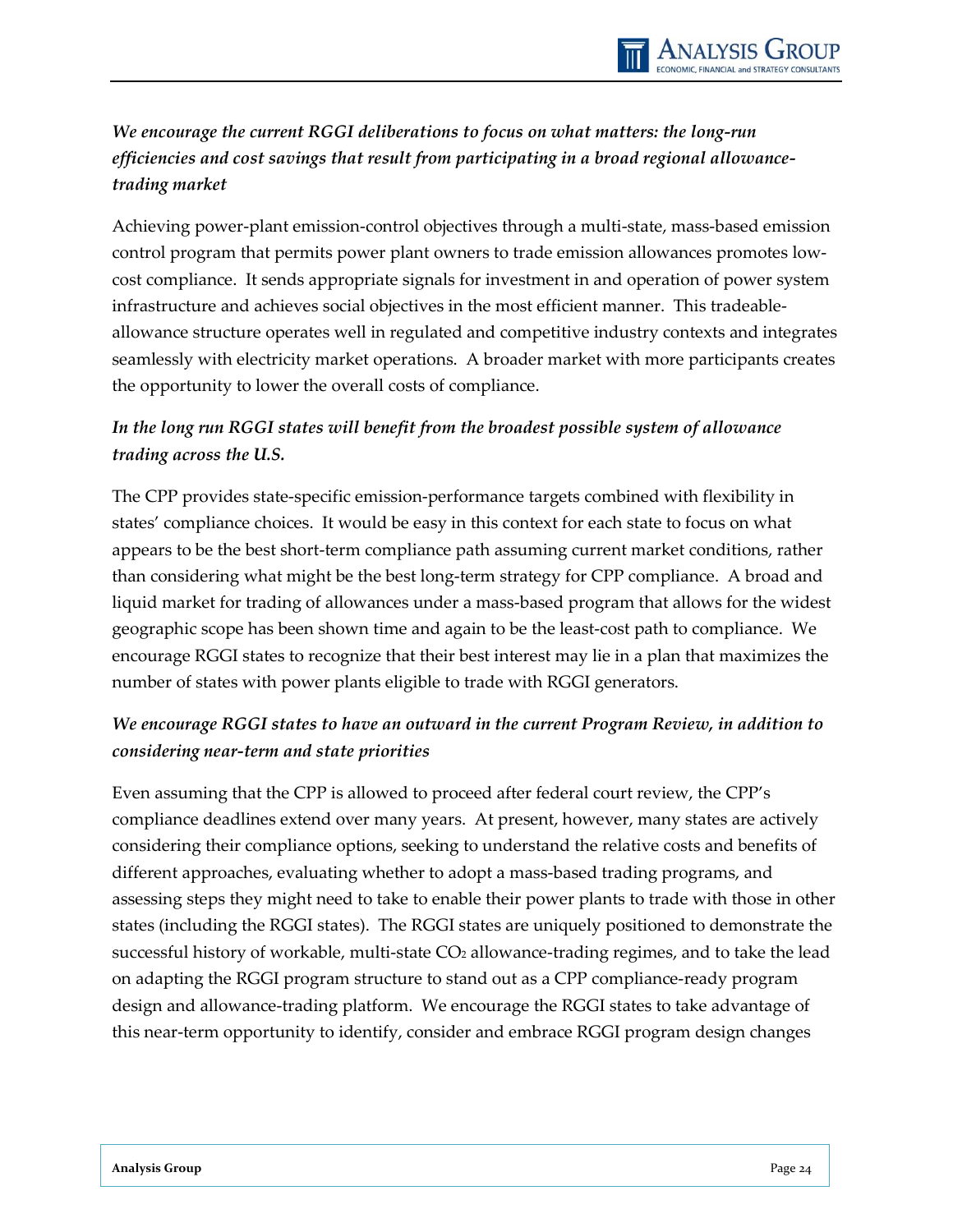that would create an open trading architecture with which other states could align their own plans (without necessarily 'joining' RGGI *per se*).

## *RGGI states will need to address several threshold technical program issues to enable RGGI to line up with what the Clean Power Plan requires*

The CPP framework specifically leaves the door open for the RGGI states to design compliance around continuation of the existing RGGI framework and for other states to join RGGI or to otherwise enable their power plants to trade emission allowances with those in the RGGI region. RGGI's current program details, however, are not fully consistent with all CPP requirements, in part because the CPP was designed within the structure and requirements of the CAA. As a result, there are several "technical" or "threshold" elements that need to be addressed if the RGGI states want to use RGGI for compliance with the CPP (not taking into account other changes RGGI states might want to adopt in order to expand the geographic boundaries of trading for RGGI generators). These major threshold issues include:

- **Source Definition and Program Budget(s)** RGGI will need to address whether and how to continue to include sources (like combustion turbines and new sources) not meeting the EPA definition of EGUs. Such issues will need to be addressed by RGGI and individual RGGI states in order for the program to align with the CPP.
- **Allowance Value** –The RGGI states will need to demonstrate that the future design of the RGGI program associated state plans will rely on a  $CO<sub>2</sub>$  allowance equivalent to a CO2 allowance under the CPP (i.e., each allowance under RGGI will represent one short ton of CO<sub>2</sub> emissions).
- **Term** The RGGI states will need to address how they envision continuation of the RGGI program for the full term of CPP compliance (i.e., at least through 2030).
- **Offsets and Banking** RGGI states may need to eliminate the applicability of offsets for compliance starting in 2022. Both the CPP and RGGI allow for unlimited banking of allowances for use in future years, but RGGI states may need to resolve the disposition of pre-2022 RGGI allowances in 2022 and beyond.
- **Emission and Allowance Tracking System** RGGI must conform its current CO<sub>2</sub> Allowance Tracking System (COATS), or adopt an EPA-administered (or other approved) tracking system, for allowance trading starting in 2022.

## *Beyond threshold technical elements, we encourage RGGI states to address several "first tier" considerations to facilitate a broad geographic market for allowance trading*

We believe it would be a missed opportunity if the current RGGI program review did not consider and resolve what changes might be needed to facilitate the potential for expanded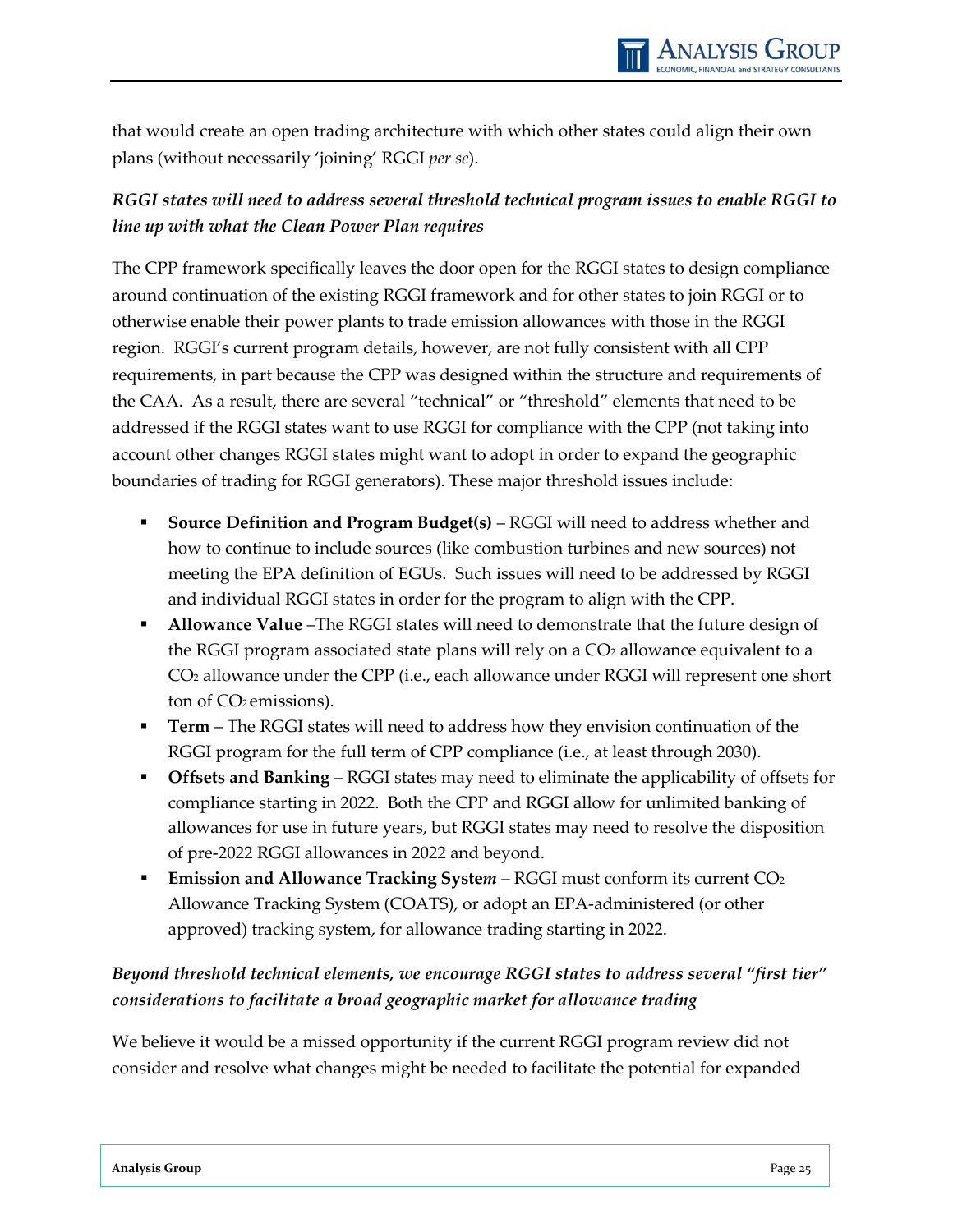emission trading in a broader geographic region under the CPP. We encourage this to be a primary goal in this program review.

In this context, it is important for the RGGI states to consider several fundamental issues now and to send a clear message to others outside of RGGI of the desire to find ways to align trading options for mutual benefit in the years ahead. Some of these foundational issues may present tradeoffs with RGGI states' traditional goals and objectives. To sharpen their focus, RGGI states might pose the following standard question with respect to any structural element of the RGGI program and any potential condition being contemplated for interstate trading: Would this element (or condition) facilitate emission-trading between generators inside and outside of RGGI? If so, are the benefits associated with incorporating this element (or condition) worth the potential drawbacks to including it from the perspective of the RGGI states? Key issues in this context include the following:

- **Auction Revenues to RGGI States** Studies have conclusively demonstrated the substantial economic and other benefits to the RGGI states of (1) disbursing nearly all allowances into the market through a central auction mechanism, (2) returning auction revenues to the RGGI states, and (3) using those revenues in various ways to further GHG reduction goals, address electricity cost concerns, and meet other economic and energy policy objectives (such renewable energy and energy efficiency investments). Expanding the allowance trading platform to include other states will almost certainly affect the initial level of auction proceeds to the RGGI states. This could result from changes in the value of allowances, because allowances may be purchased at lower costs from sources outside of the RGGI region (and thus lower the demand for and clearing prices of allowances in RGGI's auction). Without reliable forecasts of these and other potential impacts on RGGI allowance auction proceeds over time, the RGGI states will need to explicitly recognize this potential impact and weigh the potential risk of dampened allowance proceeds against the longer-run benefits of a broader allowance trading footprint with lower overall compliance costs.
- **Allowance Distribution** We encourage the RGGI states to be agnostic with regard to how other states that could be potential trading partners decide how to distribute their CO2 allowances into the market. Other states may decide to give their allowances away for free, rather than auction them, as RGGI now does for most of the states' allowances. Today, RGGI's current agreements allow each participating state to decide who gets the value of the allowances, and allowances now trade in the secondary market at prices allowance buyers and sellers are willing to pay at any point in time. The ultimate price of all allowances is driven by the marginal cost to meet the aggregate mass-based limit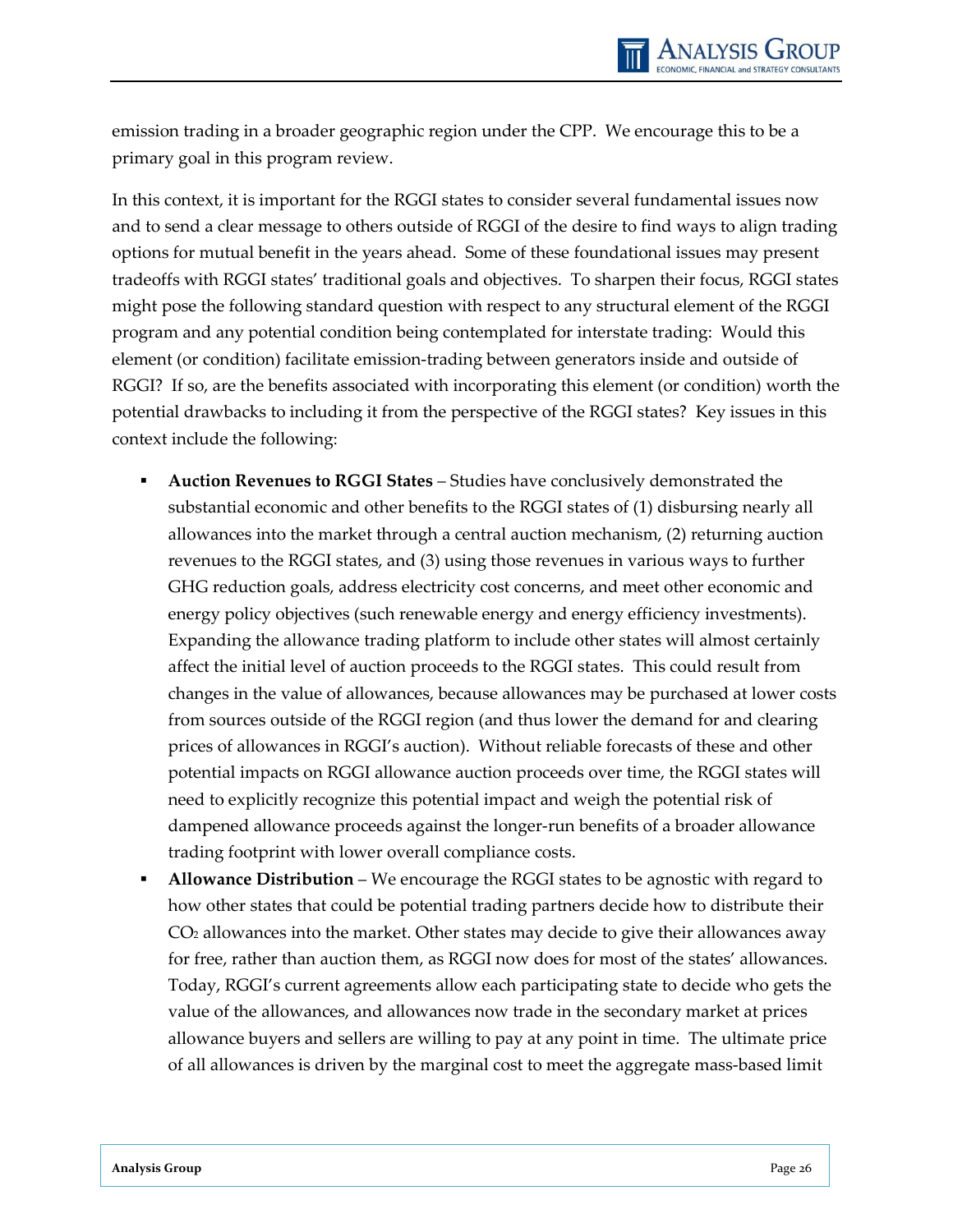on affected sources across the trading region, which is not affected by the party that captures the value of allowances through initial distribution. We do not think that the efficiency gains of supporting trading among EGUs in a broader region will be undermined by differences in allowance-allocation mechanisms or industry structure.

 **Market Monitoring** – Effective market monitoring has given RGGI states comfort about underlying market-power considerations in the central market for allowances. With the potential expansion of allowance trading across many states with different combinations of auctions, allocations, and trading rules, RGGI may want to ensure that any allowances used for compliance in RGGI states be subject to the same or similar monitoring requirements (especially in the secondary market).

## *The RGGI states are considering a number of "second tier" aspects of allowance trading programs that, while important, are not directly relevant to a program design enabling broad allowance-trading with other states*

There are a number of "second tier" policy issues for the RGGI states to consider that will have an impact on RGGI allowance prices and revenues but that in our view do not represent key decision points affecting the ability for sources inside and outside of RGGI to engage in trading. For example, the RGGI states may individually or collectively adopt a more stringent cap for the RGGI states that anticipated under the CPP's targets. RGGI may conform state budgets to CPP levels, maintain the cap trajectory as it now stands, or increase the stringency of powersector CO<sub>2</sub> reduction requirements in RGGI states going forward. Different cap levels in the RGGI states could have an impact on the price and value of allowances, depending on how the associated allowances are disbursed, set aside, or retired by the RGGI states. Resolution of this issue need not complicate a program that affords broad trading between EGUs inside and outside of the RGGI region.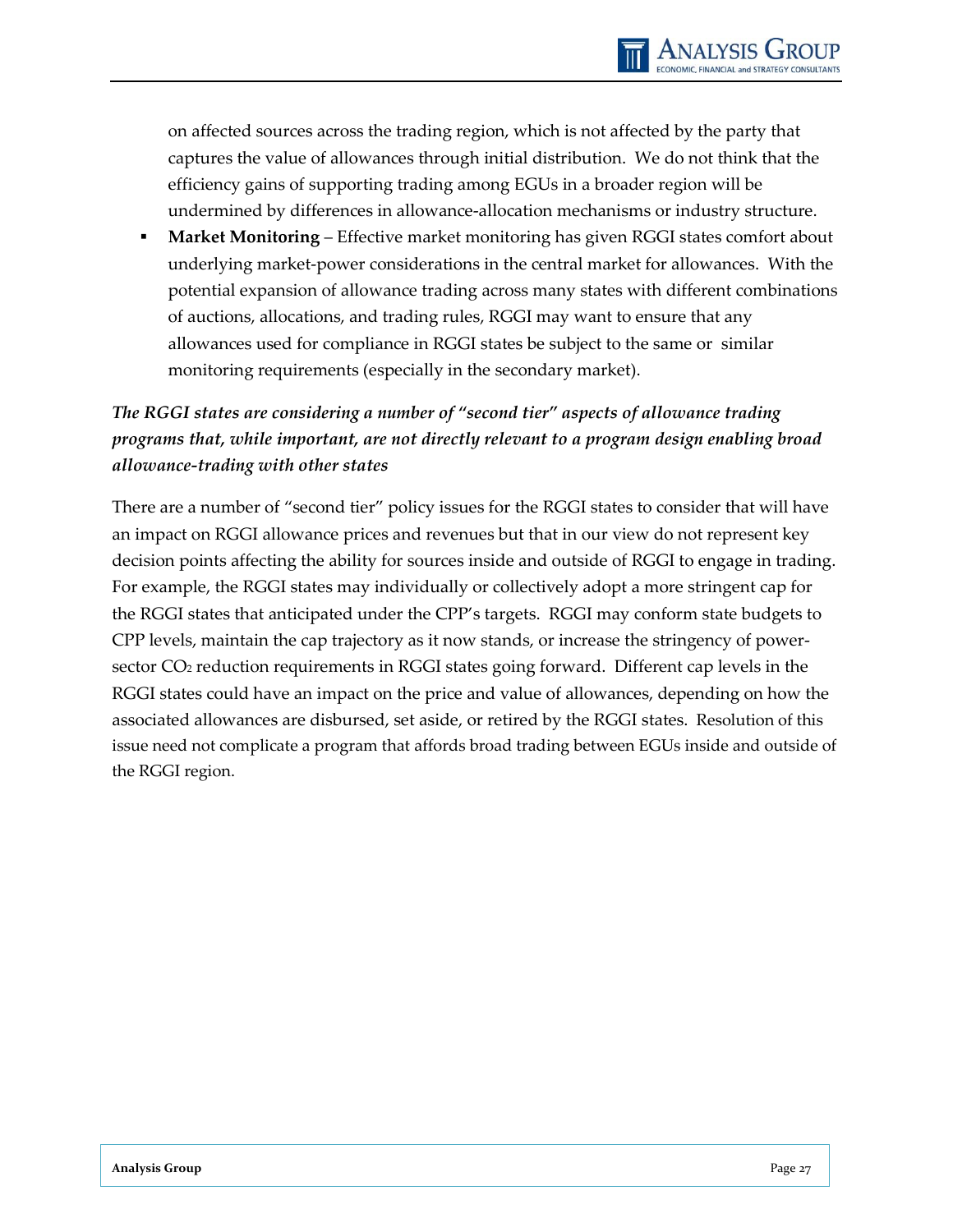### <span id="page-38-0"></span>**ENDNOTES**

 $\overline{a}$ 

<sup>11</sup> Sue Tierney is a senior advisor at Analysis Group, and formerly assistant secretary for policy at the U.S. Department of Energy, Massachusetts' Secretary of Environmental Affairs and a commissioner at the Massachusetts Department of Public Utilities. Paul Hibbard is a Principal at Analysis Group, and formerly Chairman of the Massachusetts Department of Public Utilities. Ellery Berk is a Senior Analyst at Analysis Group.

<sup>2</sup> In this paper we assume that the CPP will eventually be allowed to proceed after review in the federal courts, in largely the same form as EPA's final design.

<sup>3</sup> We do not assume that all states will seek to implement mass-based allowance trading programs. Nor do we assume that if they do, those states will necessarily adopt measures to enable trading with RGGI states. However, in this paper we focus on issues that will be faced by states that wish to do so.

<sup>4</sup> See our prior studies assessing the economic impacts of RGGI during its first six years of operation:

- Hibbard, Paul, Andrea Okie, Susan Tierney, and Pavel Darling, "The Economic Impacts of the Regional Greenhouse Gas Initiative on Nine Northeast and Mid-Atlantic States: Review of RGGI's Second Three-Year Compliance Period (2012-2014)," July 2015.
- Hibbard, Paul J., Susan F. Tierney, Andrea M. Okie, Pavel G. Darling, "The Economic Impacts of the Regional Greenhouse Gas Initiative on Ten Northeast and Mid-Atlantic States: Review of the Use of RGGI Auction Proceeds from the First Three-Year Compliance Period," November 15, 2011.

<sup>5</sup> Under the Clean Power Plan, E.P.A. has defined affected power plants as "Electric Generating Units." "For the emission guidelines, an affected EGU is any fossil fuel-fired electric utility steam generating unit (*i.e.,* utility boiler or integrated gasification combined cycle (IGCC) unit) or stationary combustion turbine that was in operation or had commenced construction as of January 8, 2014, [\[footnote](https://www.federalregister.gov/articles/2015/10/23/2015-22842/carbon-pollution-emission-guidelines-for-existing-stationary-sources-electric-utility-generating#footnote-297) 297 in the [original\]](https://www.federalregister.gov/articles/2015/10/23/2015-22842/carbon-pollution-emission-guidelines-for-existing-stationary-sources-electric-utility-generating#footnote-297) and that meets the following criteria, which differ depending on the type of unit. To be an affected EGU, such a unit, if it is a fossil fuel-fired electric utility steam generating unit (*i.e.,* a utility boiler or IGCC unit), must serve a generator capable of selling greater than 25 MW to a utility power distribution system and have a base load rating greater than 260 GJ/h (250 MMBtu/h) heat input of fossil fuel (either alone or in combination with any other fuel). If such a unit is a stationary combustion turbine, the unit must meet the definition of a combined cycle or combined heat and power combustion turbine, serve a generator capable of selling greater than 25 MW to a utility power distribution system, and have a base load rating of greater than 260 GJ/h (250 MMBtu/h)."

[https://www.federalregister.gov/articles/2015/10/23/2015-22842/carbon-pollution-emission-guidelines-for](https://www.federalregister.gov/articles/2015/10/23/2015-22842/carbon-pollution-emission-guidelines-for-existing-stationary-sources-electric-utility-generating)[existing-stationary-sources-electric-utility-generating.](https://www.federalregister.gov/articles/2015/10/23/2015-22842/carbon-pollution-emission-guidelines-for-existing-stationary-sources-electric-utility-generating)

<sup>6</sup> The E.P.A. has defined a "rate based" emissions standards approach as a plan that "would include federally enforceable emissions standards for affected EGUs, in the form of lb CO2/MWh emissions standards. A rate-based 'emission standards' plan may be designed to either meet the CO <sup>2</sup> emission performance rates for affected EGUs or achieve the state's rate-based CO <sup>2</sup> emission goal for affected EGUs. A plan could be designed such that compliance by affected EGUs would assure achievement of either the CO<sub>2</sub> emission performance rates for affected EGUs or the state rate-based CO<sub>2</sub> emission goal.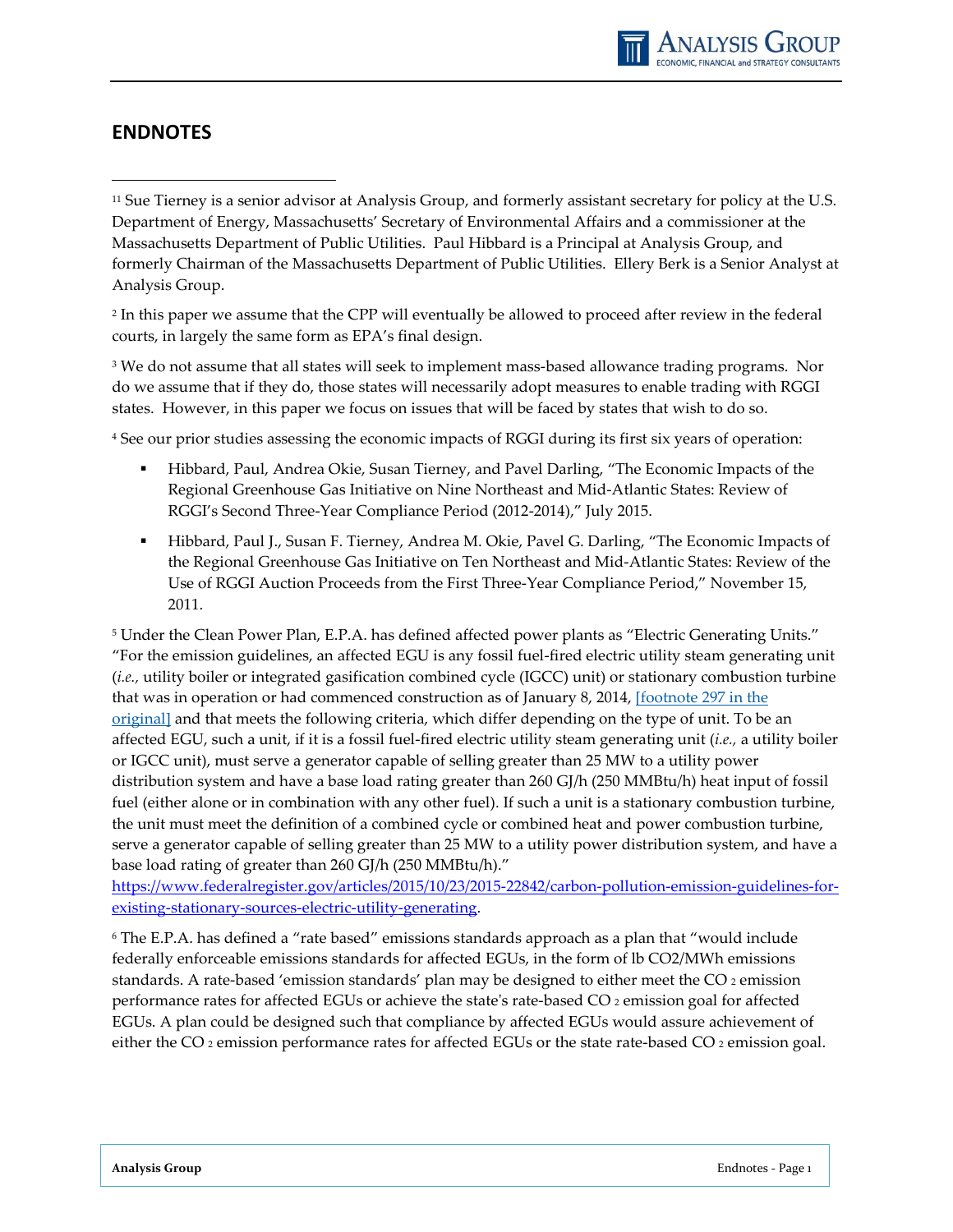<span id="page-39-0"></span>To meet the CO 2emission performance rates for affected EGUs, a plan would establish separate ratebased emission standards for affected fossil fuel-fired electric utility steam generating units and stationary combustion turbines (in lb  $CO_2/MWh$ ) that are equal to or lower than the CO 2emission performance rates in the emission guidelines. To meet a state rate-based CO <sup>2</sup> goal, a plan would establish a uniform rate-based emission standard (in lb CO 2/MWh) that applies to all affected EGUs in the state. This uniform emission rate would be equal to or lower than the applicable state rate-based  $CO_2$  goal specified in the final emission guidelines."

<span id="page-39-1"></span>[https://www.federalregister.gov/articles/2015/10/23/2015-22842/carbon-pollution-emission-guidelines-for](https://www.federalregister.gov/articles/2015/10/23/2015-22842/carbon-pollution-emission-guidelines-for-existing-stationary-sources-electric-utility-generating)[existing-stationary-sources-electric-utility-generating](https://www.federalregister.gov/articles/2015/10/23/2015-22842/carbon-pollution-emission-guidelines-for-existing-stationary-sources-electric-utility-generating)

<span id="page-39-3"></span><span id="page-39-2"></span><sup>7</sup> The E.P.A. has also defined a "mass based" emissions standards approach that "would include federally enforceable emission standards for mass CO2 emissions from affected EGUs. The plan would be designed to achieve the mass-based CO <sup>2</sup> goal for a state's affected EGUs (see section VII) or a level of CO  $_2$  emissions equal to or less than the mass-based CO  $_2$  goal plus the new source complement CO <sup>2</sup> emissions (see section VIII.J.2.b, Table 14). Under a mass-based approach, a state could require that individual affected EGUs meet a specified mass emission standard. Alternatively, a state could choose to implement a market-based emission budget trading program. The EPA envisions that the latter option is most likely to be exercised by states seeking to implement a mass-based emission standard approach, as it would maximize compliance flexibility for affected EGUs and enable the state to meet its mass goal in the most economically efficient manner possible." [https://www.federalregister.gov/articles/2015/10/23/2015-](https://www.federalregister.gov/articles/2015/10/23/2015-22842/carbon-pollution-emission-guidelines-for-existing-stationary-sources-electric-utility-generating) [22842/carbon-pollution-emission-guidelines-for-existing-stationary-sources-electric-utility-generating](https://www.federalregister.gov/articles/2015/10/23/2015-22842/carbon-pollution-emission-guidelines-for-existing-stationary-sources-electric-utility-generating)

<sup>8</sup> Under the CPP, E.P.A. has defined a "state measures" approach. "This plan type would allow the state to implement a suite of state measures that are adopted, implemented, and enforceable only under state law, and rely upon such measures in achieving the required level of CO<sub>2</sub> emission performance from affected EGUs. The state measures under this plan type could be measures involving entities other than affected EGUs, or a combination of such measures with emission standards for affected EGUs, so long as the state demonstrates that such measures will result in achievement of a state's mass-based CO 2goal (or mass-based CO  $_2$  goal plus new source complement), as discussed below. The EPA notes that under this plan type, a state could also choose to include any emission standards for affected EGUs, which are required to be included in the plan as federally enforceable measures, to be implemented alongside or in conjunction with state measures the state would implement and enforce.

For a state measures plan to be approvable, it must include a demonstration of how the measures, whether state measures alone or state measures in conjunction with any federally enforceable emission standards for affected EGUs, will achieve the state mass-based CO 2emission goal for affected EGUs (or mass-based CO <sup>2</sup> goal plus new source complement). However, because the state measures would not be federally enforceable emission standards, the plan must also include a backstop of federally enforceable emission standards for all affected EGUs, in order for the state measures plan type to satisfy the requirement of CAA section 111(d) that a state establish standards of performance for affected EGUs. This backstop would impose federally enforceable emission standards on the state's affected EGUs in the case that the state measures fail to achieve the state mass-based CO 2 goal."

[https://www.federalregister.gov/articles/2015/10/23/2015-22842/carbon-pollution-emission-guidelines-for](https://www.federalregister.gov/articles/2015/10/23/2015-22842/carbon-pollution-emission-guidelines-for-existing-stationary-sources-electric-utility-generating)[existing-stationary-sources-electric-utility-generating](https://www.federalregister.gov/articles/2015/10/23/2015-22842/carbon-pollution-emission-guidelines-for-existing-stationary-sources-electric-utility-generating)

<sup>9</sup> [https://www.epa.gov/cleanpowerplan/clean-power-plan-existing-power-plants#federal-plan.](https://www.epa.gov/cleanpowerplan/clean-power-plan-existing-power-plants#federal-plan)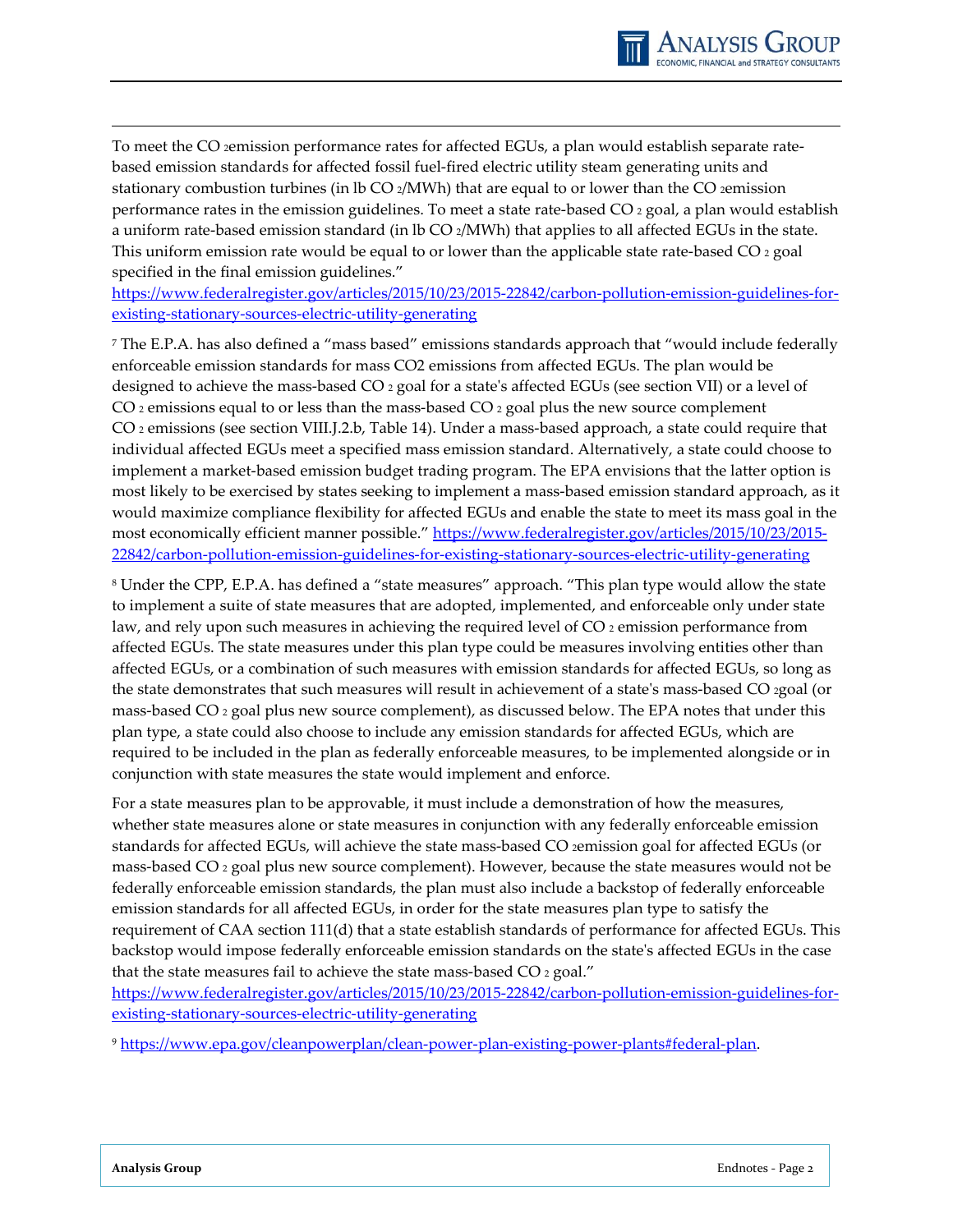

<sup>10</sup> [https://www.federalregister.gov/articles/2015/10/23/2015-22842/carbon-pollution-emission-guidelines](https://www.federalregister.gov/articles/2015/10/23/2015-22842/carbon-pollution-emission-guidelines-for-existing-stationary-sources-electric-utility-generating)[for-existing-stationary-sources-electric-utility-generating.](https://www.federalregister.gov/articles/2015/10/23/2015-22842/carbon-pollution-emission-guidelines-for-existing-stationary-sources-electric-utility-generating)

<sup>11</sup> [https://www.federalregister.gov/articles/2015/10/23/2015-22842/carbon-pollution-emission-guidelines](https://www.federalregister.gov/articles/2015/10/23/2015-22842/carbon-pollution-emission-guidelines-for-existing-stationary-sources-electric-utility-generating)[for-existing-stationary-sources-electric-utility-generating.](https://www.federalregister.gov/articles/2015/10/23/2015-22842/carbon-pollution-emission-guidelines-for-existing-stationary-sources-electric-utility-generating)

<sup>12</sup> Our assumptions regarding the CPP litigation and the fate of RGGI are not conclusions about these outcomes. Rather, we make these assumptions in order to clearly state the potential future context for CO2 emission controls inside and outside the RGGI states evaluated in this report.

<span id="page-40-2"></span><sup>13</sup> Laws and regulations controlling pollution, emissions or discharges often include provisions that treat classes of generating units that differ by age, economics, location, and readiness of commercially available control technologies differently. For example, pollution-control programs sometimes grandfather-in existing generating units while imposing control requirements on new units. Additionally, as pollution-control technologies evolve, successive generations of new power plants may face the required application of different "best available control" technologies.

Also, the CAA authorizes EPA to use different pollution-control mechanisms for different types of pollutants. For example, emissions-controls might involve: (1) unit-specific technology requirements or emission-rate limitations (e.g., for the Mercury and Air Toxics Standard (MATS)); (2) consumption or flow limits (or performance standards) (e.g., for NSPS for criteria pollutants in new power plants); (3) emission-rate averaging or "bubbling" (e.g., across units at a single station, or among plants owned by a single owner; e.g., for volatile organic compounds and other emissions in many states' current State Implementation Plans); (4) state, regional, or national emission caps and allowance-trading programs (e.g., the national Title IV Acid Rain Program with its cap on  $SO<sub>2</sub>$  emissions and emissions-trading program; the 9-state RGGI program); and (5) pollutant taxes, fees, offsets, and power-plant operating limits and other restrictions in permits.

<span id="page-40-3"></span><span id="page-40-0"></span><sup>14</sup> The Acid Rain Program "is largely considered a successful cap-and-trade system. By 2007, the program had achieved its 2010 reduction goal at an estimated cost that was considerably lower than that of *command-and-control* regulations, which mandate that each power plant adopt a specific technology to reduce SO<sub>2</sub> emissions or a standard that requires each power plant to emit below a specific fraction of SO<sub>2</sub> emissions per unit energy produced." Juha Siikamäki, Dallas Burtraw, Joseph Maher, and Clayton Munnings, "The U.S. Environmental Protection Agency's Acid Rain Program," November 2012. [http://www.rff.org/RFF/Documents/RFF-Bck-AcidRainProgram.pdf.](http://www.rff.org/RFF/Documents/RFF-Bck-AcidRainProgram.pdf) A recent retrospective review of various studies of the effectiveness of the SO2-emissions trading policy compared actual costs of the program relative to predicted costs prior to the program's implementation and discussed

<span id="page-40-4"></span><span id="page-40-1"></span>"how the costs of achieving environmental objectives through cap and trade compare with those of a 'counterfactual' (hypothetical alternative) command-and-control regulatory approach. In addition to being less costly than traditional command-and-control policies would have been, the program's costs were significantly below estimates generated by government and industry analysts in the debate leading up to the passage of the CAA. In 1990, the U.S. Environmental Protection Agency (EPA) estimated the cost of implementing the Acid Rain Program (with allowance trading) at \$6.1 billion. In 1998, the Electric Power Research Institute (EPRI), an industry organization, and Resources for the Future (RFF), an independent think tank, estimated that total implementation costs would be \$1.7 and \$1.1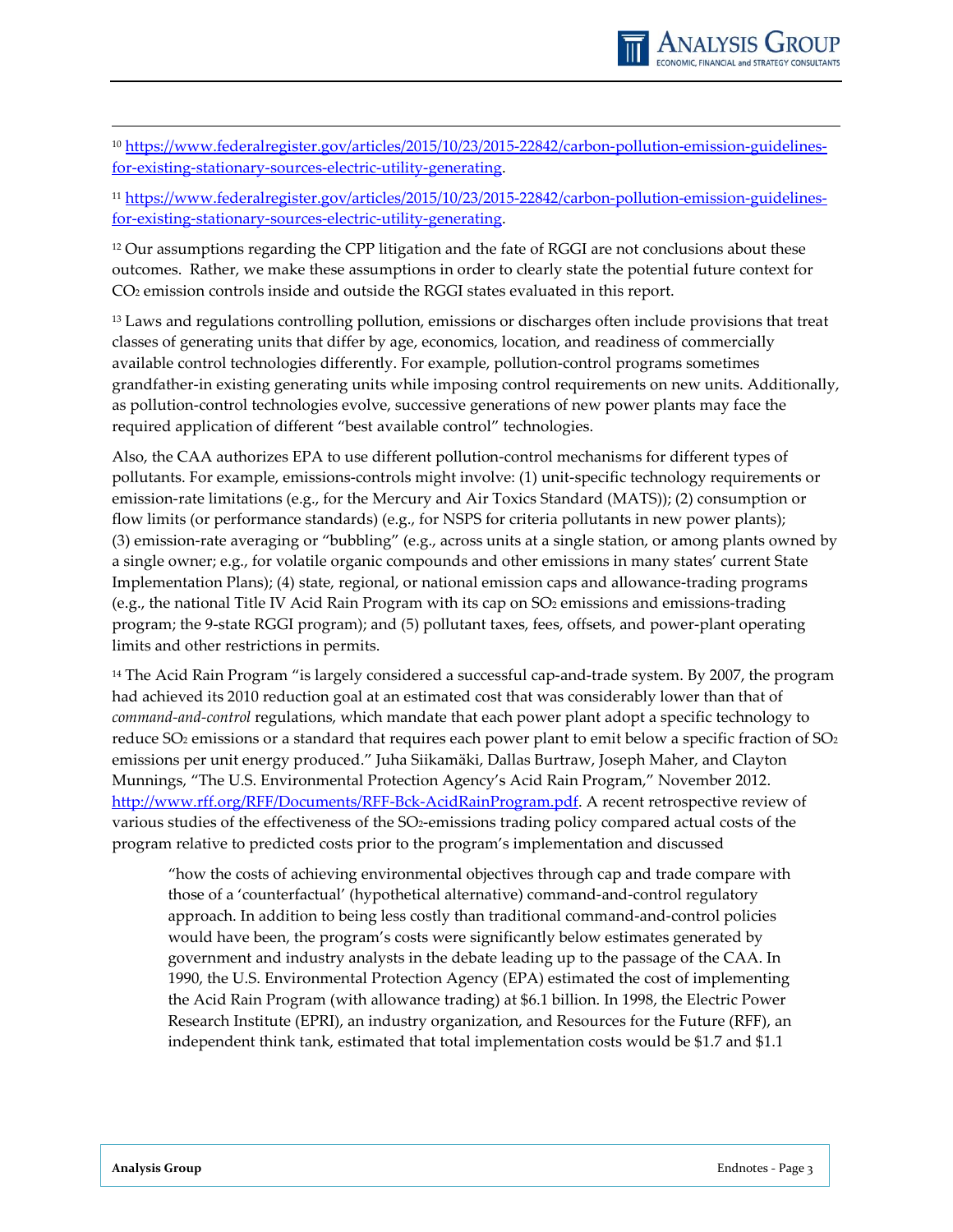<span id="page-41-0"></span>billion respectively (based in part on actual figures for the first few years of the program...). In sum, the SO<sub>2</sub> allowance-trading system's actual costs, even if they exceeded the cost-effective ideal for a cap-and-trade system, were much lower than would have been incurred with a comparable traditional regulatory approach, and were much lower than the trading system's predicted costs. There is broad agreement that the SO<sub>2</sub> allowancetrading system provided a compelling demonstration of the cost advantages of a marketbased approach."

<span id="page-41-3"></span><span id="page-41-2"></span><span id="page-41-1"></span>Gabriel Chan, Robert Stavins, Robert Stowe, and Richard Sweeney, "The SO2 Allowance Trading System and the Clean Air Act Amendments of 1990: Reflections on Twenty Years of Policy Innovation," Harvard Environmental Economics Program, January 2012.

http://www.hks.harvard.edu/fs/rstavins/Monographs & Reports/SO2-Brief.pdf.

<sup>15</sup> The Clean Power Plan provides each state with the opportunity to develop a state plan to implement CO2 emission limits for the existing electric generating units in that state. States are not required, however, to develop a state plan. If a state elects not to do so, then it is the EPA's responsibility to directly regulate the emissions of the power plants in that state, and EPA has proposed to introduce a "federal plan" in states electing not to file a state plan.

<sup>16</sup> New Jersey originally participated in the development of RGGI and in the first three years of RGGI's implementation (2009-2011).

<sup>17</sup> One of the more challenging aspects of the extensive negotiations that took place before the adoption of the RGGI program had to do with the relative size of each state's emission allowance budget. The states had to agree not only on the size of the cap but also on the share of allowances that would go to each state. Because this was a voluntary program, such allocation decisions were difficult and had to be informed by extensive modeling analysis and lengthy discussions among the states and stakeholders. This particular program-design hurdle has been eliminated in the Clean Power Plan, through which EPA established a specific allowance limit for each state.

<sup>18</sup> Basic information about RGGI is sourced from the RGGI, Inc., website. RGGI, Inc. is the nonprofit organization established to administer development and implementation of the RGGI program. [http://www.rggi.org.](http://www.rggi.org/)

<sup>19</sup> "Regional Greenhouse Gas Initiative (RGGI): An Emissions Trading Case Study." (2015). Environmental Defense Fund, CDC Climate Research, IETA, and Caisse Depots Group. [http://www.ieta.org/resources/Resources/Case\\_Studies\\_Worlds\\_Carbon\\_Markets/rggi\\_ets\\_case\\_study](http://www.ieta.org/resources/Resources/Case_Studies_Worlds_Carbon_Markets/rggi_ets_case_study-may2015.pdf)[may2015.pdf](http://www.ieta.org/resources/Resources/Case_Studies_Worlds_Carbon_Markets/rggi_ets_case_study-may2015.pdf)

 $20$  Generating units can obtain offsets for projects within the RGGI region that reduce emissions of  $CO<sub>2</sub>$ , methane, or sulfur hexafluoride through mechanisms such as landfill methane capture, forest projects, and avoided methane emissions from agricultural manure management options, among others. Offsets are limited to 3.3 percent of a covered entity's emissions. Unlimited banking of allowances is permitted across 4-year control periods, but banked allowances must factor into future state emissions budgets. Undistributed or unsold allowances may be retired at the end of compliance periods.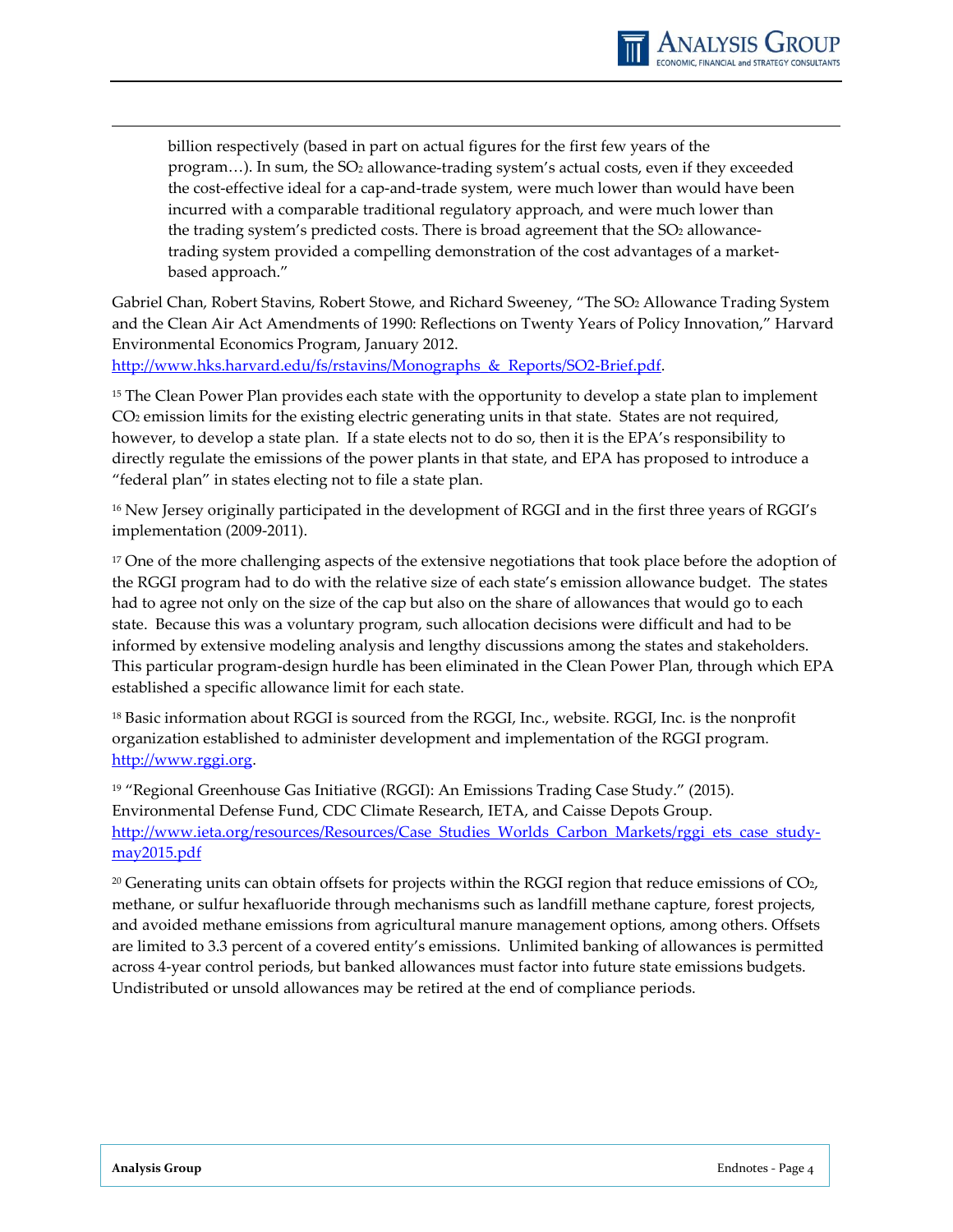

<sup>21</sup> The CCR trigger price was \$4.00/allowance for calendar year 2014, \$6.00/allowance in 2015, \$8.00/allowance in 2016, \$10.00/allowance in 2017, and thereafter 1.025 times the CCR trigger price in the prior year.

<sup>22</sup> The CPP called for initial plans in September 2016, with right to request an extension for the filing of state plans for 1-2 years. The stay suspended implementation of those deadlines pending a decision from the court of appeals.

<sup>23</sup> There is another option available to states: a "state measures" plan, with specific categories of actions that the state intends to use to bring emissions into compliance with the state's targets. Also, states may adopt the Federal Plan for their state.

<span id="page-42-1"></span><sup>24</sup> This discussion does not provide detail on rate-based plan requirements, in light of the fact that the Clean Power Plan does not allow trading between generators in states with rate-based plans and generators in states with mass-based plans. In light of the RGGI program's design as a mass-based approach, we have focused on issues relating to trading among generators in states with mass-based plans.

<span id="page-42-2"></span><sup>25</sup> Leakage to new sources could occur, for example, if existing sources incur costs to meet the compliance requirement, but new sources are not included and thus do not incur similar compliance costs. This could increase the operation of new sources whose emissions are not covered under the cap.

<span id="page-42-3"></span><sup>26</sup> [https://www.federalregister.gov/articles/2015/10/23/2015-22842/carbon-pollution-emission-guidelines](https://www.federalregister.gov/articles/2015/10/23/2015-22842/carbon-pollution-emission-guidelines-for-existing-stationary-sources-electric-utility-generating)[for-existing-stationary-sources-electric-utility-generating.](https://www.federalregister.gov/articles/2015/10/23/2015-22842/carbon-pollution-emission-guidelines-for-existing-stationary-sources-electric-utility-generating)

<sup>27</sup> Because EPA does not believe it has the authority to require states with mass-based plans to incorporate new EGUs under the cap, EPA has proposed several options designed to address the potential for emissions from existing EGUs to new units. The approach in the mass-based model rule provides for two set-asides to address potential leakage to new sources: a renewable energy set-aside (based on 5 percent of the state's emission budget) and an NGCC set-aside (based on the number of allowances that would be needed to increase a state's existing NGCC EGUs to increase capacity factors by 10 percent).

<span id="page-42-0"></span><sup>28</sup> Background information on the Clean Power Plan is sourced from EPA's web document "Clean Power Plan – Technical Summary for States." [https://www3.epa.gov/airquality/cpptoolbox/technical-summary](https://www3.epa.gov/airquality/cpptoolbox/technical-summary-for-states.pdf)[for-states.pdf.](https://www3.epa.gov/airquality/cpptoolbox/technical-summary-for-states.pdf)

 $29$  The State Measures option allows for continuation of flexible program elements consistent with existing or state-specific carbon reduction program goals or designs (such as RGGI). States selecting the massbased or state measures plan option need to (1) include in their state plans the selection of a compliance approach, (2) establish the value of an allowance, and (3) create a trajectory of emissions at least as stringent as that established in the CPP, with interim and final standards through 2030.

<sup>30</sup> EPA's new source complement for each state is based on EPA's projected load growth within each state over the compliance period. A state may also propose an alternative estimate of a new source complement, subject to EPA's review and approval.

<sup>31</sup> [https://www.federalregister.gov/articles/2015/10/23/2015-22842/carbon-pollution-emission-guidelines](https://www.federalregister.gov/articles/2015/10/23/2015-22842/carbon-pollution-emission-guidelines-for-existing-stationary-sources-electric-utility-generating)[for-existing-stationary-sources-electric-utility-generating](https://www.federalregister.gov/articles/2015/10/23/2015-22842/carbon-pollution-emission-guidelines-for-existing-stationary-sources-electric-utility-generating) (at 64892).